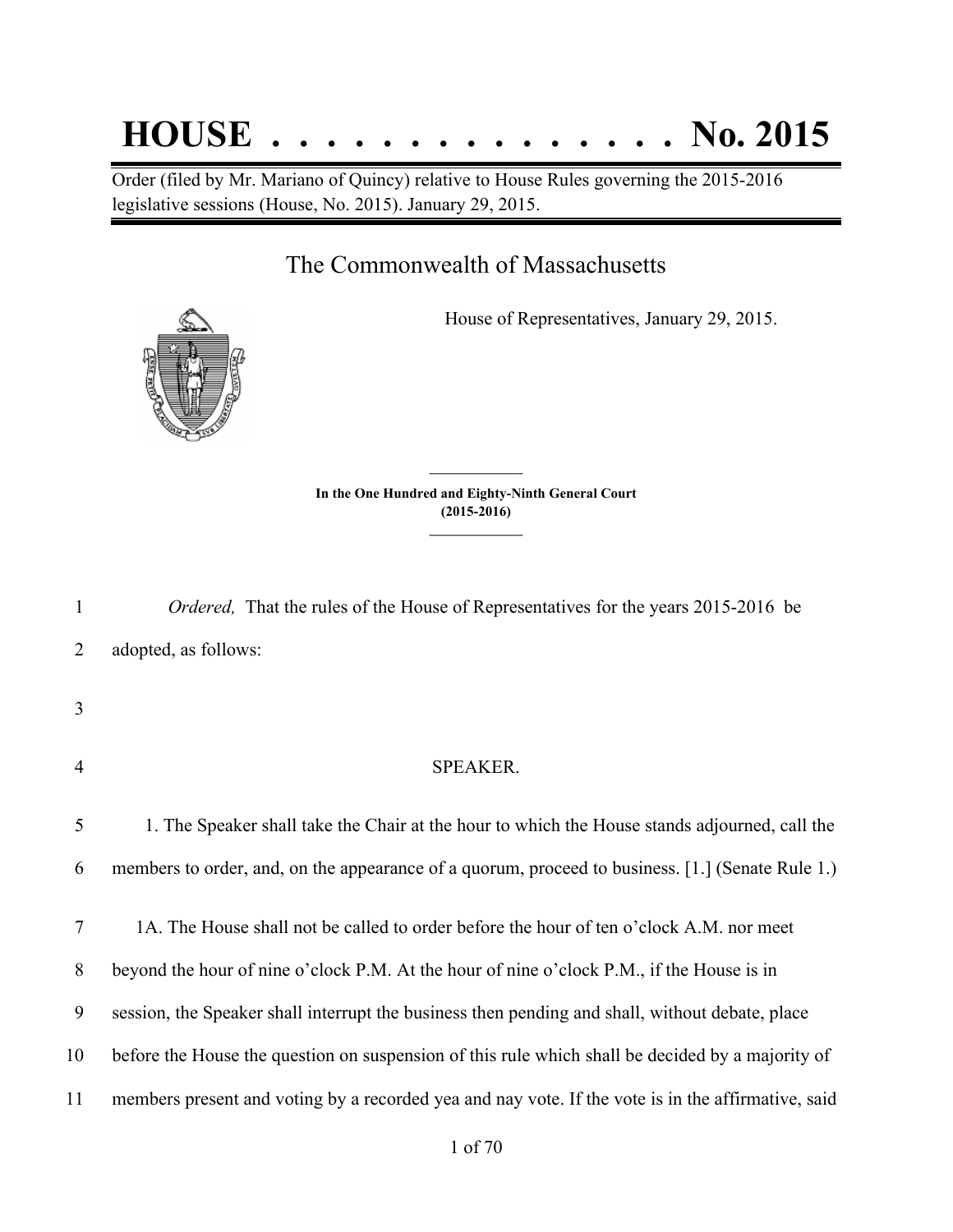vote shall permit the House to remain in session until the hour of midnight; provided that the session shall not continue beyond the hour of midnight, unless by unanimous consent of the members present. The House shall then return to the pending business; and if no matter was pending, to the next order of business. However, if the vote is in the negative, the Speaker shall forthwith, and without further debate, adjourn or recess the House to a time not earlier than ten o'clock A.M. on the next succeeding calendar day.

18 [Adopted Jan. 12, 1983; Amended Jan. 11, 1985; Jan. 12, 1987; Jan. 14, 1997; May 16, 2000.]

20 2. The Speaker shall preserve decorum and order in the House Chamber. While in the House Chamber, members, staff and guests shall be required to dress in proper and appropriate attire 22 and be courteous and professional when using electronic devices. Members, staff and guests shall not take photographs or videos of, or in, the House Chamber during formal or informal sessions. The use of audio-visual aids including, without limitation, videos, computers, posters, displays or charts shall be permitted only upon approval of the Speaker. The Speaker also may speak to points of order in preference to other members; and shall decide all questions of order, subject to an appeal to the House. [2.] (2.) [With regard to appeals, see Rule 77.]

28 [Amended Jan. 11, 1985; Jan. 9, 2003; Jan. 20, 2011.]

29 3. The Speaker shall declare all votes, subject to verification as hereinafter provided. [3.] (55.) 30 [See Rules 49 to 53, inclusive.]

31 [Amended Jan. 11, 1985.]

32 4. In all cases the Speaker may vote. [4.] (3.)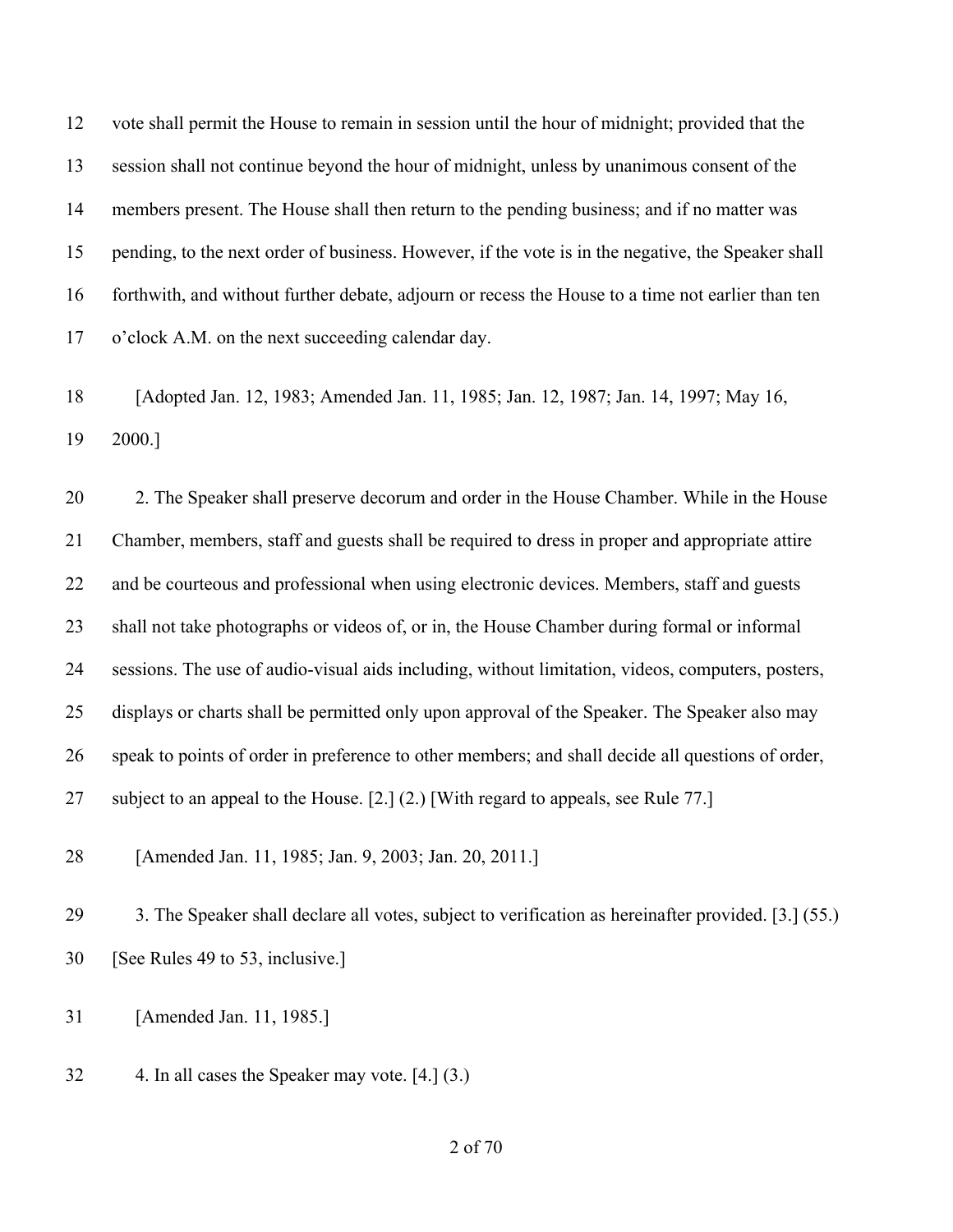33 [Amended Jan. 11, 1985.]

| 34 | 4A. The Speaker may appoint a Speaker pro tempore. The Speaker pro tempore shall assist            |
|----|----------------------------------------------------------------------------------------------------|
| 35 | the Speaker in the coordination of policy development and the ceremonial functions of the House    |
| 36 | and shall perform such duties assigned to him by the Speaker. Upon a vacancy in the office of      |
| 37 | Speaker, the office of Speaker pro tempore shall be considered vacant.                             |
| 38 | [Adopted Jan. 26, 2005, Amended, Jan. 23, 2007.]                                                   |
| 39 | 5. The Speaker may appoint a member to perform the duties of the Chair. In the event the           |
| 40 | Speaker fails to appoint a member to perform the duties of the Chair, the Speaker pro tempore      |
| 41 | shall be the Acting Speaker until the Speaker otherwise provides or until a vacancy in the office  |
| 42 | of Speaker occurs. In the event that the Speaker pro tempore is absent or is unable to perform the |
| 43 | duties of Acting Speaker, the Majority Leader, the Assistant Majority Leader, the Second           |
| 44 | Assistant Majority Leader or other designee shall be the Acting Speaker. [7.] (4.)                 |
| 45 | [Amended April 18, 1979; Jan. 11, 1985; Jan. 14, 1997; Jan. 26, 2005.]                             |
| 46 | 6. In case of a vacancy in the office of Speaker, or in case the Speaker or the member named       |
| 47 | by said Speaker in accordance with the preceding rule is absent at the hour to which the House     |
| 48 | stands adjourned, the senior member present shall call the House to order, and shall preside until |
| 49 | a Speaker is elected, which shall be the first business in order. $[8.](5.)$                       |
| 50 | [Amended Jan. 11, 1985, Amended, Jan. 23, 2007.]                                                   |
| 51 | 7. At the beginning of the first year of the two year General Court the Speaker may, unless        |
| 52 | the House otherwise directs, appoint a Chaplain; and the Speaker shall promptly fill any vacancy   |
| 53 | in the office of Chaplain. [7A.] (4.)                                                              |
|    |                                                                                                    |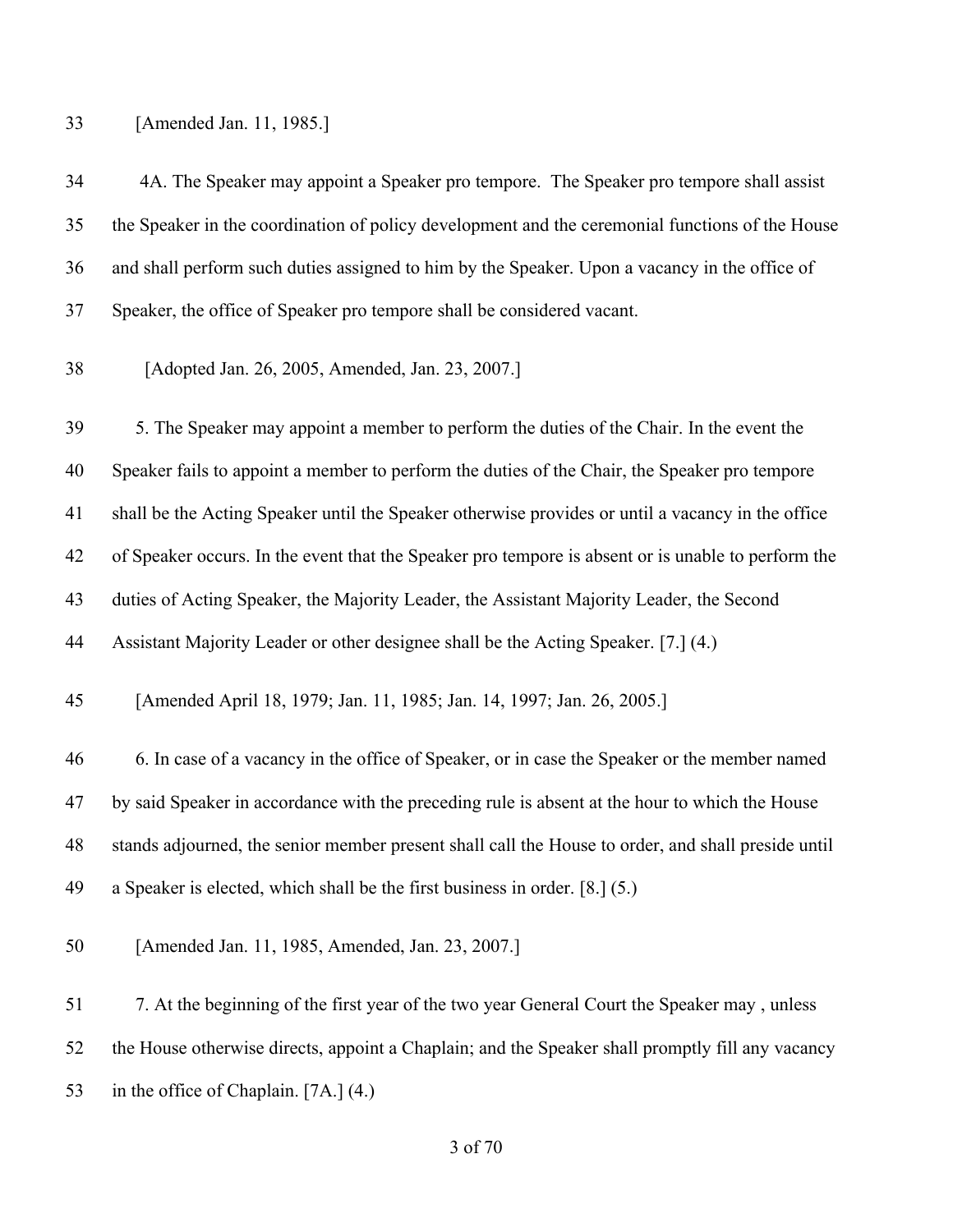54 [Amended Jan. 11, 1985.]

#### 55 SCHEDULING.

56 7A. There shall be appointed a standing committee on Steering, Policy and Scheduling consisting of eleven members. The committee shall not be subject to the provisions of Rule 17A, but shall be authorized to meet from time to time at the call of the Chair for the purpose of assisting the members of the House of Representatives in identifying the major matters pending before the General Court, the relative urgency and priority for consideration of such matters, and alternative methods of responding to such matters by the General Court. Said committee shall schedule legislative matters in a manner that will provide for an even distribution and orderly consideration of reports of legislative committees on the daily Calendar.

64 The committee on Steering, Policy and Scheduling shall not be authorized to recommend changes or amendments to legislation or recommend that a matter ought to pass or ought not to pass, but shall only report asking to be discharged from further consideration of a bill, and recommending that it be referred or recommitted to another committee, provided, however, that it shall not recommend that a matter be referred or recommitted to the committee on Rules or the committees on Rules of the two branches, acting concurrently, or what date a matter shall be scheduled for consideration by the House and placed in the Orders of the Day. All reports by the committee on petitions filed or approved by the voters of a city or town, or by the mayor and city council, or other legislative body of a city or the town meeting of a town with respect to a law relating to that city of town shall be read and considered by the House at a formal or informal session before being accepted, rejected or otherwise acted upon.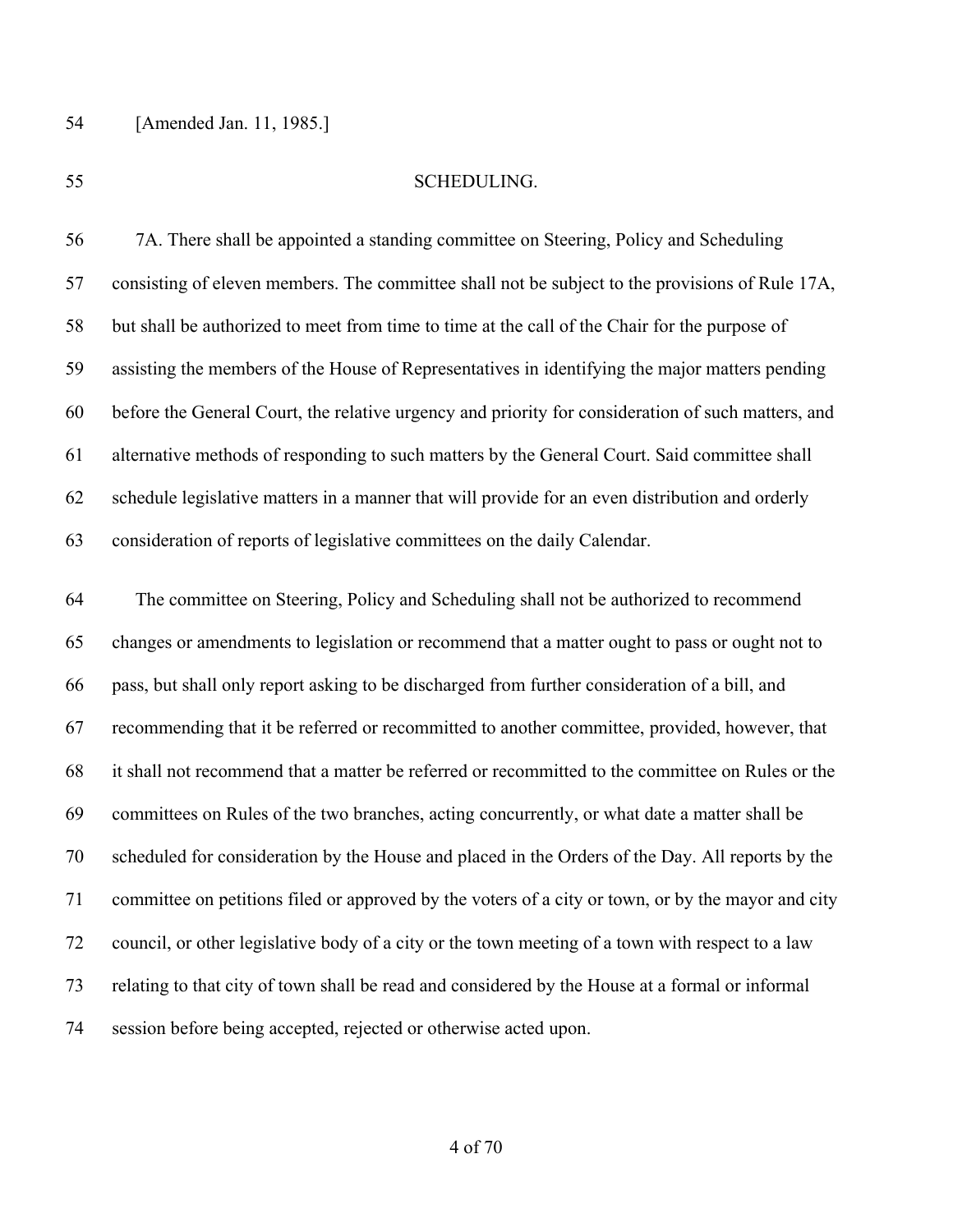75 All matters received from the Senate or reported from standing committees of the House and joint standing committees of the General Court shall, unless subject to provisions of any other House or joint rules, be referred to the committee on Steering, Policy and Scheduling. All matters reported by said committee on Steering, Policy and Scheduling recommending that a matter shall be scheduled for consideration by the House shall be placed in the Orders of the Day 80 for the next sitting. Said committee may report on a legislative matter within thirty days following the day the matter was referred. If the committee fails to report a matter within thirty days following the date of its reference, the Clerk shall place the matter on the Calendar of the House as if it had been scheduled for consideration by said committee on Steering, Policy and Scheduling.

85 [Adopted Jan. 14, 1997; Amended Jan. 26, 1999; Jan. 24, 2001; Jan. 9, 2003; Jan. 26, 2005.]

86 7B. The committee on Rules shall be authorized to originate and report special orders for the scheduling and consideration of legislation on the floor of the House. Said committee shall not be subject to the notification provisions contained in Rule 17A but may hold public hearings and shall accept testimony only from the members of the House. A majority of the members appointed to the committee shall constitute a quorum. When reported, such orders may be amended by a two-thirds vote of the members present and voting, and shall be subject to approval by a majority of the members of the House present and voting. Debate on the question on adoption of such orders shall be limited to one hour. No orders adopted pursuant to this paragraph shall limit the powers of the Speaker as provided in Rules 1 to 6, inclusive. Such orders shall not be subject to reconsideration.

96 [Adopted Jan. 14, 1997; Amended Jan. 24, 2001, Feb. 11, 2009.]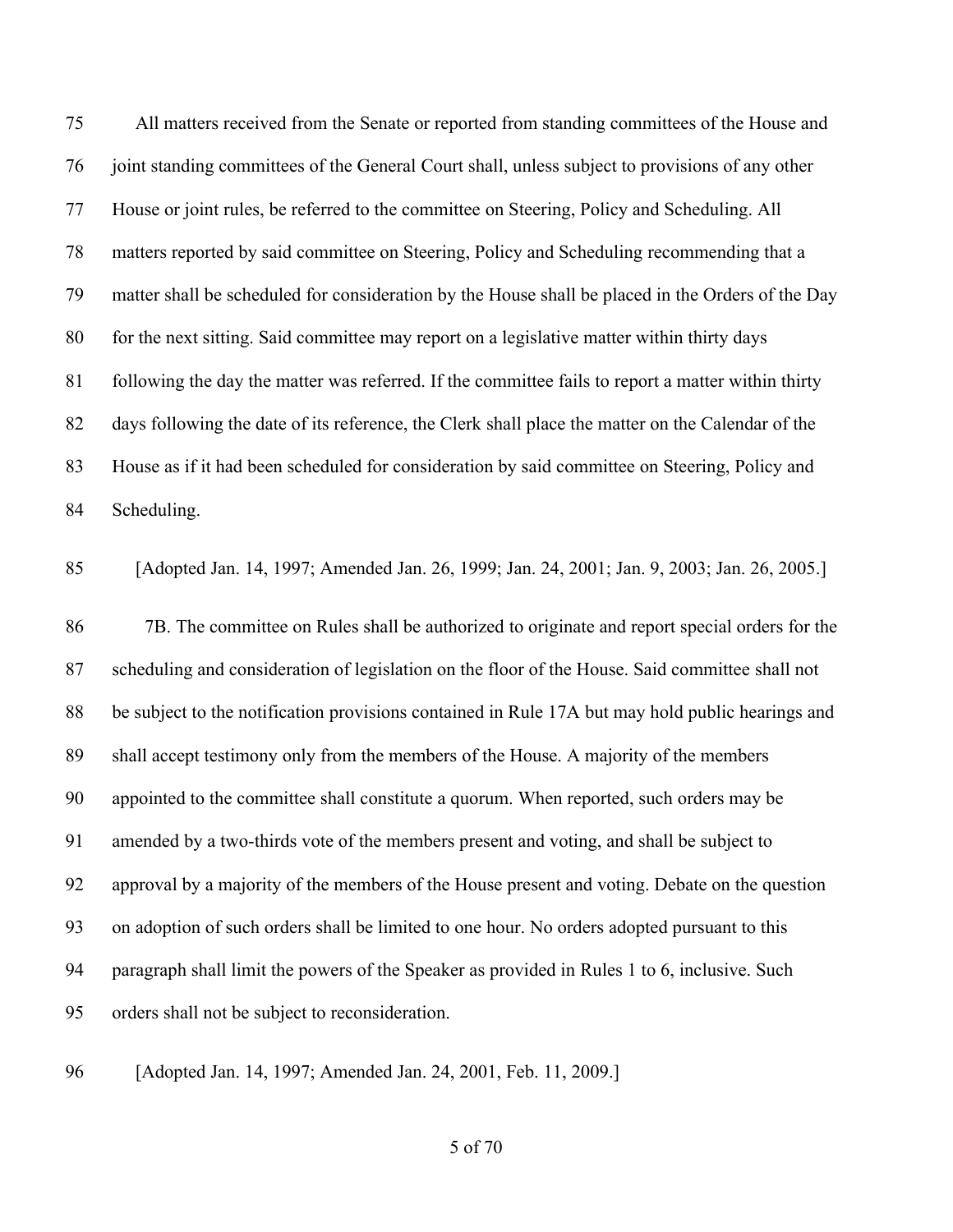| 97  | 7C. The committee on Rules may consider and make recommendations designed to improve             |
|-----|--------------------------------------------------------------------------------------------------|
| 98  | and expedite the business and procedures of the House and its committees, and to recommend to    |
| 99  | the House any amendments to the Rules deemed necessary; provided that a majority of the          |
| 100 | members of the House present and voting shall be required to approve such recommendations.       |
| 101 | The committee shall be privileged to report at any time.                                         |
| 102 | [Adopted Jan. 14, 1997.]                                                                         |
| 103 | 7D. The Speaker shall, in consultation with the committee on Rules and the committee on          |
| 104 | Steering, Policy and Scheduling, establish a committee scheduling system that would minimize     |
| 105 | to the greatest extent possible scheduling conflicts for members of committees.                  |
| 106 | The Speaker shall determine a schedule for the House for each week relative to formal and        |
| 107 | informal sessions and shall make such schedule available to the members by Thursday of the       |
| 108 | preceding week; provided, however, that the Speaker may make, notwithstanding the provisions     |
| 109 | of Rule 7A, changes in the schedules to facilitate the business of the House in an efficient and |
| 110 | timely fashion. The Speaker shall communicate notice of any such scheduling change to the        |
| 111 | members in writing or by way of electronic mail as soon as practicable, and whenever possible,   |
| 112 | the Speaker shall provide such notice not less than twenty-four hours before the event so        |
| 113 | rescheduled is set to commence.                                                                  |
| 114 | [Adopted Jan. 14, 1997; January 9, 2003.]                                                        |

115 Monitors.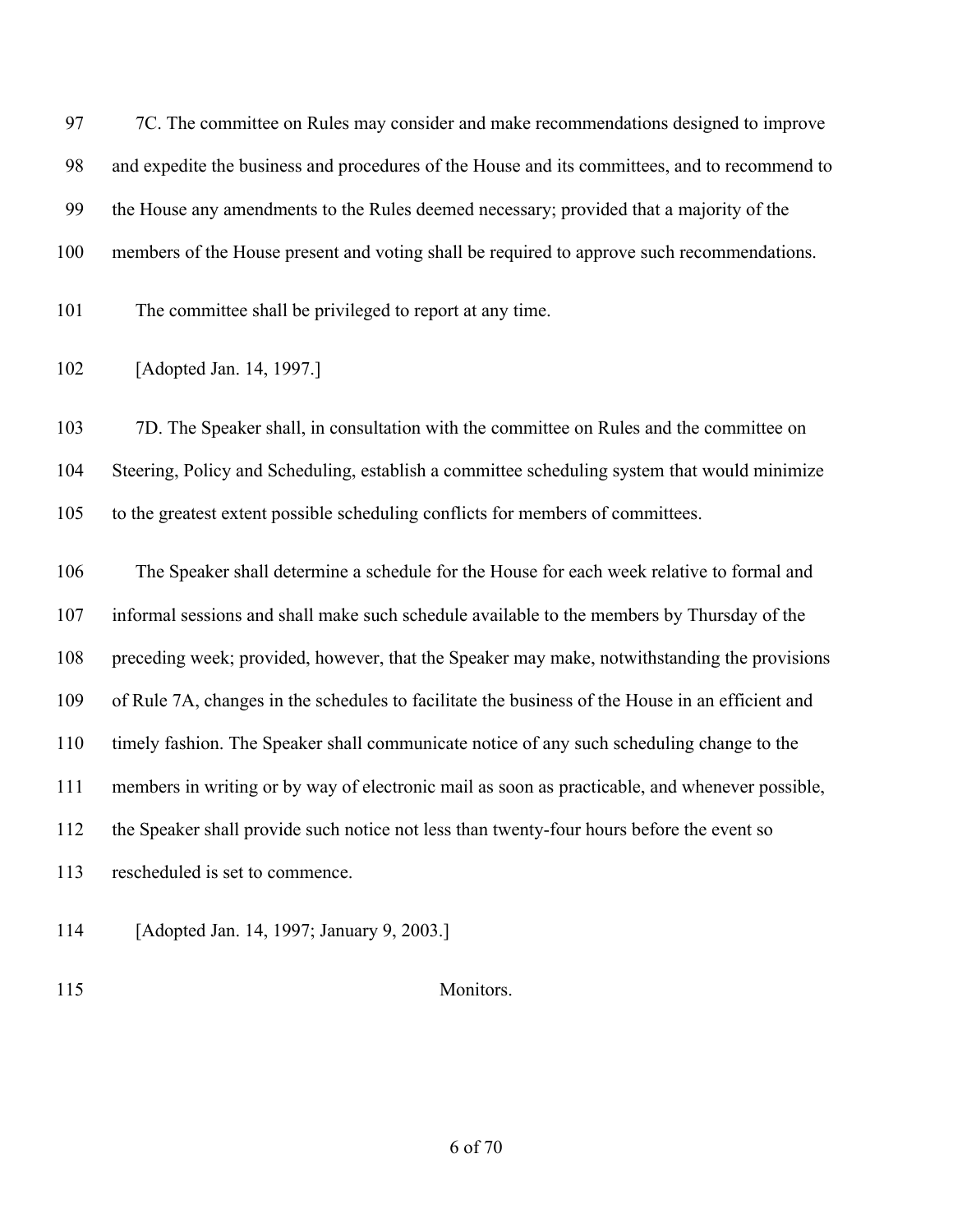116 8. Two monitors shall be appointed by the Speaker for each division of the House, whose duty it shall be to see to the due observance of the rules, and, on request of the Speaker, to return the number of votes and members in their respective divisions. [9.]

119 9. If a member transgresses any of the rules after being notified thereof by a monitor, it shall be the duty of such monitor to report the case to the House.

121 It shall be the duty of a monitor to report his or her knowledge of the occurrence of a member voting for another member, in his or her division of the House, to the Speaker of the House and to the Minority Leader. [10.] [See Rules 16 and 16A.]

124 [Amended Jan. 9, 1991; May 5, 1993.]

125 9A. There shall be established a Floor Division Committee for each of the four divisions of the House. The Speaker shall appoint a Floor Division chairperson for each of the four divisions. Said committee shall consist of the members assigned to the respective divisions.

128 In order to create a continuous flow of debate, each chairperson shall be responsible for

reviewing the daily Calendar and providing advance notice to committee members in the

respective divisions of all matters scheduled for consideration in the Orders of the Day. Said

committee chairpersons shall provide information to members of their committees on pending

legislation and other matters of business before the House.

133 In addition to the legislative duties, chairpersons shall oversee the physical appearance of the Chamber and the various areas under the jurisdiction of the House of Representatives. Said chairpersons shall be authorized to act as a committee and may meet at any time at the request of at least two chairpersons. Said chairpersons, as a committee, shall be authorized to meet with the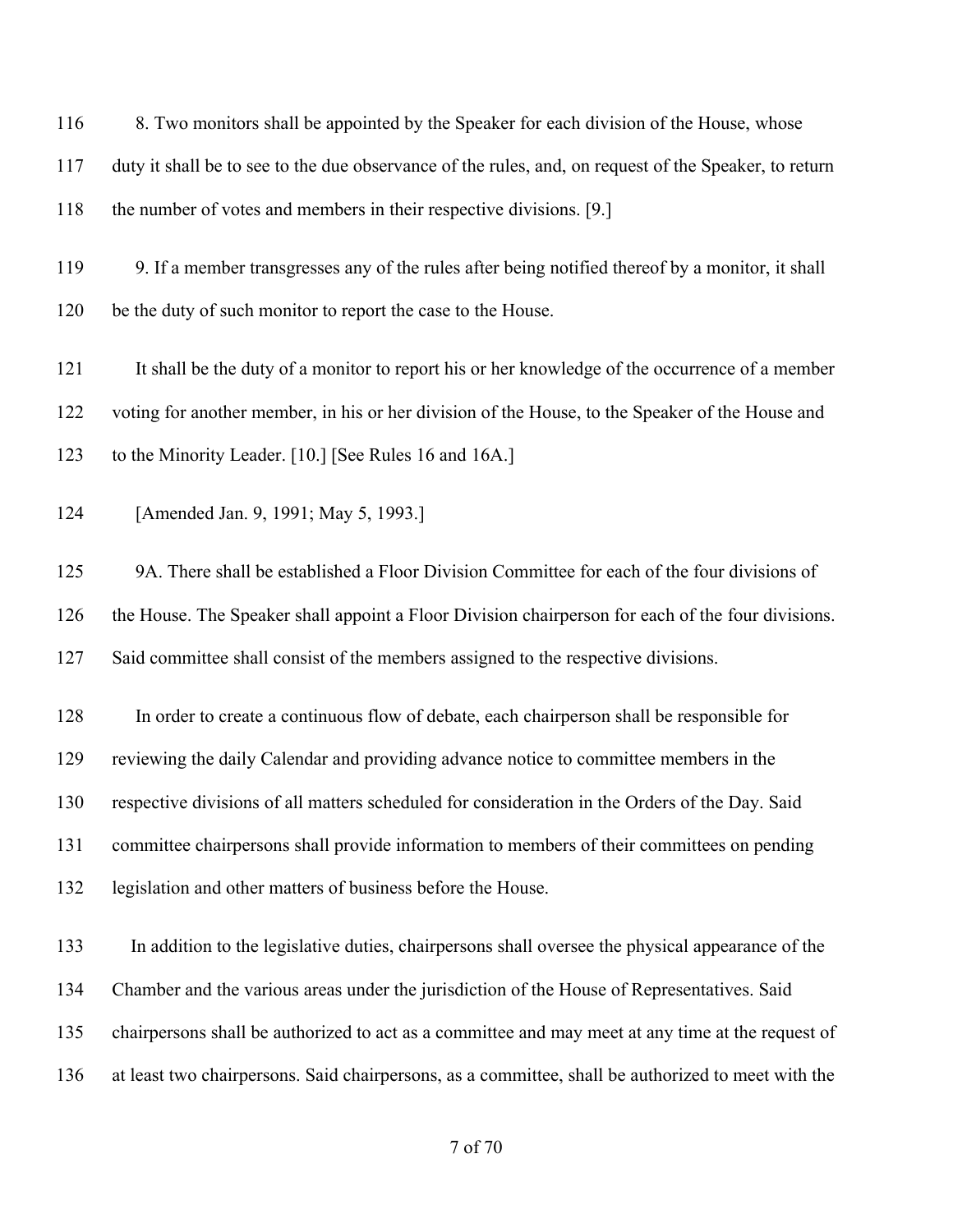| 137 | appropriate agencies and historical commissions of the Commonwealth for the purpose of               |
|-----|------------------------------------------------------------------------------------------------------|
| 138 | requesting expeditious appraisals and necessary repairs and renovations to the interior and          |
| 139 | exterior of the State House. The committee of chairpersons shall report directly to the Speaker      |
| 140 | the results of all consultations.                                                                    |
| 141 | [Adopted Jan. 14, 1997.]                                                                             |
| 142 | CLERK.                                                                                               |
| 143 | 10. The Clerk shall keep the Journal of the House. The Clerk shall enter therein a record of         |
| 144 | each day's proceedings and, whenever practicable, submit it to the Speaker and the Minority          |
| 145 | Leader before the hour fixed for the next sitting, and shall cause the same to be available daily in |
| 146 | a format to be determined by the Clerk; and provided further that a copy of said Journal shall       |
| 147 | also be made available to each member of the House. Any objection to the Journal shall be made       |
| 148 | before the House proceeds to the consideration of the Orders of the Day. [11.] (6.)                  |
| 149 | [Amended Jan. 12, 1981; Jan 11, 1985; Jan. 17, 1995; Jan. 9, 2003.]                                  |
| 150 | 10A. The Clerk shall be the official parliamentarian of the House of Representatives.                |
| 151 | [Adopted Jan. 9, 1991.]                                                                              |
| 152 | 10B. The Clerk shall be the official keeper of records of the House of Representatives for all       |
| 153 | legislative records.                                                                                 |
| 154 | 11. Every question of order with the decision thereof shall be entered at large in the Journal,      |
| 155 | and shall be noted in an appendix, which shall also contain the rules of the House and of the two    |
| 156 | branches. [12.] (6.)                                                                                 |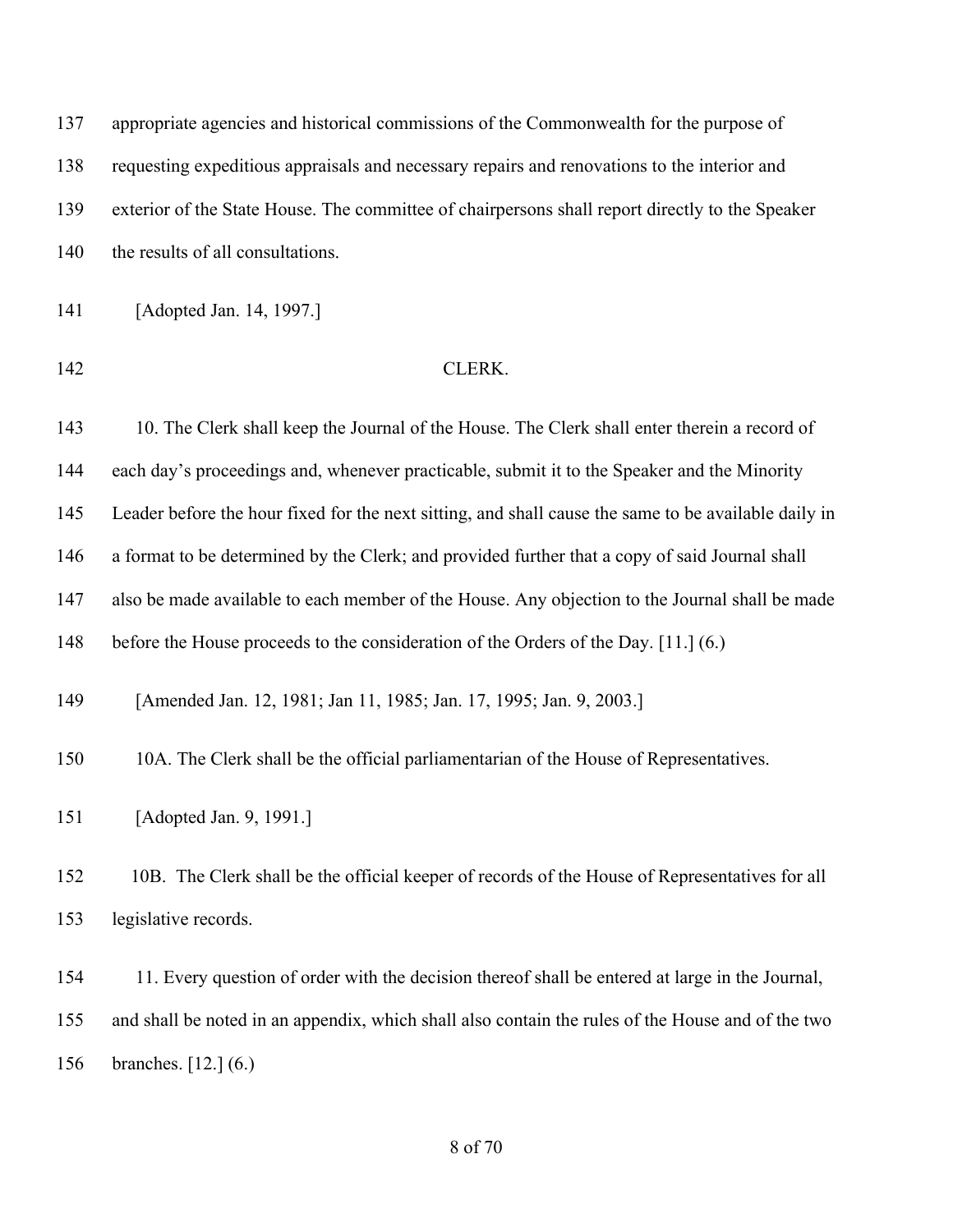157 12. The Clerk shall prepare and make available on each day of formal session a Calendar of matters in order for consideration and such other memoranda as the House or the Speaker may direct. The Clerk shall prepare a Calendar on which shall appear any question on passage of a bill or resolve notwithstanding the objections of His Excellency the Governor which may be considered forthwith at the direction of the House or Speaker.

162 When, in the determination of the Clerk, a volume of matters exists for the next legislative day, the Clerk shall be authorized to prepare and cause to be made available an advance calendar of the matters in order of consideration for the next legislative day and such other memoranda as the House or Speaker may direct. The Clerk may indicate on the advance calendar that the matters contained therein are subject to change.

167 The Clerk shall be authorized to dispense with preparing and making available a Calendar for designated formal sessions of the House only after two-thirds of the members present and voting consent thereto on a recorded yea and nay vote. Debate on this question shall be limited to fifteen minutes, no member shall speak more than three minutes, and such question shall not be subject to reconsideration.

172 The Clerk shall dispense with preparing and making available a Calendar for designated Informal Sessions of the House.

174 As soon as practicable whenever the Clerk prepares a Calendar or advance Calendar under this rule, he also shall cause a true copy thereof to be posted on the Legislative Web Page that is generally available to all members and their staff, and reasonably promptly thereafter he shall cause the members and their staff to be notified of the same by way of electronic mail. [13.] (7.)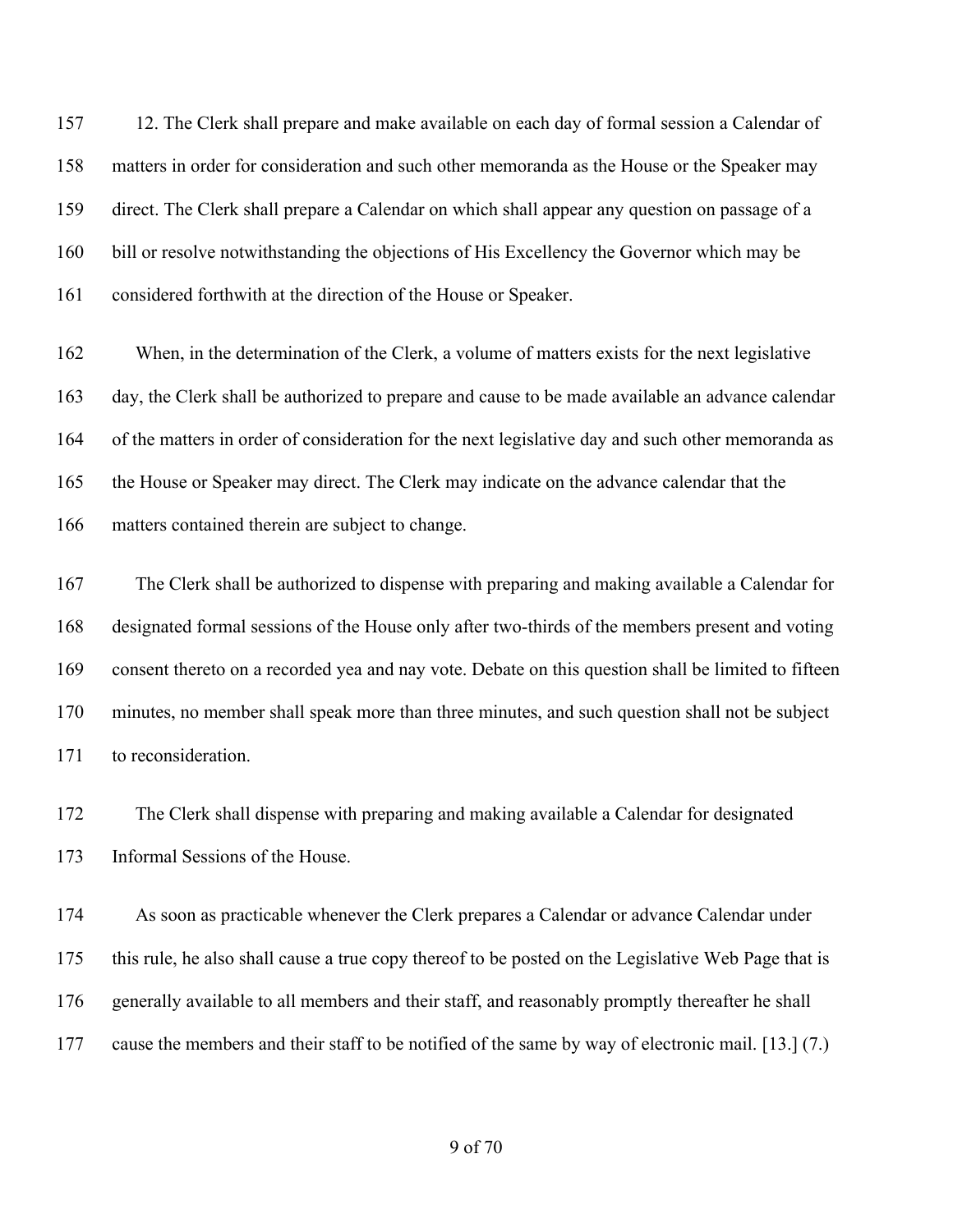| 178 | [Amended Jan. 12, 1983; Jan. 11, 1985; Jan. 12, 1987; May 5, 1993; Jan. 17, 1995; Jan. 24,           |
|-----|------------------------------------------------------------------------------------------------------|
| 179 | 2001; Jan. 9, 2003; Jan. 26, 2005, Jan. 23, 2007.]                                                   |
| 180 | 13. Any objection to the Calendar shall be made and disposed of before the House proceeds to         |
| 181 | the consideration of the Orders of the Day. [14.]                                                    |
| 182 | 13A. The Clerk shall make available to all members electronically and, to the public via the         |
| 183 | Internet, the text of all bills introduced and admitted for consideration in the House.              |
| 184 | MEMBERS.                                                                                             |
| 185 | 14. No member shall stand up, to the inconvenience of others, while a member is speaking; or         |
| 186 | be involved in disturbing conversation while another member is speaking in debate; or pass           |
| 187 | unnecessarily between the Speaker of the House and the member speaking; or stand in the              |
| 188 | passages, or in the area in front of the Chair; or stand at the Clerk's desk while a roll call is in |
| 189 | progress. $[16.]$                                                                                    |
| 190 | [Amended Jan. 12, 1987; Jan. 9, 1989; Jan. 26, 1999.]                                                |
| 191 |                                                                                                      |
| 192 | 15. When it appears to the presiding officer that the presence of a quorum is endangered, the        |
| 193 | Chair shall order the doors closed. If a quorum is doubted the Chair shall order the doors closed    |
| 194 | and thereafter no member shall enter or leave the House until an initial determination has been      |
| 195 | made as to the presence of a quorum or lack thereof; and thereafter, provided that no quorum is      |
| 196 | present, no member shall leave the House unless by permission of the presiding officer, but          |

members shall be admitted, at any time.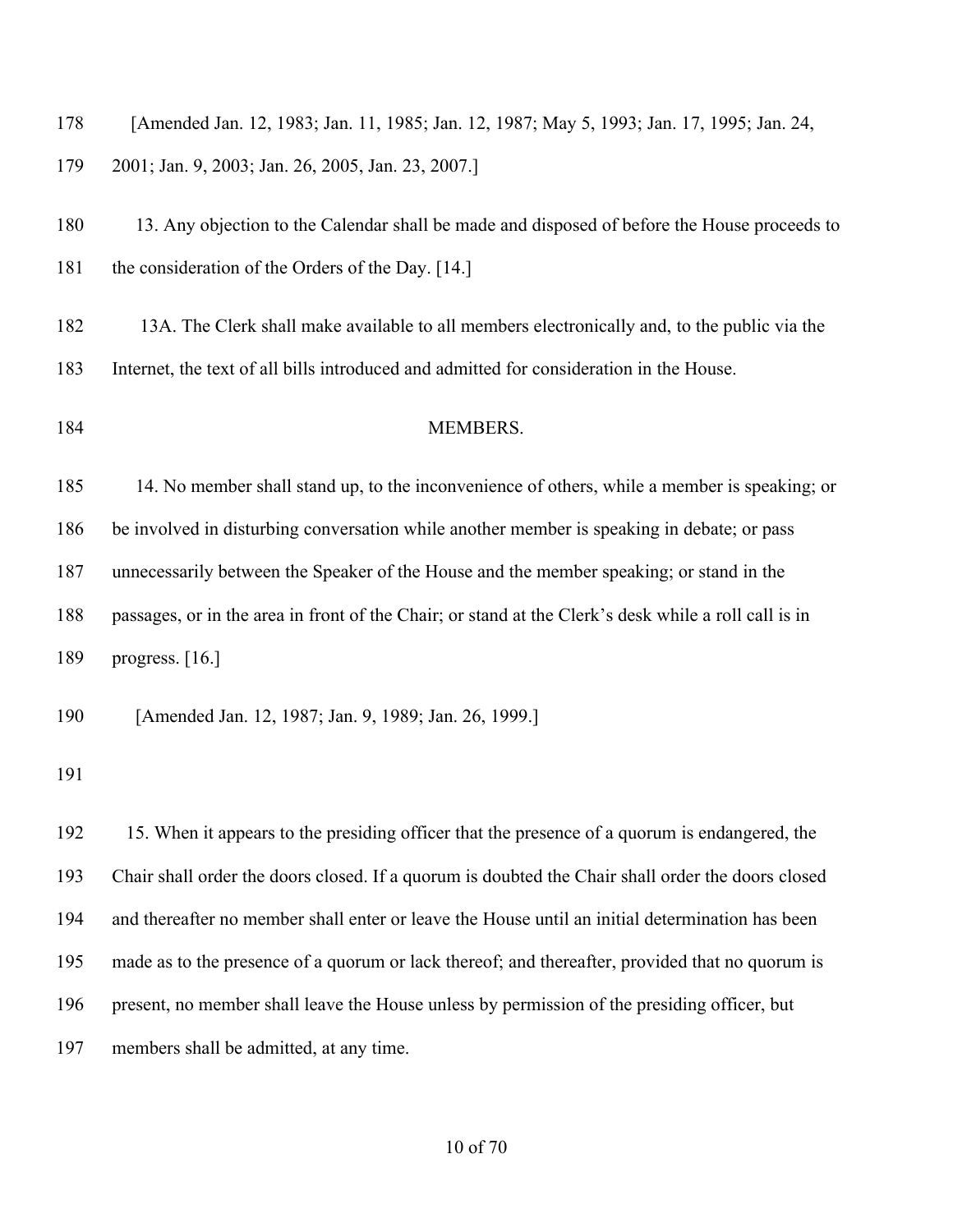| 198 | Upon the doubting of a quorum and after ascertaining that a quorum is not present, the Speaker    |
|-----|---------------------------------------------------------------------------------------------------|
| 199 | may order a recorded attendance roll call to be taken by use of the electronic roll call system.  |
| 200 | Said roll call, if ordered, shall be taken at a time determined by the Speaker.                   |
| 201 | Members answering a quorum call shall vote "YES" on the roll call system. [17.] (11.)             |
| 202 | [Amended Jan. 12, 1981; Feb. 22, 1982; Jan. 12, 1983; Jan. 12, 1987; Jan. 9, 1991.]               |
| 203 | ETHICS.                                                                                           |
| 204 | 16. There shall be appointed a committee on Ethics as authorized by Rule 17. The committee        |
| 205 | shall consist of 11 members, 7 of whom shall be appointed by the Speaker, 4 of whom shall be      |
| 206 | appointed by the Minority Leader.                                                                 |
| 207 | A member appointed to the committee shall not be considered to be a member of the committee       |
| 208 | subsequent to the declaration of candidacy for any other state or federal elective office.        |
| 209 | The committee shall investigate and evaluate, at the direction of the Speaker, by a sworn written |
| 210 | complaint filed and delivered by a member, officer or employee to the chairman, or by a majority  |
| 211 | vote of the members appointed to the Ethics committee, any matters relative to alleged violations |
| 212 | of Rule 16A by a member, officer or employee.                                                     |
| 213 | Upon the receipt of said sworn written complaint, at the direction of the Speaker or by a         |
| 214 | majority vote of the members appointed to the Ethics committee, the committee shall notify any    |
| 215 | person named of the nature of the alleged violation and a list of prospective witnesses, and also |
| 216 | shall notify said person of the final disposition and the recommendations, if any, of the         |
| 217 | committee.                                                                                        |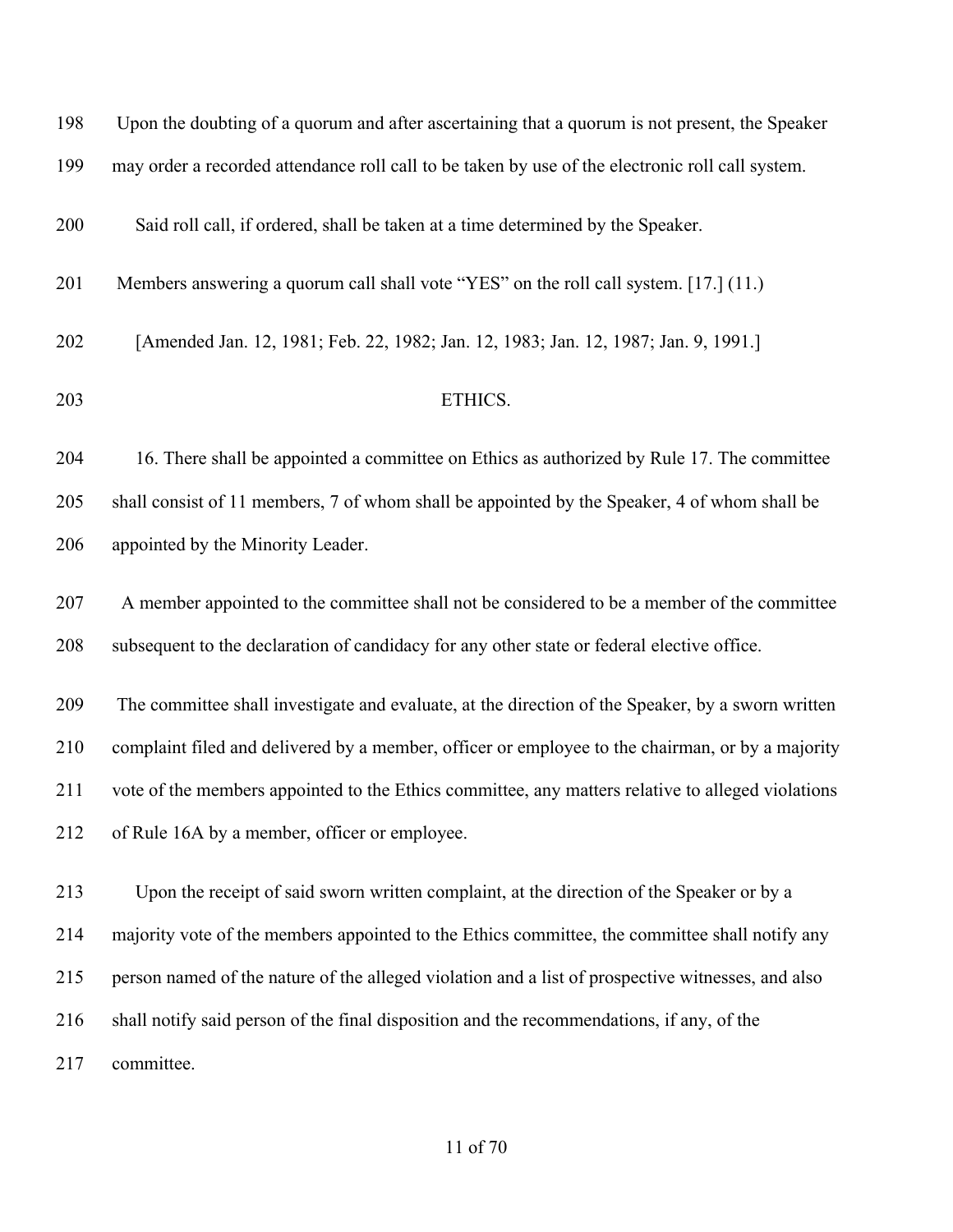218 Any member, officer, or employee of the House named relative to an alleged violation shall be afforded the opportunity to appear before the committee on Ethics with counsel.

 All proceedings including the filing of the initial complaint shall be considered confidential information.

222 If the alleged violation received in the manner described above is deemed to have merit by a 223 majority vote of the members appointed to the committee, the committee shall file a report with 224 the Clerk of the House. Said report shall be a public document. The committee shall not disclose any allegation deemed to be frivolous or without merit.

226 If a majority appointed finds that any member of the House, officer, or employee has violated any provision of Rule 16A, a majority appointed may, in the case of a member, recommend a reprimand, censure, removal from a chairmanship or other position of authority, or expulsion; and in the case of an officer or employee, a majority appointed may recommend a reprimand, suspension, or removal from employment.

231 Should such an alleged violation be filed with the committee regarding a member or members of the House Ethics committee, said member or members shall not participate in the committee deliberations on said alleged violation.

234 Any member, officer, or employee of the House may request from the House committee on Ethics or from the Legal Counsel to the House appointed pursuant to section 51 of chapter 3 of the General Laws a confidential advisory opinion on the requirements of chapters 268A and 268B of the General Laws as well as an opinion on any other general or special law, rule or regulation applicable to their official position or concerning any contemplated personal actionwhich may conflict with their official position. . The committee on Ethics or the Legal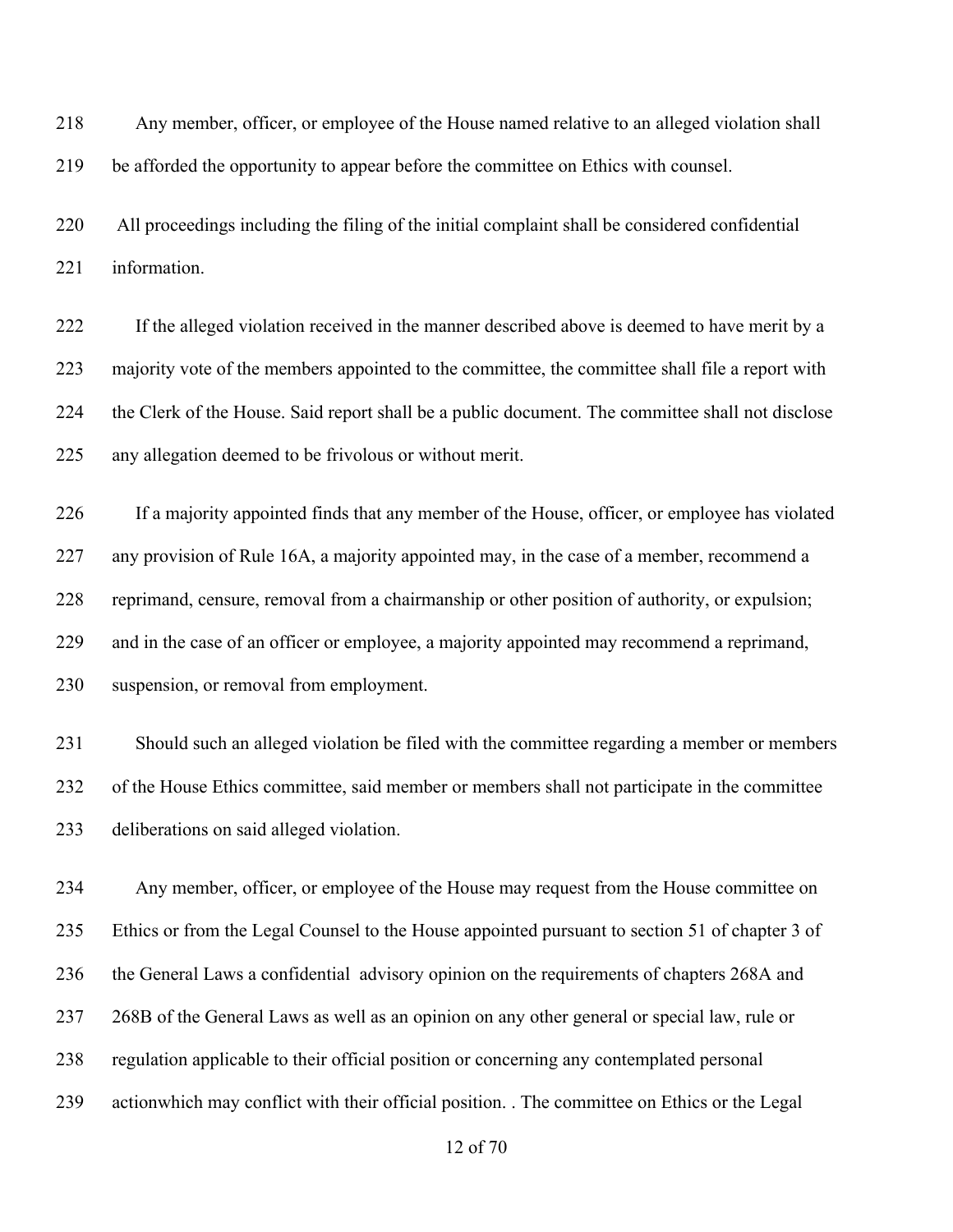Counsel to the House shall issue confidential advisory opinions and clarification in response to said written request.

242 No member, officer, or employee of the House shall be penalized in any manner for having acted within the guidelines of an advisory opinion from the House committee on Ethics or from the Legal Counsel to the House appointed pursuant to section 51 of chapter 3 of the General Laws, provided that all pertinent facts are stated in the request for an advisory opinion. An opinion from the House committee on Ethics or from the Legal Counsel to the House appointed pursuant to section 51 of chapter 3 of the General Laws shall be a defense in any proceeding arising from said opinion or advice unless material facts were omitted or misstated by the person in the request of the opinion. 250 The chairmanof the Ethics committee may convene the committee at any time. 251 The chairman shall also convene the committee at the written request of at least 5 members of the committee. 253 The Committee may, upon the written and signed report of two-thirds of the members of the committee, file a special report containing legislation without said legislation being founded upon petition which shall be referred under the provisions of Rule 24 and consistent with the provisions of Joint Rule 13, to the appropriate joint standing committee. Any special report containing legislation filed pursuant to this paragraph shall be germane to subject matters regularly considered by the committee. The committee shall not include in any such special report a bill that would have a fiscal impact as described in Rule 33.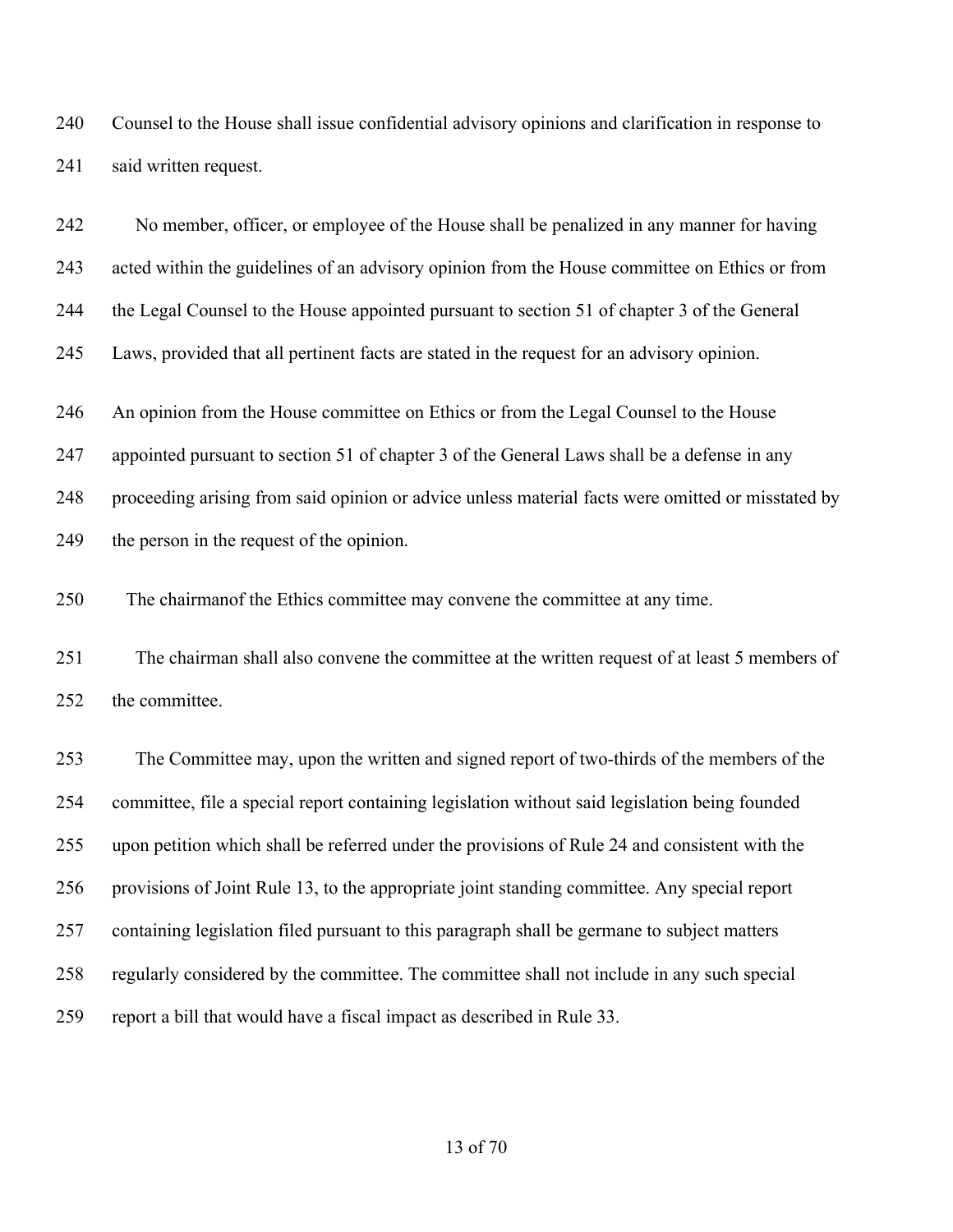260 Upon convening of the first annual session of the General Court and after the adoption of 261 rules, all members, officers and employees of the House shall be provided with a current copy of 262 the Code of Ethics contained in Rule 16A. [19.] (12A.)

263 [Amended Jan. 12, 1987; May 5, 1993; Jan. 17, 1995; Mar. 6, 1995; Jan. 14, 1997; Jan. 20, 264 2011.]

## 265 CODE OF ETHICS.

266 16A. (1.) While members, officers and employees should not be denied those opportunities

267 available to all other citizens to acquire and retain private, economic and other interests,

268 members, officers, and employees should exercise prudence in any and all such endeavors and

269 make every reasonable effort to avoid transactions, activities, or obligations, which are in

270 substantial conflict with or will substantially impair their independence of judgment.

271 (2.) No member, officer or employee shall solicit or accept any compensation or political

272 contribution other than that provided for by law for the performance of official legislative duties.

273 (3.) No member, officer or employee shall serve as a legislative agent as defined in Chapter 3 274 of the General Laws regarding any legislation before the General Court.

275 (4.) No member, officer or employee shall receive any compensation or permit any 276 compensation to accrue to his or her beneficial interest by virtue of influence improperly exerted 277 from his or her official position in the House.

278 (5.) No member, officer or employee shall accept employment or engage in any business or 279 professional activity, which will require the disclosure of confidential information gained in the 280 course of, and by reason of, his or her official position.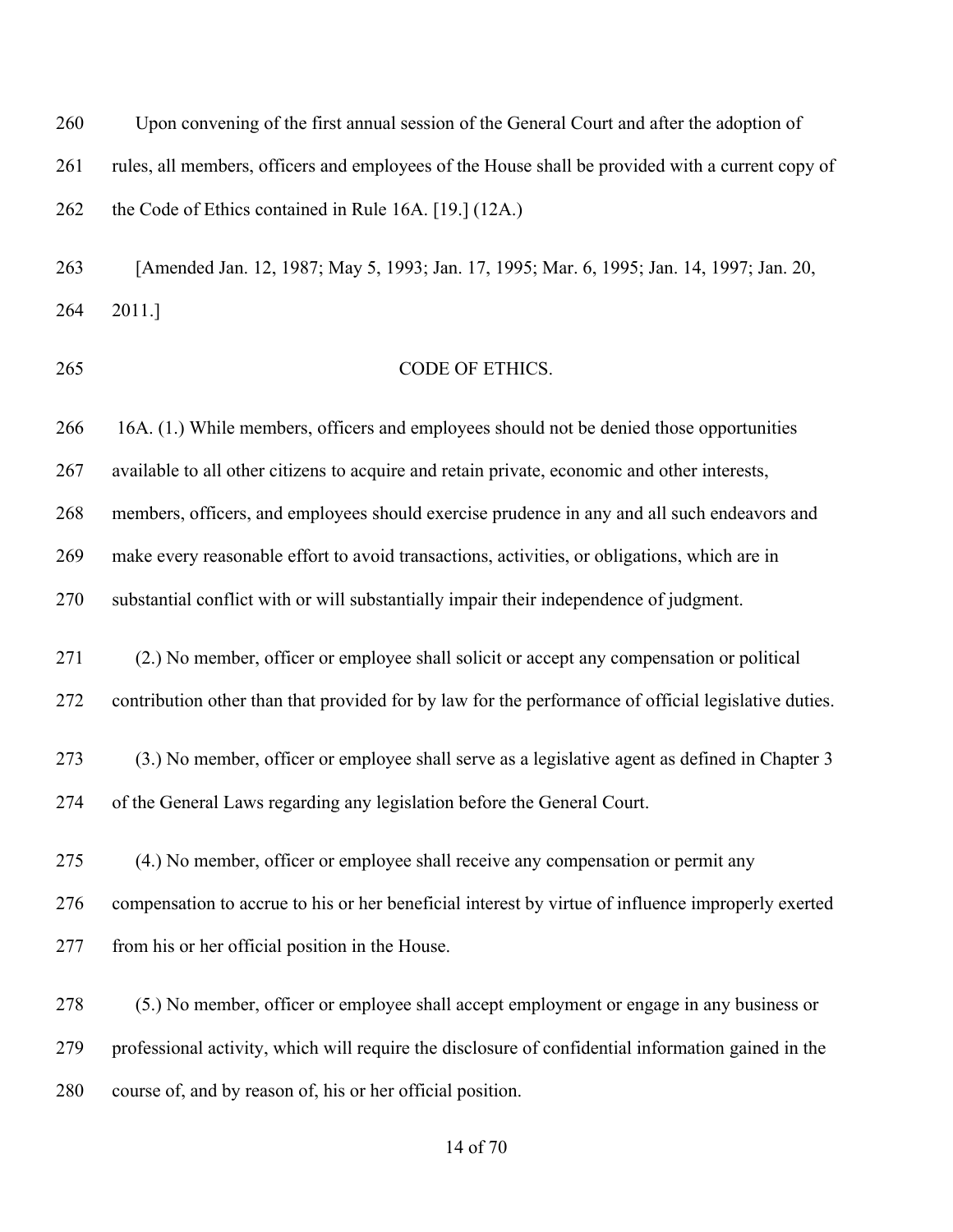281 (6.) No member, officer or employee shall willfully and knowingly disclose or use confidential information gained in the course of his or her official position to further his or her own economic interest or that of any other person.

284 (7.) Except as provided in Rule 49, no member shall cast a vote for any other member, nor shall any officer or employee vote for any member, except that the Clerk or an assistant Clerk may record a vote for a member who votes late under the provisions of Rule 52, or is prohibited from voting from his desk due to a malfunction of the electronic roll call voting system; provided the Clerk's action shall not be construed as voting for said member.

289 (8.) No member shall use profane, insulting, or abusive language in the course of public debate in the House Chamber or in testimony before any committee of the General Court.

291 (9.) No member, officer or employee shall employ anyone from public funds who does not perform tasks which contribute substantially to the work of the House and which are commensurate with the compensation received; and no officer or full time employee of the House shall engage in any outside business activity during regular business hours, whether the House is in session or not. All employees of the House are assumed to be full time unless their personnel record indicates otherwise.

297 (10.) No member, officer or employee shall accept or solicit compensation for non-legislative services which is in excess of the usual and customary value of such services.

299 (11.) No member, officer or employee shall accept or solicit an honorarium for a speech, writing for publication, or other activity from any person, organization or enterprise having a direct interest in legislation or matters before any agency, authority, board or commission of the Commonwealth which is in excess of the usual and customary value of such services.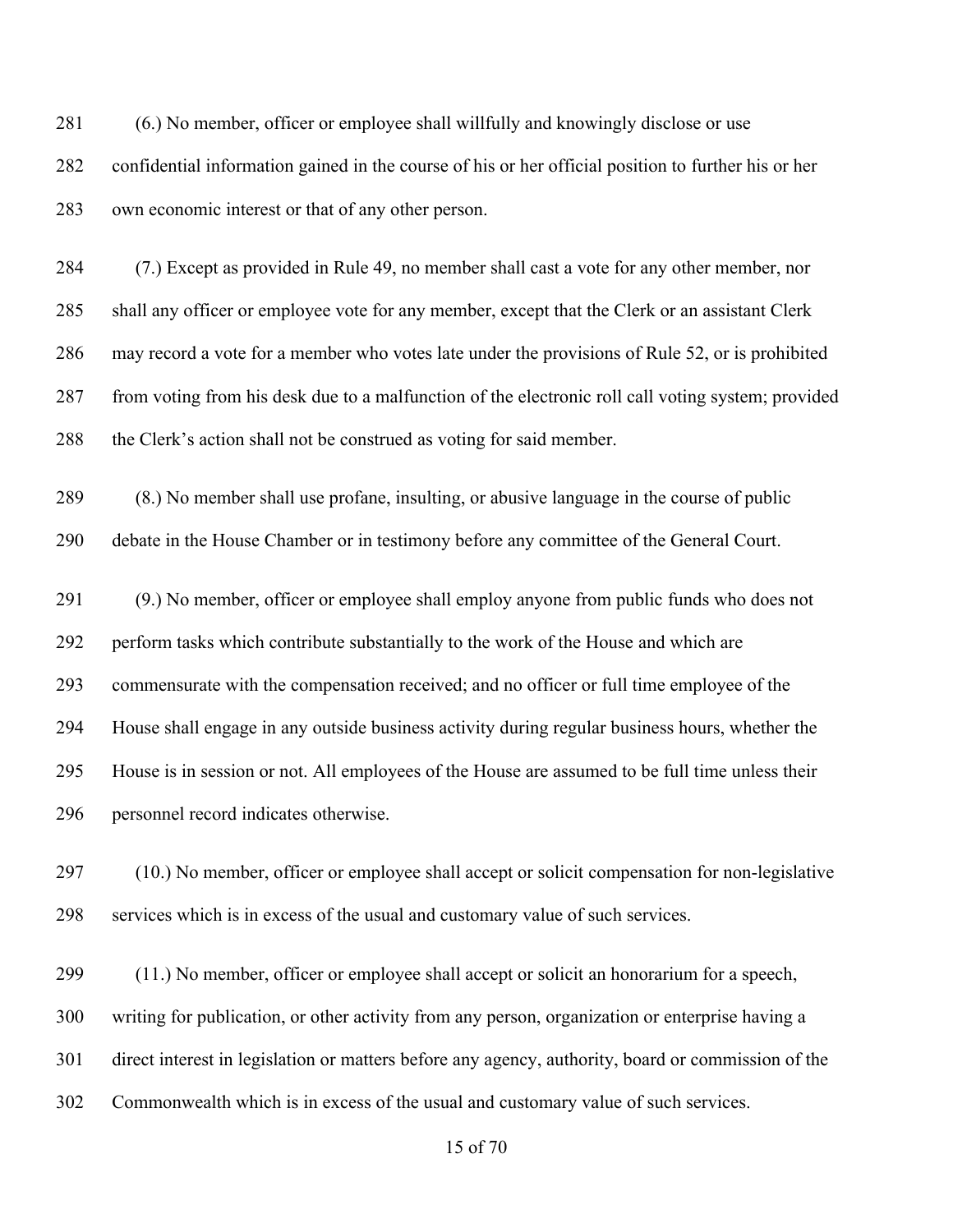303 (12.) No member, officer or employee shall knowingly accept any gifts from any legislative or executive agent as prohibited by law. No member, officer or employee shall accept any gift from any person or entity having a direct interest in legislation before the General Court as prohibited by law. (For the purposes of this paragraph, the definitions of "gift" and "person" are 307 defined in chapter 268B, section  $1(g)$  and  $1(m)$ .

308 (13.) No member shall convert campaign funds to personal use in excess of reimbursements for legitimate and verifiable campaign expenditures. Members shall consider all proceeds from testimonial dinners and other fundraising activities as campaign funds.

311 (14.) No member shall serve on any committee or vote on any question in which his/her private right is immediately concerned, distinct from the public interest. [19.]

313 (15.) No member, officer or employee shall violate the confidentiality of any proceeding before the Ethics committee. [19A.]

315 [Amended Jan. 12, 1981; May 5, 1993; Jan. 24, 2001.]

316 16B. The Committee on Personnel and Administration shall develop and conduct an ethics law training program for every member, officer and employee of the House; provided further, that said training program shall include, without limitation, a detailed review of the requirements and prohibitions of chapter 268A and chapter 268B of the General Laws; and provided further, that said training program shall be offered no later than July 1 of the first biennial session of the General Court and shall be mandatory for all members, officers and employees.

322 [Adopted Jan. 9, 2003, Amended Jan 20, 2011.]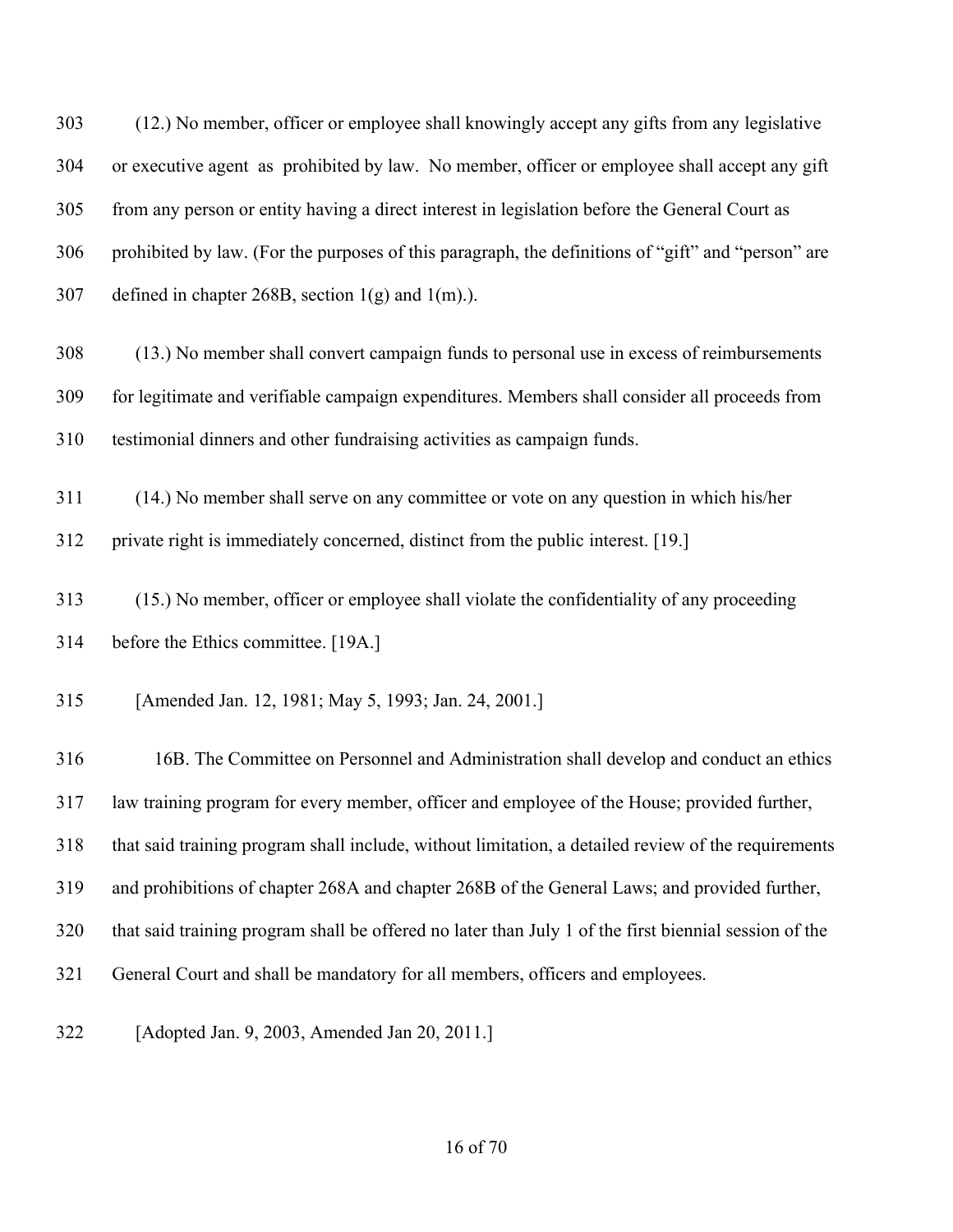| 323 | 16C. Bills involving lobbyists' reporting laws, and laws pertaining to the ethical conduct of         |
|-----|-------------------------------------------------------------------------------------------------------|
| 324 | public officials shall, after their first reading, be referred to the committee on Ethics, for report |
| 325 | on their relation to the ethics laws of the Commonwealth. No new provisions shall be added to         |
| 326 | such measures by the committee, unless directly pertaining to ethics.                                 |
| 327 | COMMITTEES.                                                                                           |
| 328 | 17. At the beginning of the first year of the two year General Court, standing committees             |
| 329 | shall be appointed as follows:                                                                        |
| 330 | A committee on Rules;                                                                                 |
| 331 | (to consist of 15 members).                                                                           |
| 332 | A committee on Ways and Means;                                                                        |
| 333 | (to consist of 35 members).                                                                           |
| 334 | A committee on Bills in the Third Reading;                                                            |
| 335 | (to consist of 3members).                                                                             |
| 336 | A committee of each Floor Division;                                                                   |
| 337 | (to consist of the members of each division).                                                         |
| 338 | A committee on Ethics;                                                                                |
| 339 | (to consist of 11 members).                                                                           |
| 340 | A committee on Personnel and Administration;                                                          |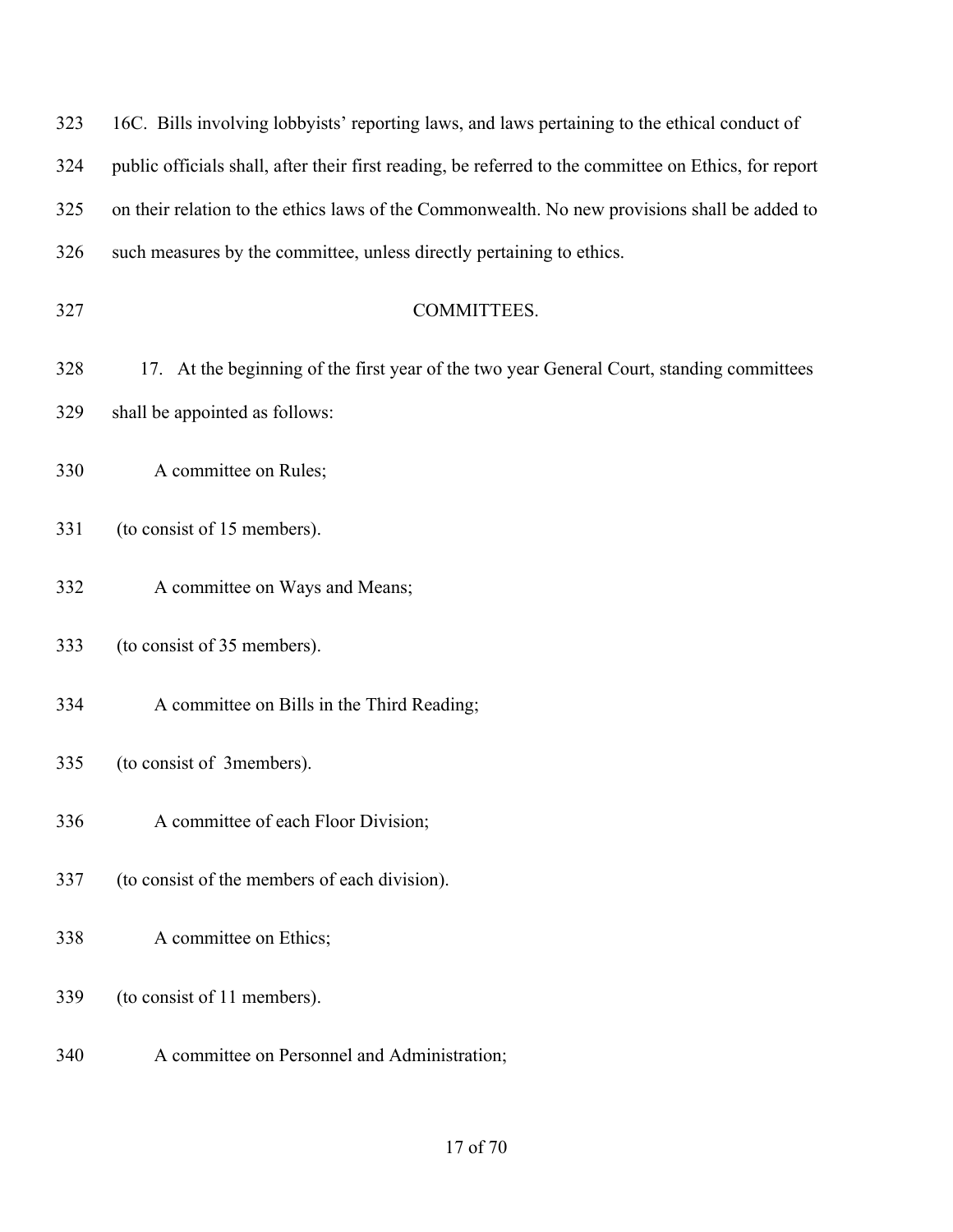| 341 | (to consist of 13 members).                                                                |
|-----|--------------------------------------------------------------------------------------------|
| 342 | A committee on Post Audit and Oversight;                                                   |
| 343 | (to consist of 11 members).                                                                |
| 344 | A committee on Steering, Policy and Scheduling;                                            |
| 345 | (to consist of 11 members).                                                                |
| 346 | A committee on Bonding, Capital Expenditures and State Assets;                             |
| 347 | (to consist of 11 members).                                                                |
| 348 | A committee on Global Warming and Climate Change;                                          |
| 349 | (to consist of 11 members).                                                                |
| 350 | A committee on Redistricting;                                                              |
| 351 | (to consist of 11 members).                                                                |
| 352 | A committee on Intergovernmental Affairs;                                                  |
| 353 | (to consist of 11 members).                                                                |
| 354 |                                                                                            |
| 355 | Committee meetings, insofar as practicable, shall not be scheduled in conflict with formal |
| 356 | sessions of the House of Representatives. [20.] (12, 12A, 12B.)                            |
| 357 | [Amended March 6, 1979; Sept. 16, 1981; Jan. 11, 1985; Jan. 12, 1987; May 5, 1993; Oct. 6, |
| 358 | 1993; May 23, 1996; Jan. 14, 1997; Jul. 17, 2003; Jan. 26, 2005.]                          |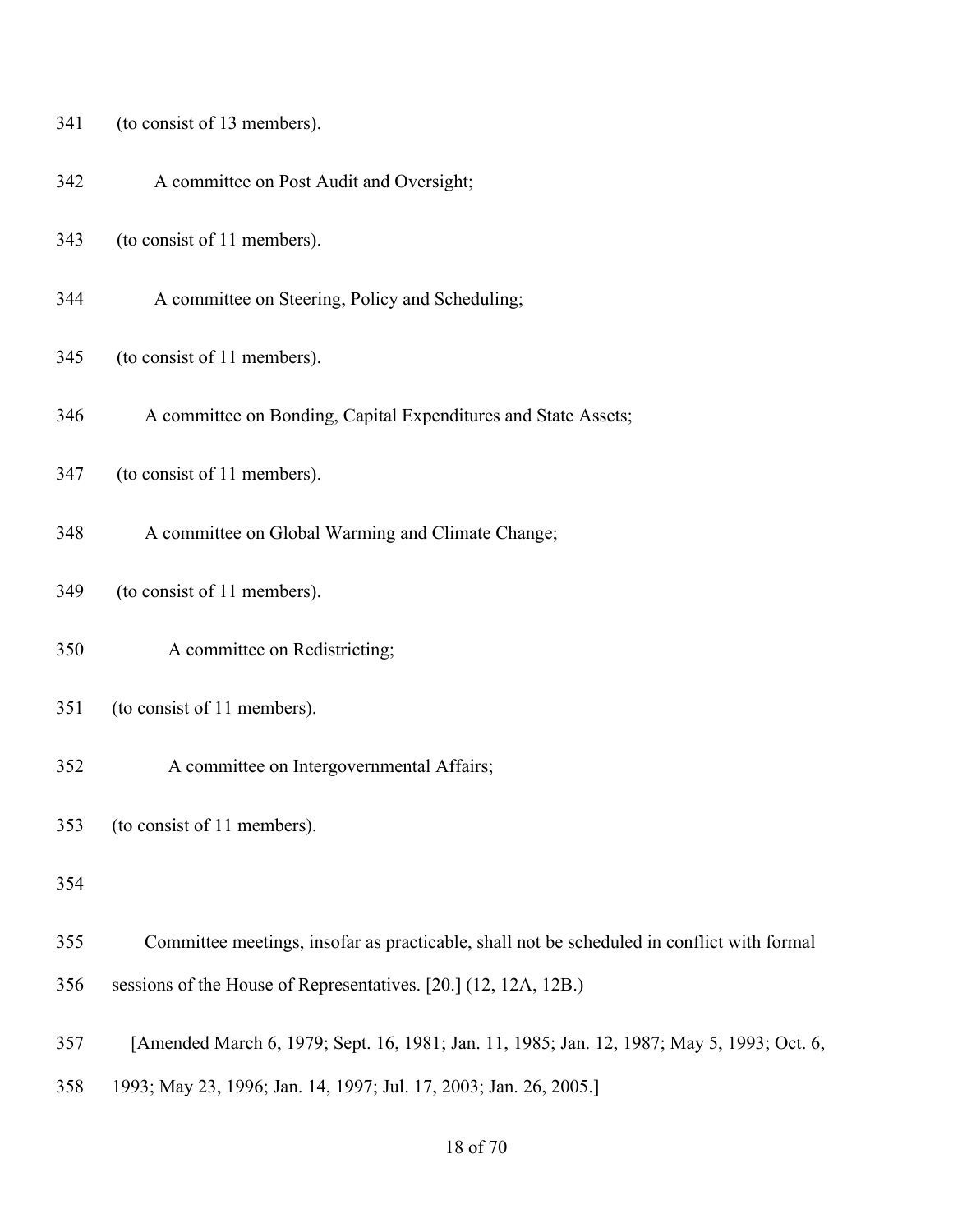359 17A. (a) For the purposes of this rule, the following terms shall, unless the context clearly requires otherwise, have the following meanings:

361 "Deliberation", a verbal exchange between a quorum of members of a committee attempting to arrive at a decision on any public business within its jurisdiction.

363 "Emergency", a sudden generally unexpected occurrence or set of circumstances demanding immediate action.

365 "Executive conference", any meeting or part of a meeting of a committee which is closed to certain persons for deliberation on certain matters.

367 "Executive session", any meeting or part of a meeting of a committee wherein the committee is voting on legislation and where public participation is limited to observance.

369 "Meeting", any corporal convening and deliberation of a committee for which a quorum is required in order to make a decision at which any public policy matter over which the committee has supervision, control, jurisdiction or advisory power is discussed or considered; provided, however, that "meeting" shall not include an on-site visitation or inspection of any project or program.

374 "Quorum", a simple majority of a committee unless otherwise defined by constitution, rule or law applicable to such committee; provided further, that a quorum shall be presumed to be present unless otherwise doubted.

377 (b) All meetings, except executive conferences, of House standing and special committees,shall be open to the public and any person shall be permitted to attend any meeting except as otherwise provided pursuant to this rule or Rule 7A.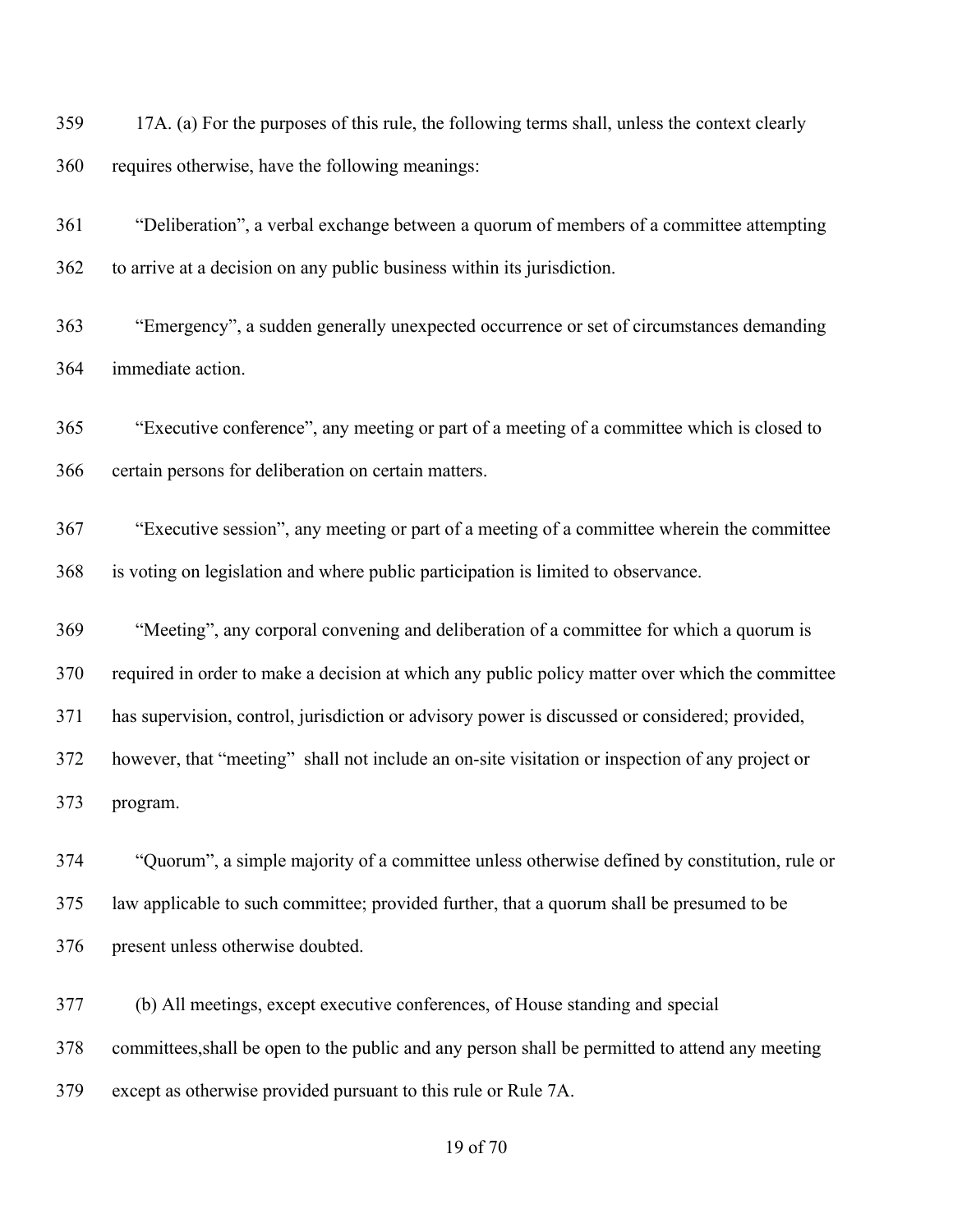380 No quorum of a committee shall meet in private for the purpose of deliberation except as provided pursuant to this rule.

382 No executive session shall be held until: (i) the committee has first convened in an open session for which notice has been given; (ii) the presiding officer has stated the authorized purpose of the executive session; (iii) a majority of the members of the committee present have voted to go into executive session and the vote of each member has been recorded on a roll call vote and entered into the minutes: and (iv) the presiding officer has stated before the executive session if the committee will reconvene after the executive session.

(c) Executive conferences shall be held only for the following purposes: (i) to discuss the

reputation, character, physical condition or mental health rather than the professional

competence of a member, officer or employee;

391 (ii) to consider the discipline or dismissal of, or to hear complaints or charges brought against a member, officer or employee; (iii) to discuss strategy with respect to litigation if an executive session or other open meeting may have a detrimental effect on the legal position of the committee; or (iv) to consider the purchase, exchange, lease or value of real property, if such discussions may have a detrimental effect on the negotiating position of the Commonwealth or a person, firm or corporation.

 A member, officer or employee subject to an executive conference pursuant to clause (i) or clause (ii) shall be notified in writing no less than 48 hours prior to the proposed executive conference; provided, however, that upon agreement of the parties involved, the notification requirements of clause (i) and clause (ii) may be waived. Upon request of the member, officer or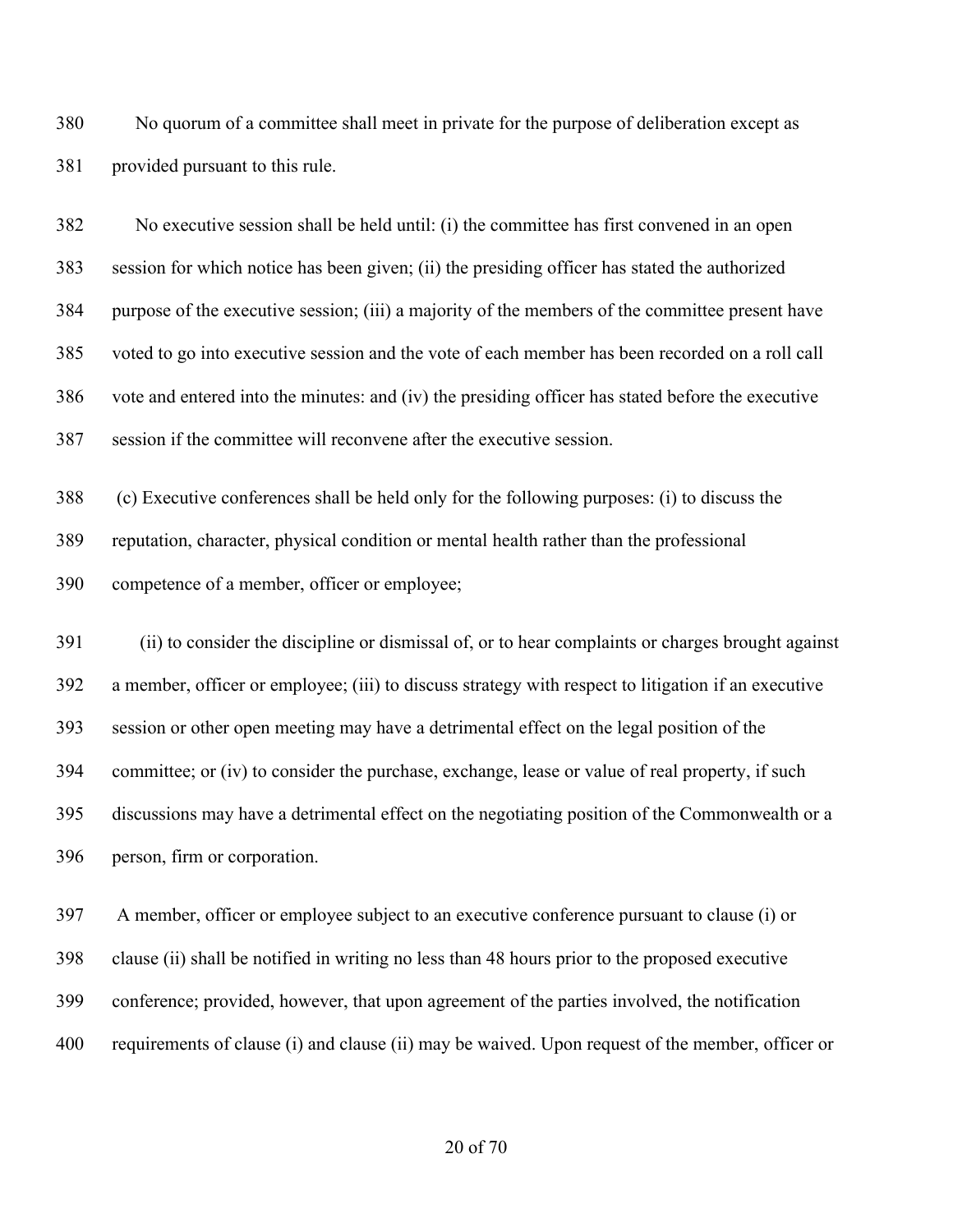employee subject to an executive conference pursuant to clause (i) or clause (ii) the executive conference shall be open to the public.

 A member, officer or employee subject to an executive conference pursuant to clause (i) or clause (ii) shall have the right to: (a) be present at such executive conference during discussions or considerations which involve that member, officer or employee; (b) have counsel or a representative of his/her own choosing present and attending for the purpose of advising said member, officer or employee; provided, however, that said counsel or representative shall not actively participate in the executive conference; and (c) to speak on his/her own behalf to the committee assembled in executive conference.

410 (d) This rule shall not apply to any chance meeting or social meeting at which matters relating to official business are discussed so long as no final agreement is reached. No chance meeting or social meeting shall be used in circumvention of the spirit or requirements of this section to discuss or act upon a matter over which the committee has supervision, control, jurisdiction, or advisory power.

415 (e) Except pursuant to an emergency, a notice and agenda of every meeting of a committee subject to this rule shall be filed with the Clerk of the House, publicly posted by the Clerk on the bulletin board outside the Clerk's Office and in such other places as are designated in advance for such purpose by said Clerk, made available to all members electronically and made available to the public via the Internet at least forty-eight hours, including Saturdays, but not Sundays and legal holidays, prior to the time of such meeting and a list of the bills, petitions, and resolutions to be considered for a vote or other action by the committee. The notice shall include the date, time and place of such meeting. Such filing and posting shall be the responsibility of the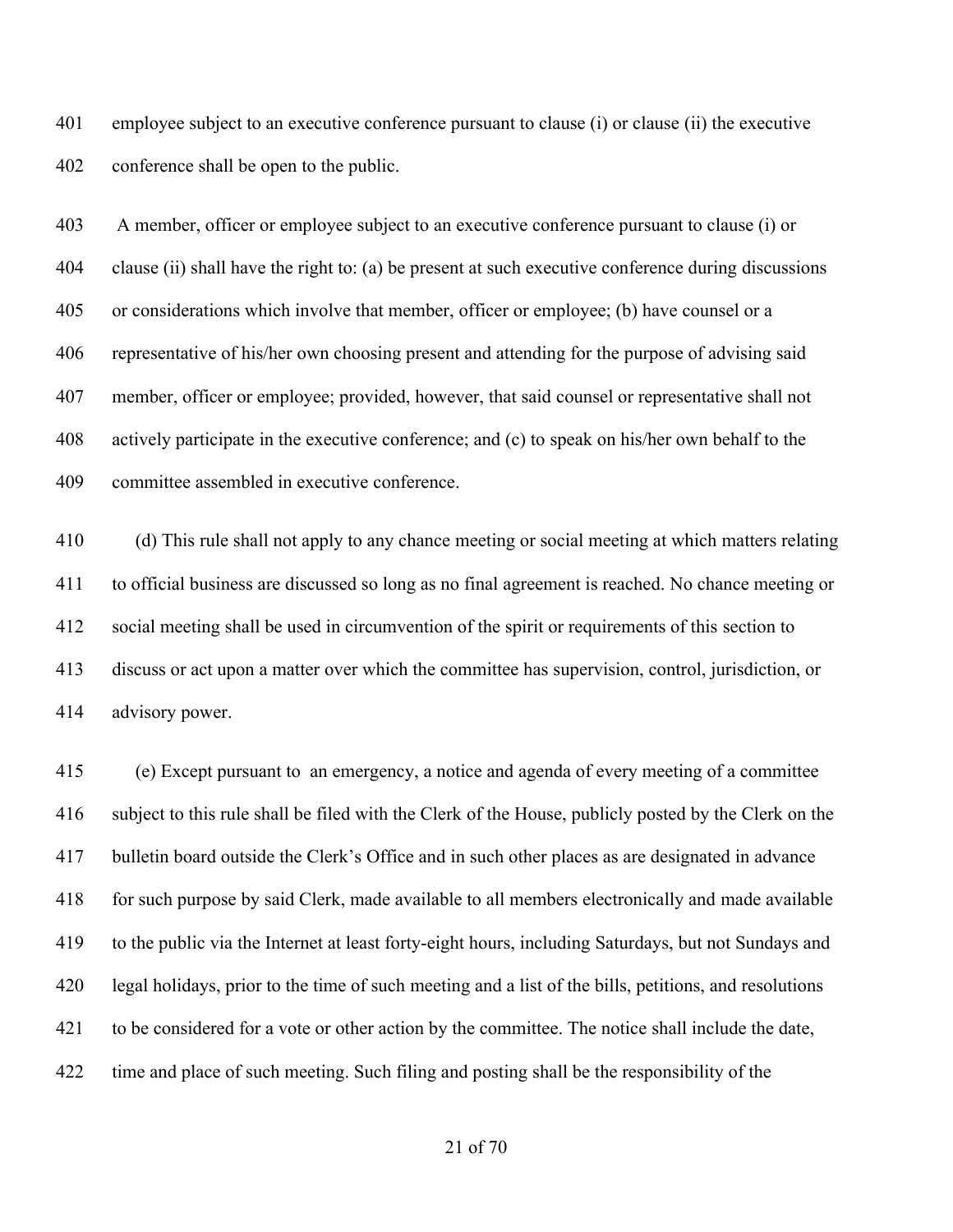committee scheduling such meeting. The notice and posting requirements shall not apply to executive conferences held pursuant to clause (i) or clause (ii) of part (c) of this rule unless the member, officer or employee subject to the executive conference requests that the executive conference be open to the public,

427 (f) A committee shall maintain accurate records of its meetings and hearings setting forth the date, time and place thereof, and recording any action taken at each meeting, hearing, executive conference or executive session. All votes requested to be taken in executive sessions shall be recorded roll call votes and shall become a part of the record of said executive sessions. The record of each meeting shall become a public record and be available to the public; provided, however, that the records of any executive conference shall remain secret as long as publication may defeat the lawful purposes of the executive conference.

434 (g) Upon prior notification and approval of the chair, a meeting of a committee may be recorded by a person in attendance by means of a recorder or any other means of audio/visual reproduction; provided, however, that said recording shall not interfere with the conduct of the meeting. Executive conferences conducted pursuant to clause (i) or clause (11) of part (c) of this rule shall not be recorded unless upon the request of the member, officer or employee who is subject to said executive conference. Executive conferences conducted pursuant to clause (iii) or (iv) of part (c) of this rule may be recorded at the discretion of the chair.

441 (h) Copies of all redrafted bills that are to be voted on at an executive session by the House Ways and Means Committee shall be available to all members of the committee electronically in the form they will be considered no less than twenty-four hours prior to their consideration;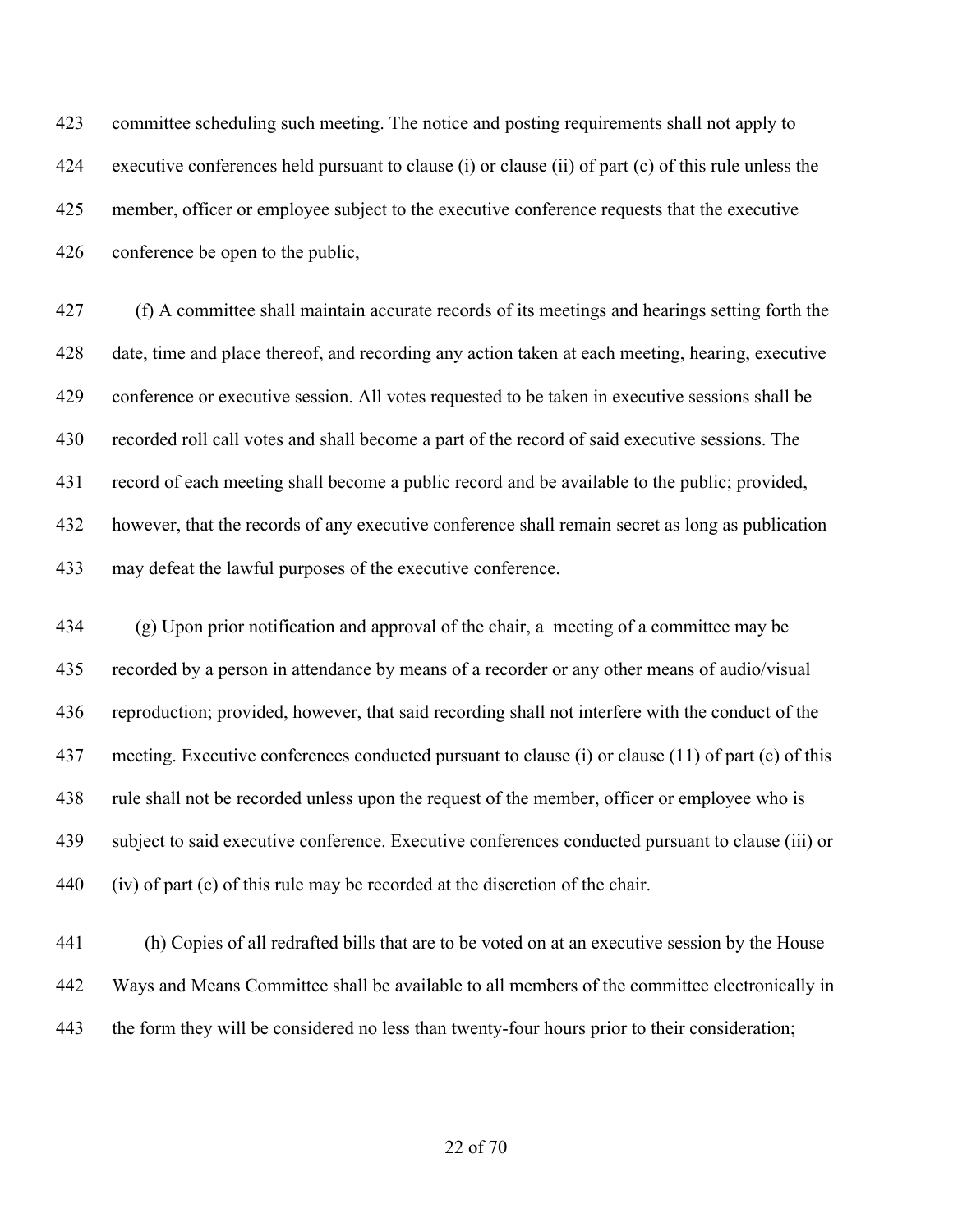provided, however, that said committee may vote on a bill that has not been available for said period of time by vote of a majority of the committee members present.

446 [Adopted Nov. 17, 1983; Amended Jan. 12, 1987; Jan. 9, 1991; May 5, 1993; Jan. 17, 1995;

Jan. 14, 1997; Jan. 9, 2003, Jan. 23, 2007, Feb. 11, 2009.]

448 17B. Whenever any member of a House committee present at the committee meeting so requests, the vote to give any legislation a favorable or adverse report shall be a recorded vote of the full committee. Such votes shall be recorded on appropriate forms that show all votes for and against the particular committee action. The record of all such roll calls shall be kept in the

offices of the committee and shall be available for public inspection.

453 No report of a House committee on any legislation shall be final until those members of the committee present and voting with the majority have been given the opportunity to sign such appropriate forms before the report is made to the House. No signature shall be valid unless the forms to which the signatures are affixed include the substantially complete text of the legislation being reported.

458 [Adopted Nov. 17, 1983; Amended Jan. 12, 1987.]

459 17C. There shall be a committee on Personnel and Administration on the part of the House consisting of thirteen members. Said committee shall be responsible for the allocation of office space as equitably as possible among the various members and joint and standing committees on 462 the part of the House and their respective staff.

463 The committee shall allocate space among the various committees on the part of the House taking into account the work load, duties and responsibilities and size of staff of each.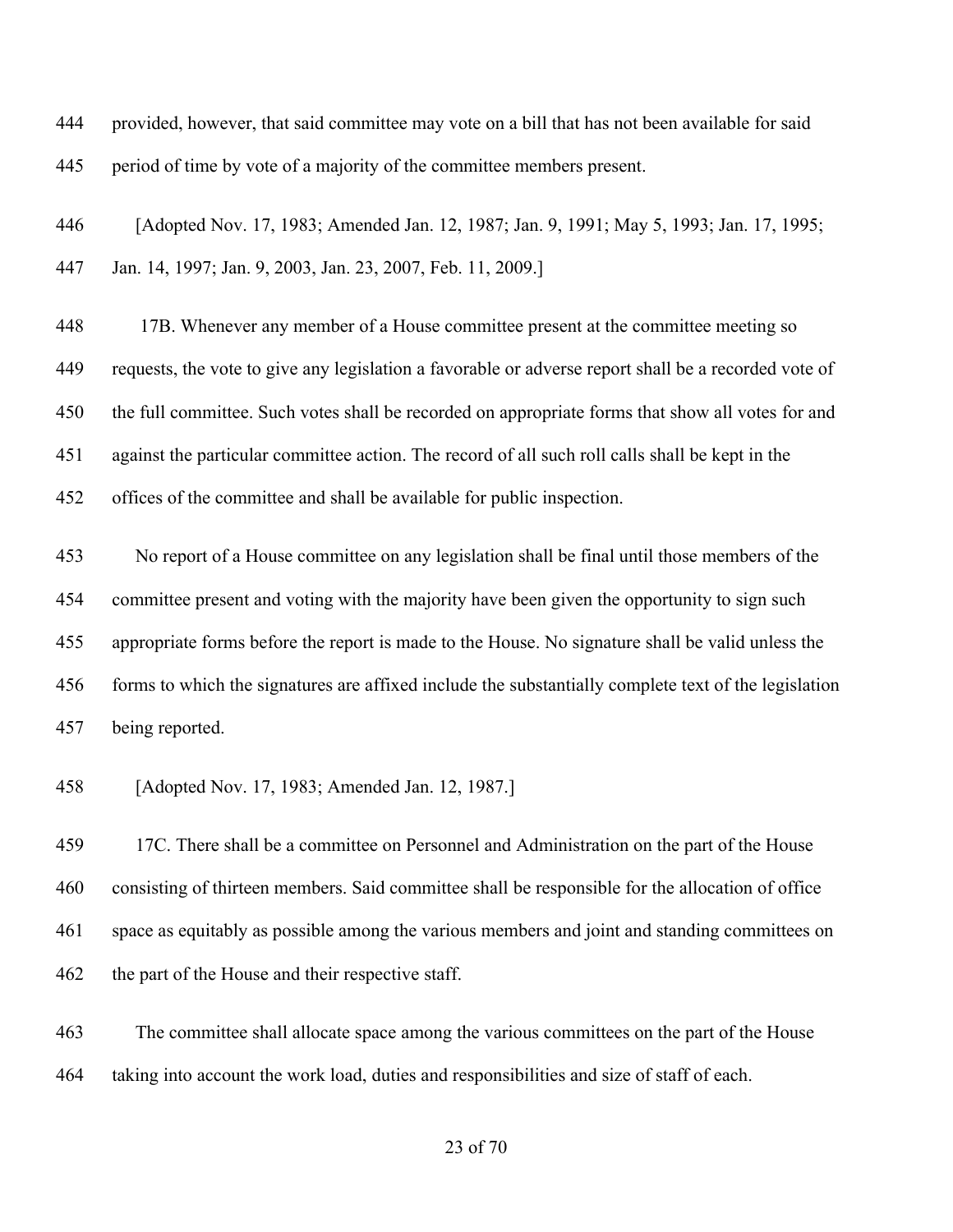465 The Speaker may make temporary office assignments in accordance with the foregoing principles.

467 The committee on Personnel and Administration may from time to time make changes in the assignment of office space for committees and the various staffs in accordance with the established standards.

470 Said committee shall establish the staffing levels and positions for each joint and standing committee of the House together with a classification plan for all employees of the House of Representatives.

473 For each person who is employed or is to be employed by a joint or standing committee on the part of the House, each committee chairman shall nominate each such person and the House members of the committee by a majority vote shall vote on whether to approve each said nominee. The House members of the committee shall approve such persons whose character and qualifications are acceptable to the majority of the House members of the committee and are in accordance with the qualifications established by the Personnel and Administration committee.

479 The chairman of each standing committee shall have the authority to discharge an employee.

480 The House staff members of each committee shall be appointed solely on the basis of fitness to perform the duties of their respective positions and consistent with section 4 of chapter 151B of the General Laws. The committee staff shall not:

483 (1) engage in any work other than committee business during business hours; and

484 (2) be assigned any duties other than those pertaining to committee business.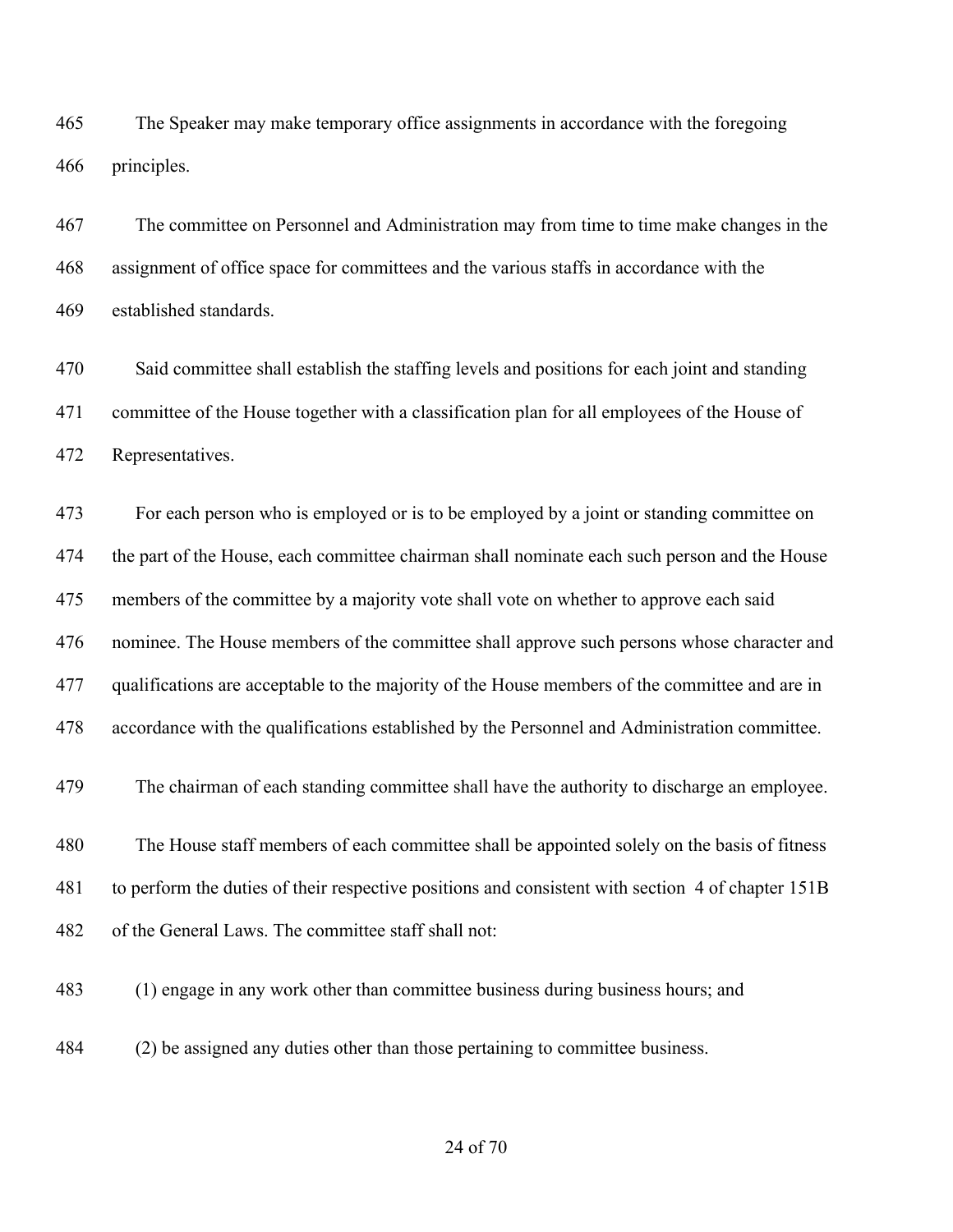| 485 | The committee shall meet on request of the chairman or any 3 members of the committee.          |
|-----|-------------------------------------------------------------------------------------------------|
| 486 | Any such meeting requested shall be convened on or within the fifth business day following such |
| 487 | request. All such requests shall be in writing and forwarded to the chairman and each member of |
| 488 | the committee.                                                                                  |
| 489 | Funds shall be allocated from the budget to carry out the determination of the committee.       |

- 490 [Adopted Jan. 11, 1985; Amended Jan. 16, 1985; Jan. 12, 1987; Jan. 9, 1991.]
- 491 17D. [Omitted Jan. 26, 2005.]
- 492 17E. [Omitted Jan. 26, 2005.]
- 493 17F. [Omitted Jan. 26, 2005.]

 17G. The committee on Bonding, Capital Expenditures and State Assets shall review all legislation providing for the giving, loaning or pledging of the credit of the Commonwealth (see Article LXII of the Amendments to the Constitution, as amended by Article LXXXIV). Said committee shall be responsible for evaluating such legislation and determining the appropriateness of enacting legislation containing increased bond authorizations for the Commonwealth. The committee shall periodically review and hold open public hearings, accepting oral and written testimony on the status of the bonds and notes of the Commonwealth, including (1) general obligation debt; (2) dedicated income tax debt; and (3) special obligation debt. The committee shall also, in its continuing study of the state's bonding practices, review the Commonwealth's liabilities relative to (a) state-supported debt; (b) state-guaranteed debt; and (3) indirect obligations.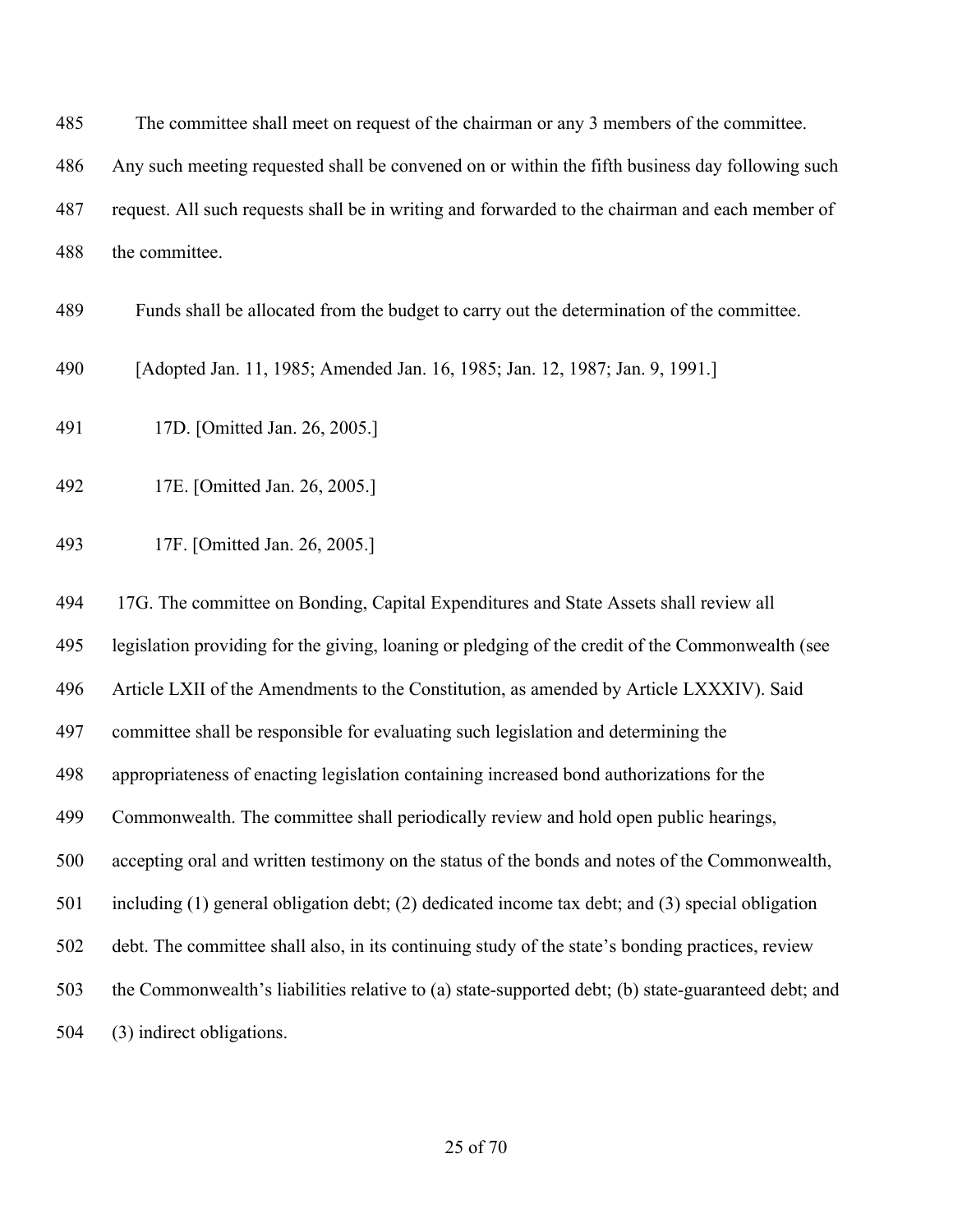Any bill providing for borrowing for new projects, and requiring the Commonwealth to issue bonds for such purpose, shall, prior to its reference to the committee on Ways and Means, be referred to the committee on Bonding, Capital Expenditures and State Assets for report on its relationship to the finances of the Commonwealth. A measure may initially be referred to a joint committee with jurisdiction over the subject matter before being referred to the committee on Bonding, Capital Expenditures and State Assets.

 The committee on Bonding, Capital Expenditures and State Assets shall consult with the various agencies of the executive branch and the office of the Treasurer and Receiver-General relative to project expenditures, availability of funds, the sale of new bonds and the resultant debt

obligations, federal reimbursements and other related funding and bonding issues.

 The committee on Bonding, Capital Expenditures and State Assets shall be authorized to conduct hearings relative to the statutory authority of the executive branch and the Treasurer and Receiver-General in the issuance and sale of bonds and notes and the expenditure of capital funds by the various agencies and authorities of the Commonwealth. The committee shall determine whether such laws, administrative regulations and programs are being implemented in accordance with the intent of the General Court. The committee shall be authorized to make recommendations for statutory changes and changes in the Constitution which would grant discretion to the General Court over the allotment and expenditure of fund authorized by capital appropriations.

 The committee on Bonding, Capital Expenditures and State Assets shall be authorized to report to the General Court from time to time on the results of its hearings and to file drafts of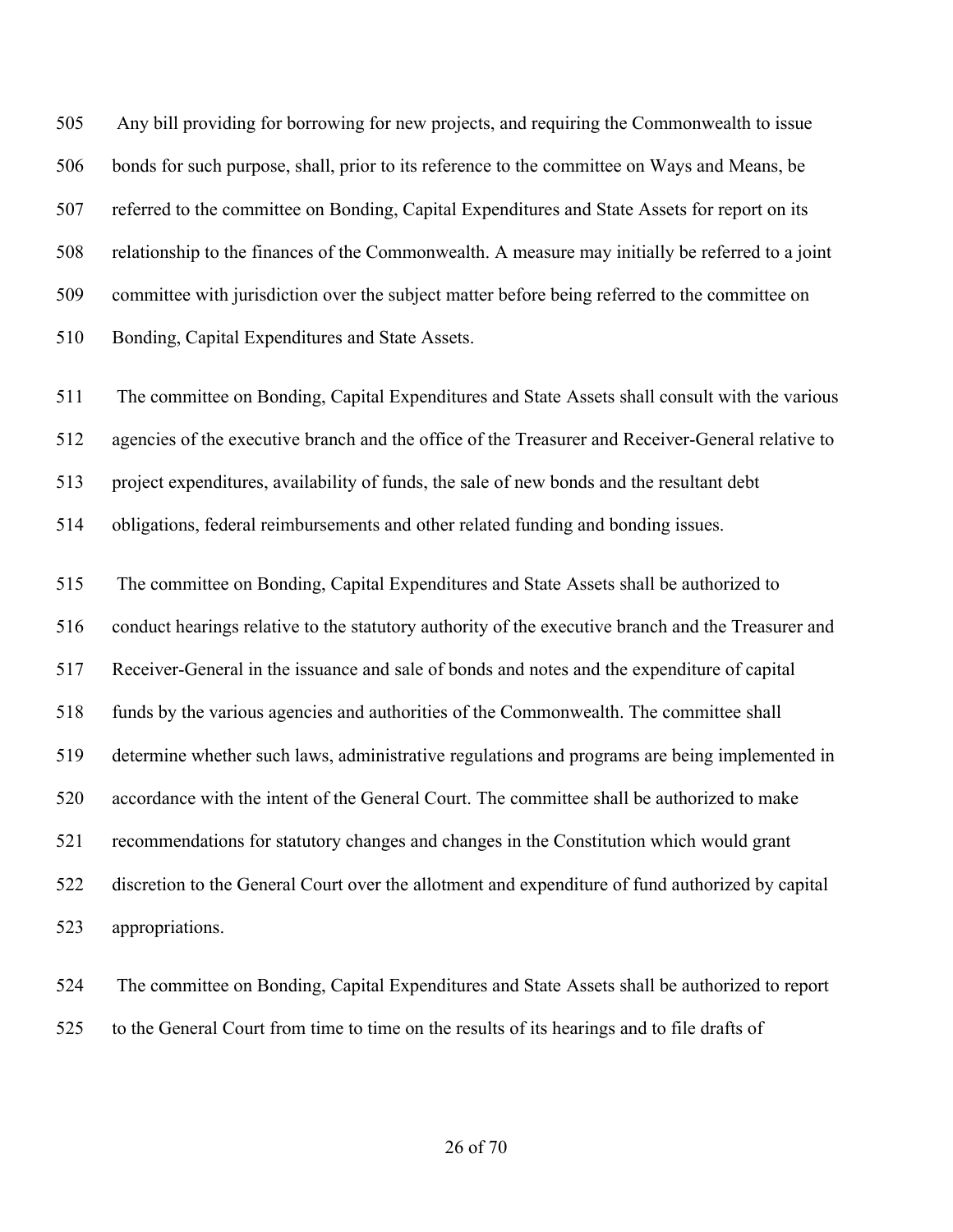legislation and proposals for amendments to the Constitution necessary to carry its recommendations into effect.

 Messages from the Governor setting terms of bonds and notes, or for the de-authorization or authorization of bonds and notes shall be referred to the committee on Bonding, Capital Expenditures and State Assets.

531 18. The Speaker shall appoint, and may recommend the removal of, the Speaker pro Tempore, the Majority Floor Leader, Assistant Majority Floor Leader, Second Assistant Majority Floor Leader and Third Assistant Majority Floor Leader. The Minority Leader shall appoint, and may recommend the removal of, the Assistant Minority Floor Leader, Second Assistant Minority Floor Leader, and Third Assistant Minority Floor Leader, Ranking minority member of Ways and Means, Ranking minority member of the committee on Rules, Ranking Minority member of the committee on Financial Services, Ranking minority member of the committee on Health Care Financing, Ranking minority member of the committee on the Judiciary, Ranking minority member of the committee on Bonding, Capital Expenditures, and State Assets, Ranking minority member of the committee on Public Safety and Homeland Security, Ranking minority member of the committee on Transportation and Ranking minority member of the committee on Economic Development and Emerging Technologies. The Minority Leader shall be that member of the minority party who is selected for that position by the members of his/her party. 544 Each of the foregoing appointments and/or removals shall be ratified by a majority vote of the respective party caucus. In the event that an appointment is rejected by such caucus another appointment shall be made by the person designated to make the initial appointment, which shall

also be subject to ratification in the same manner.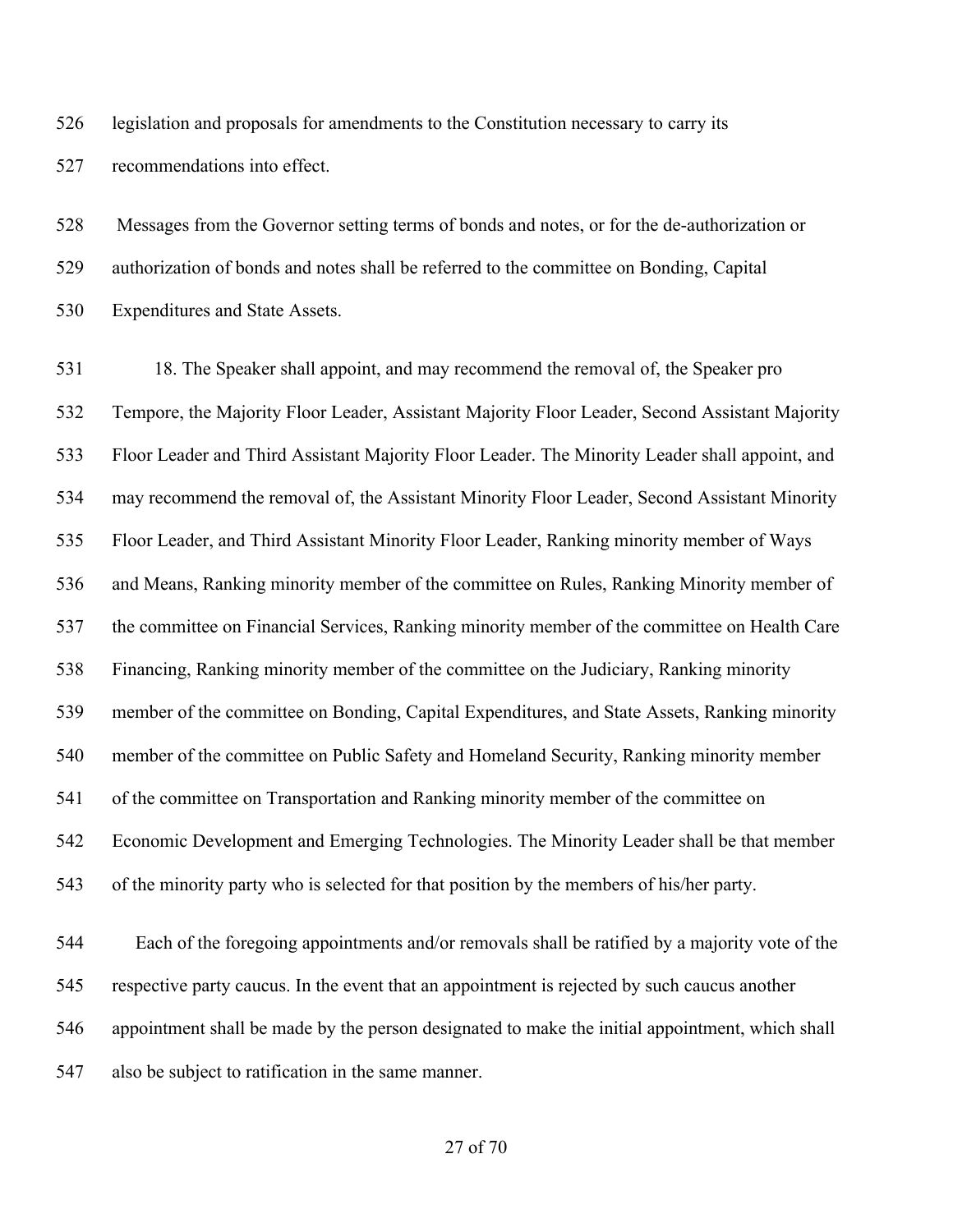| 548 | The Speaker shall appoint, and may recommend the removal of, the chair of each standing           |
|-----|---------------------------------------------------------------------------------------------------|
| 549 | committee. The Speaker shall appoint, and may recommend the removal of, the vice chair and        |
| 550 | assistant vice chair of the Ways and Means committee, the vice chair of the Post Audit and        |
| 551 | Oversight committee, the vice chair of the committee on Rules, the vice chair of the committee    |
| 552 | on Financial Services, the vice chair of the committee on Health Care Financing, the vice chair   |
| 553 | of the committee on Bonding, Capital Expenditures, and State Assets, the vice chair of the        |
| 554 | committee on State Administration and Regulatory Oversight, and the vice chair of the             |
| 555 | committee on Economic Development and Emerging Technologies.                                      |
| 556 | The majority party shall then vote to accept or reject each such appointment and/or               |
| 557 | recommendation for removal by a majority vote.                                                    |
| 558 | In the event that any such appointment is rejected by the caucus, the procedure of this rule      |
| 559 | shall be repeated until an appointment for the said position has been approved by the caucus. A   |
| 560 | vacancy in any position to which the provisions of this section apply shall be filled in the same |
| 561 | manner as provided in this section for original appointment.                                      |
| 562 | The Speaker and the Minority Leader may, without a majority vote of their respective              |
| 563 | parties, remove a member appointed to pursuant to this rule who has been criminally indicted by   |
| 564 | a court of competent jurisdiction.                                                                |
| 565 | [Amended Jan. 16, 1979; Nov. 17, 1983; Jan. 11, 1985; Jan. 9, 1991; Jan. 14, 1997; Jan. 23,       |
| 566 | 2007; Jan 23, 2013.]                                                                              |
| 567 | 18A. There shall be 1 member of the minority party on all committees of conference and 1 on       |
| 568 | the committee on Bills in the Third Reading. On all other standing and joint committees, the      |

percent of minority party membership shall be at least equal to the percent of minority party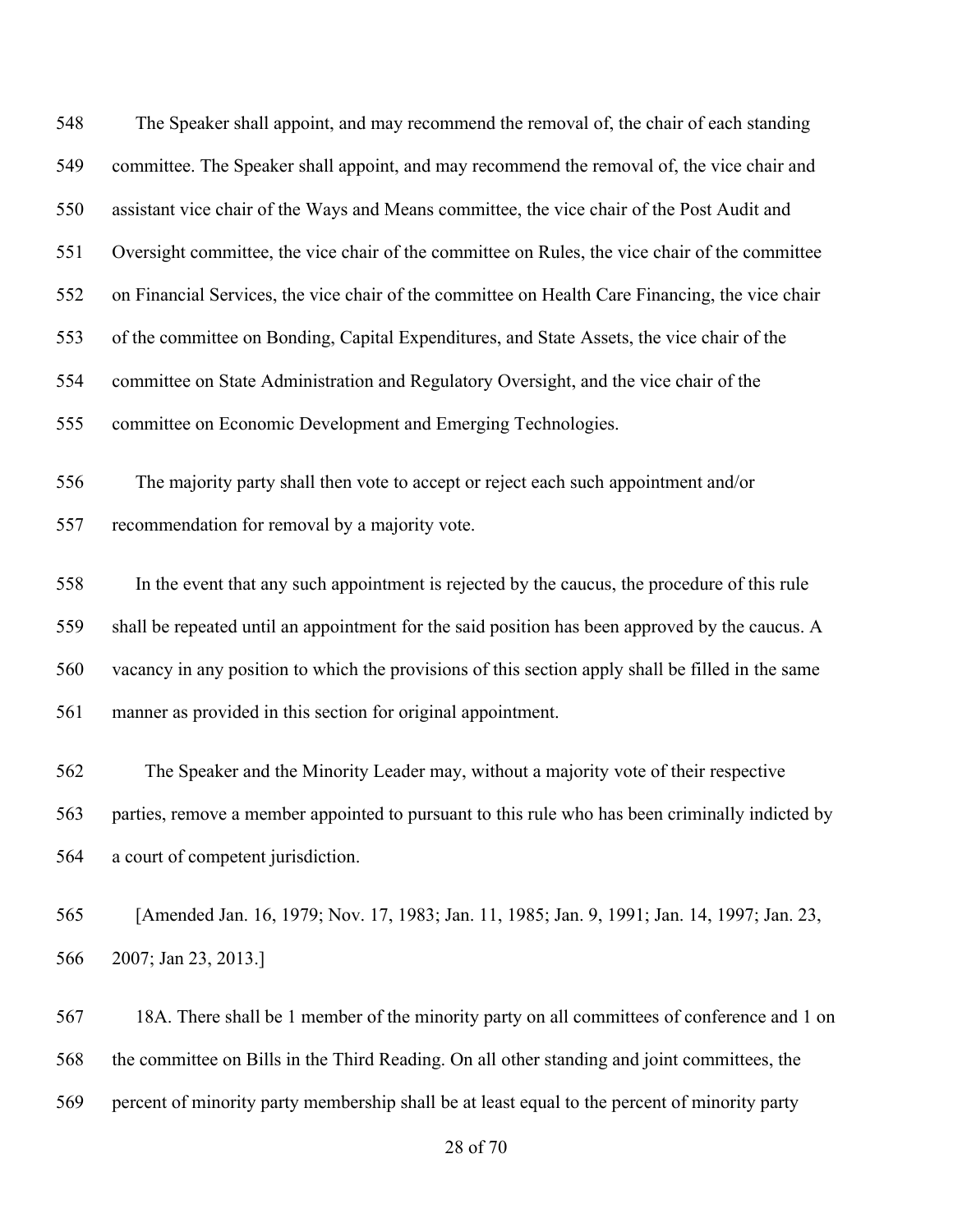membership in the House of Representatives as of the first day of the session; provided, further, that where such percentage results in a fraction of a number, the fraction shall be rounded off to the nearest whole; provided, however, that the minority party shall under no circumstances have less than 4 members on the committee on Ethics, 4 on the committee on Personnel and Administration, 3 on the committee on Rules and 7on the committee on Ways and Means. In no case shall minority party representation be less than 2 members on all other standing and joint committees.

577 The Speaker and the Minority Leader shall appoint the members of their respective party caucuses to be assigned to each standing committee. The Speaker shall appoint the vice chair of each standing committee. The appointments, except those to which Rule 18 applies, shall be voted upon together and shall be subject to ratification by majority vote of the appropriate party caucus. No member shall be removed from a standing committee except upon the recommendation of the Speaker or Minority Leader, as the case may be, subject to the ratification by their respective caucuses; provided, however, that the Speaker and the Minority Leader may, without a majority vote of their respective parties, remove a member appointed to pursuant to this rule who has been criminally indicted by a court of competent jurisdiction; and provided further, that if any vacancy occurs in a position to which Rule 18 does not apply, subsequent to the initial ratification, the Speaker or Minority Leader shall fill such vacancy.

588 The Speaker shall announce committee appointments of majority party members, and the member first named shall be chairman, and the second named member shall be vice-chairman. The Minority Leader shall announce committee appointments of minority party members. (13.)

591 [Adopted Jan. 11, 1985; Amended Jan. 12, 1987; Jan. 9, 1991; Jan. 14, 1997.]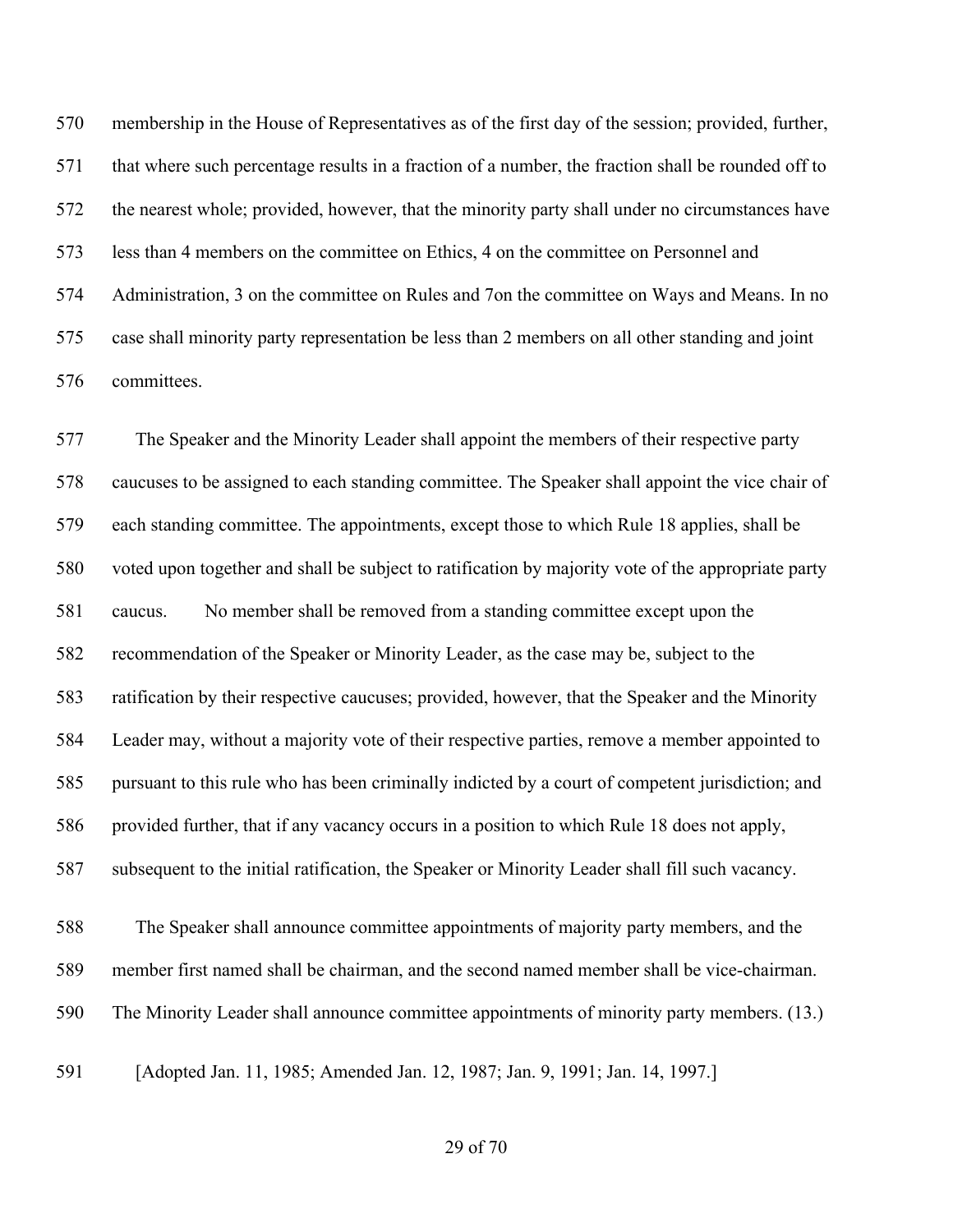| 592 | 18B. All votes on ratification by the caucus required by these rules shall be by written ballot |
|-----|-------------------------------------------------------------------------------------------------|
| 593 | and shall require a majority of those present and voting.                                       |

594 [Adopted Jan. 11, 1985.]

595 19. A majority and minority party caucus may be called by the Speaker or Minority Leader,

596 respectively, or upon petition of 25 percent of the members of the respective party caucus. A

597 caucus may entertain resolutions, motions, or other means of ascertaining the sense of the

- 598 respective party members on any subject. (13B.)
- 599 [Adopted Nov. 17, 1983; Amended Jan. 11, 1985.]

600 19A. The majority party and minority party shall establish caucus rules that shall dictate the 601 procedures of each caucus.

602 [Adopted Nov. 17, 1983; Amended Jan. 14, 1997.]

603 20. The committee on Ways and Means shall report in appropriation bills the total amount

604 appropriated. The General Appropriation Bill shall be available to the members at least 7

605 calendar days prior to consideration thereof by the House. [25.] (27A.)

606 [Amended Jan. 11, 1985; Mar. 24, 1986; Jan. 14, 1997; Jan. 26, 2005.]

607 20A. Notwithstanding the provisions of Rule 33A, amendments to the General Appropriation

608 Bill shall be filed with the Clerk of the House in a format to be determined by the Clerk by 5

- 609 o'clock P.M. within the close of 3 business days of said General Appropriation bill being made
- 610 available in a format to be determined by the Clerk and release of said document by said Clerk if
- 611 the release of said document occurs by 2o'clock P.M. Otherwise, the day following the release
- 612 shall be considered the first business day. The Clerk, with the assistance of the committee on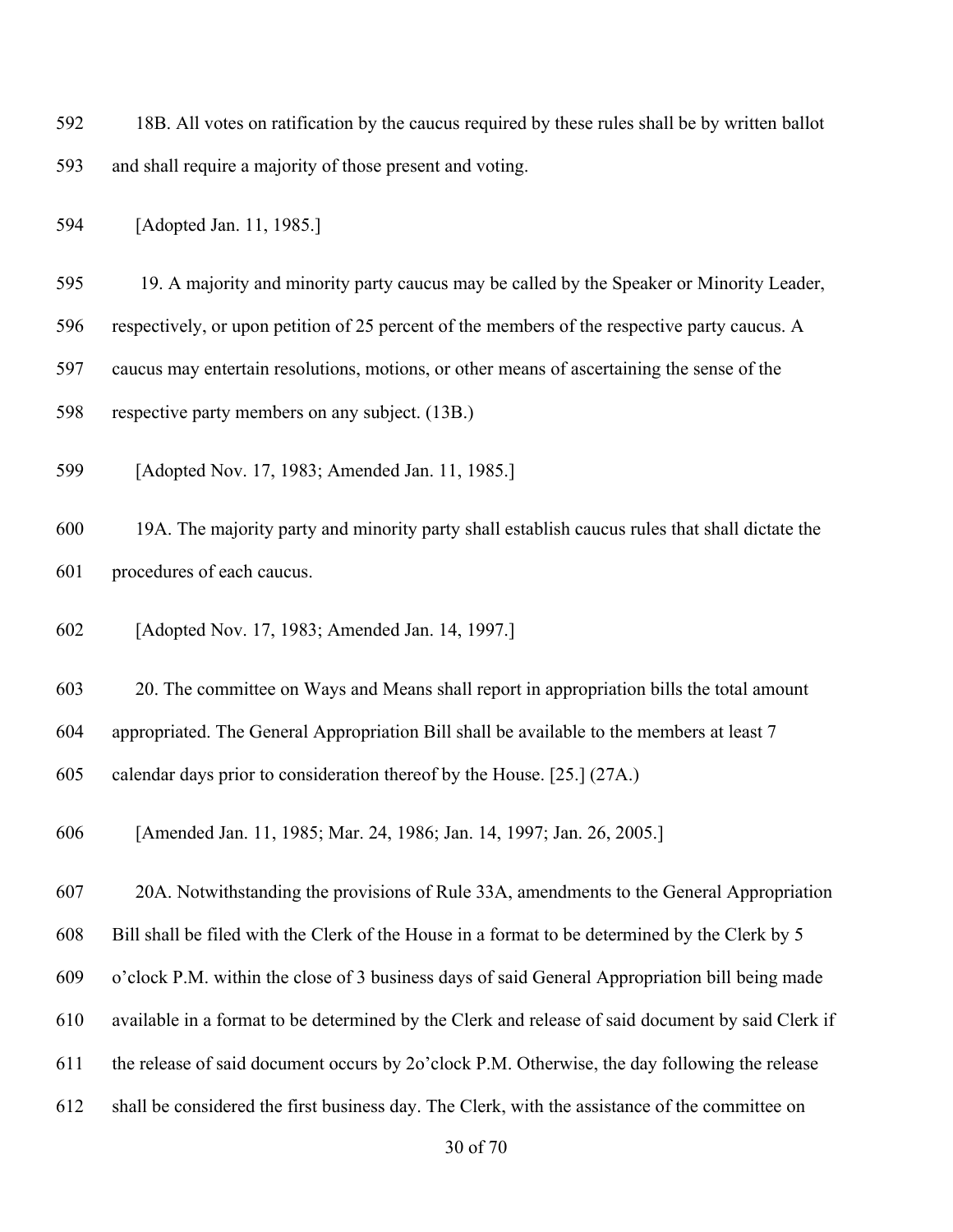Ways and Means, shall categorize the subject-matter of the amendments and arrange such amendments for consideration sequentially by subject as appearing in the published version of the General Appropriation Bill, or the Clerk, with the assistance of the committee on Ways and Means, shall categorize the subject-matter of the amendments and arrange such subject matters for consideration as determined by the committee on Ways and Means. Debate on the General Appropriation Bill shall not commence until a date and time to be determined by the House which is subsequent to the designated time established for filing of amendments.

620 Before the main question on the General Appropriation Bill is placed before the House, an amendment may be postponed or withdrawn at the request of the primary sponsor of the amendment or postponed by the committee on Ways and Means; provided that further consideration of any amendment so postponed shall take place immediately subsequent to consideration of the amendments within the particular subject-matter to which the postponed amendment was assigned according to the provisions of paragraph one of said rule; provided that if more than one amendment is so postponed, subsequent consideration of said amendments shall be in the order determined by the committee on Ways and Means; provided further, an amendment so postponed shall not be subsequently considered outside of its assigned subject- matter; and provided further, that notwithstanding the provisions of Rule 33A, amendments submitted to the Clerk shall be in a format to be determined by the Speaker in consultation with said Clerk and shall include an original copy only; and provided further that perfecting or substitute amendments, including, but not limited to an amendment consolidating more than one amendment, may be submitted by the committee on Ways and Means during consideration of the subject category to which the amendment or amendments were assigned; provided, however, that an amendment may be removed from the consolidated amendment at the request of the sponsor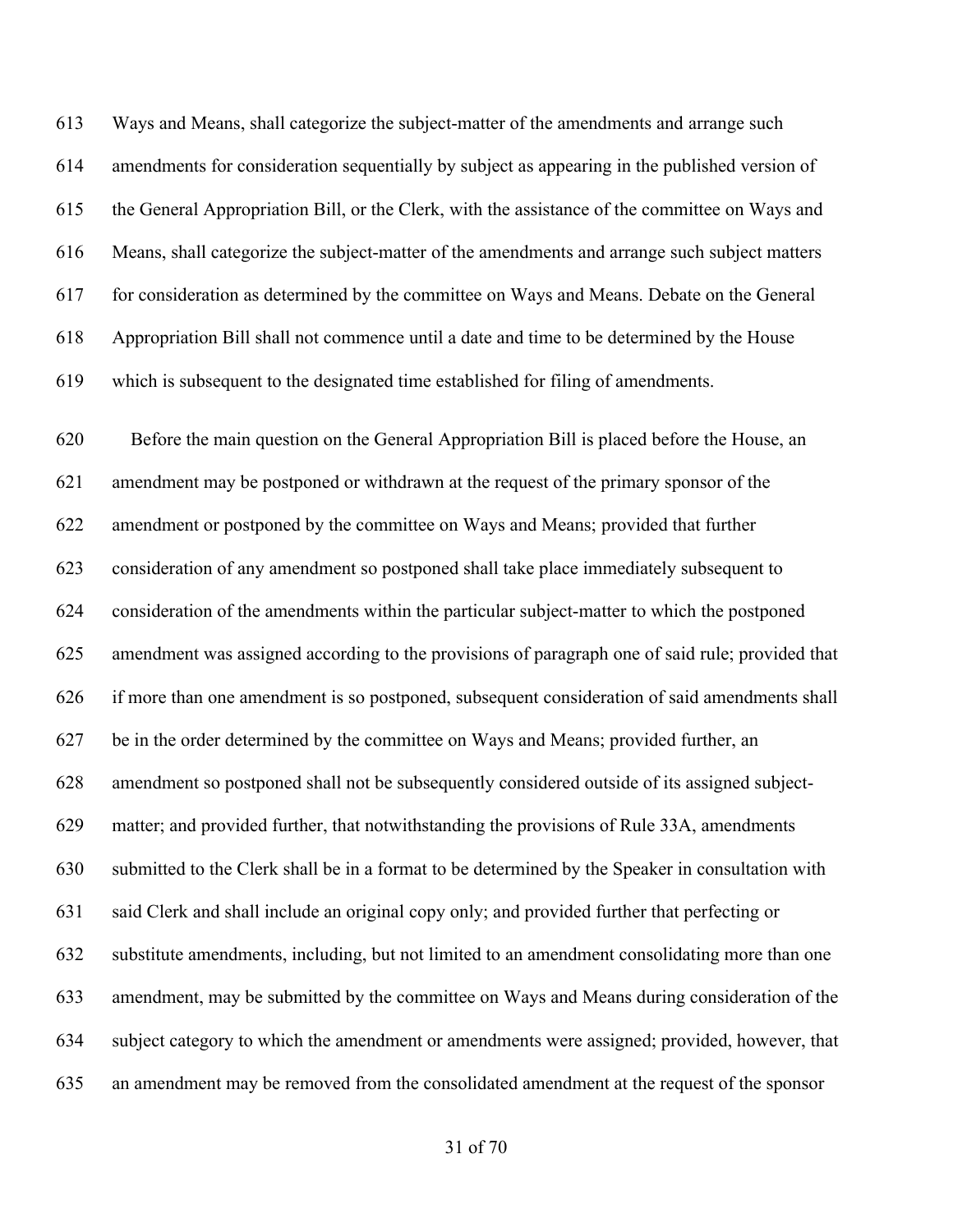of said amendment for the purpose of it being offered as a further amendment to the consolidated amendment.

638 [Adopted Jan. 24, 2001; Amended Jan. 9, 2003; Jan. 26, 2005, Jan. 23, 2007; Jan 20, 2011.]

639 20B. When the General Appropriation Bill is reported by the committee on Ways and Means it shall be made available to all members electronically and to the public via the Internet in a format to be determined by the Speaker in consultation with the Clerk. The committee on Ways and Means shall provide the membership with a copy of its proposed text of said General Appropriation Bill, and an executive summary which shall include a list of outside sections, and a short summary of each outside section prior to full House consideration of such bill. When the House considers said General Appropriation Bill, it shall be read a second time and forthwith ordered to a third reading without any amendments. The bill shall be immediately read a third time and then be open to amendments as previously determined by the House.

648 [Adopted Jan. 9, 2003, Jan. 23, 2007.]

649 21. Whenever the committee on Ways and Means reports an appropriation bill or capital outlay bill, it shall make available to the members a report which includes an explanation of any increase or decrease of five percent or more which results in an increase or decrease of one million dollars or more for any item for which the Governor has made a recommendation, and an explanation for the deletion of an item recommended by the Governor, and for the addition of an item for which the Governor has made no recommendation. [25A.] (27A.)

655 22. Bills and resolves when ordered to a third reading shall be referred forthwith to the committee on Bills in the Third Reading, which shall examine and correct them, for the purpose of avoiding repetitions and unconstitutional provisions, and insuring accuracy in the text and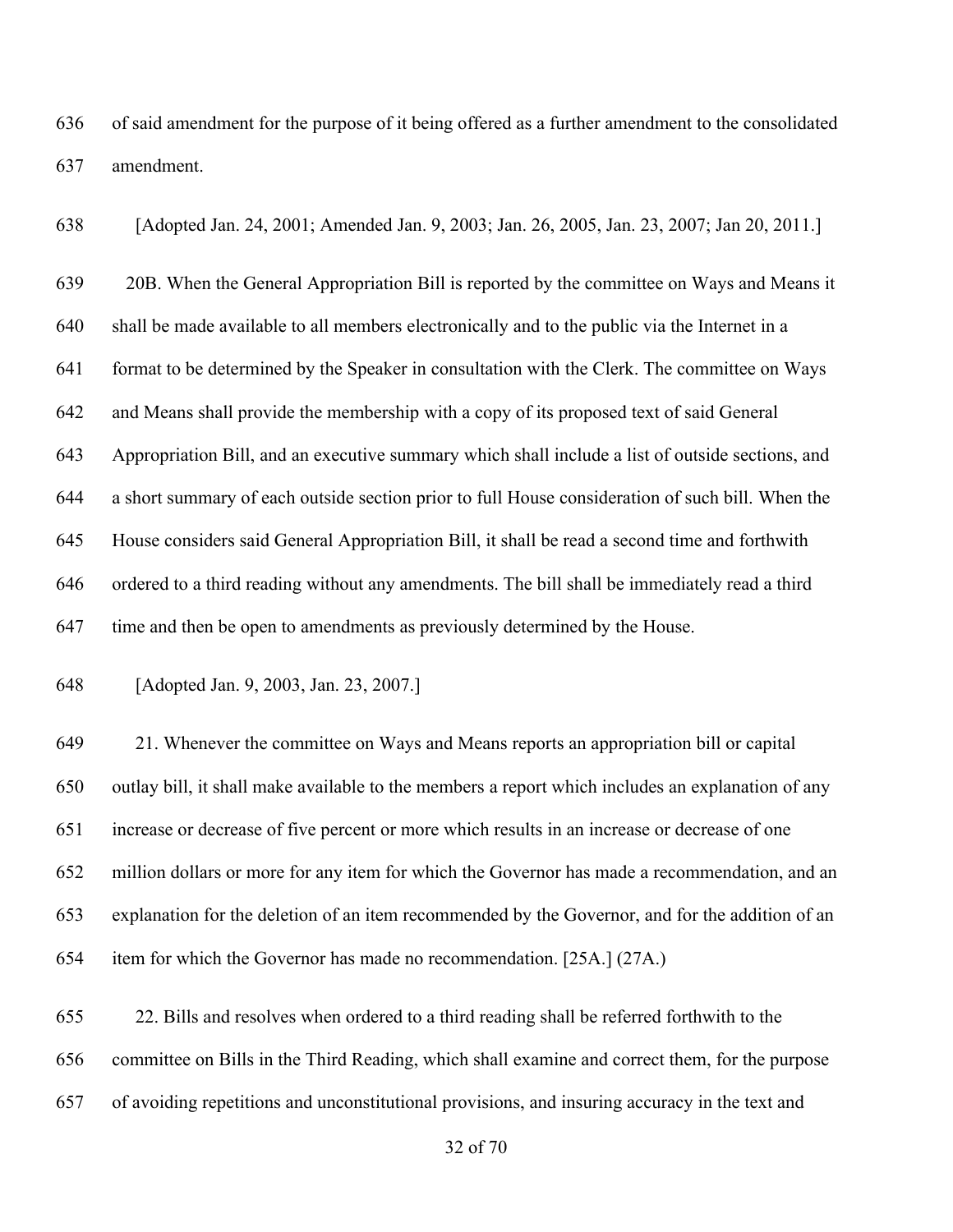references, and consistency with the language of existing statutes; but any change in the sense or legal effect, or any material change in construction, shall be reported to the House as an amendment.

661 The committee may consolidate into 1 bill any 2 or more related bills referred to it, whenever legislation may be simplified thereby.

 Resolutions received from and adopted by the Senate or introduced or reported into the House, after they are read and before they are adopted, shall be referred to the committee on Bills in the Third Reading.

666 Amendments of bills, resolves and resolutions adopted by the Senate and sent to the House for concurrence, shall, subsequently to the procedure required by rule 35 in respect to amendments, also be referred, in like manner, to the committee on Bills in the Third Reading.

669 When a bill, resolve or resolution has been so referred, no further action shall be taken until report thereon has been made by the committee. Accompanying said report shall be a written explanation prepared by the committee defining any changes made in a bill, resolve or resolution so as to facilitate the proceedings of the House.

673 If a bill or resolve referred to the committee on Bills in the Third Reading requires a two- thirds vote because it contains an emergency preamble, or if it provides for the borrowing of money by the Commonwealth and comes within the provisions of Section 3 of Article LXII of the Amendments to the Constitution, or provides for the giving, loaning or pledging of the credit of the Commonwealth and comes within the provisions of Section 1 of Article LXII (as amended by Article LXXXIV) of the Amendments to the Constitution, or provides, upon recommendation of the Governor, for a special law relating to an individual city or town and comes within the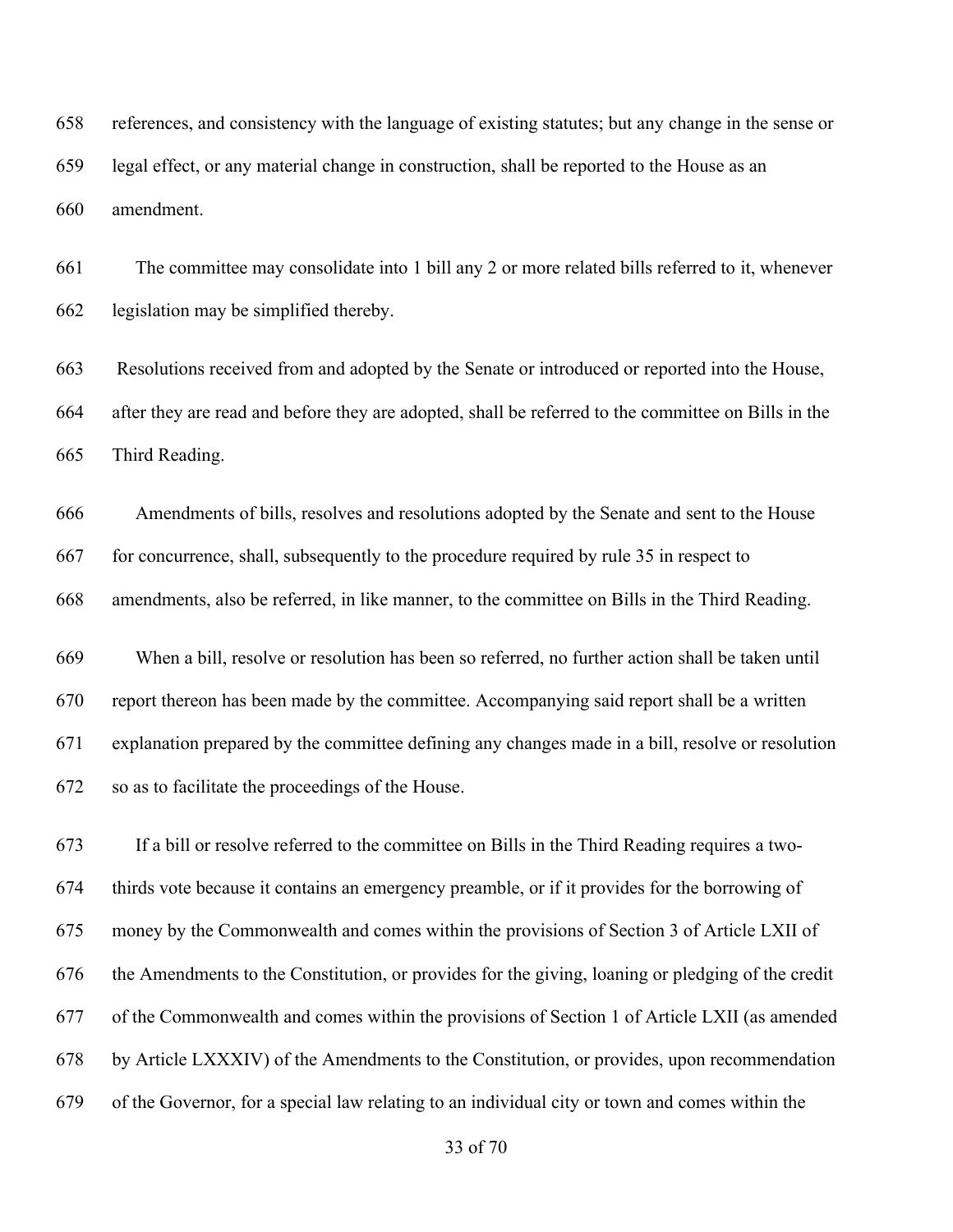provisions of clause (2) of Section 8 of Article LXXXIX of the Amendments to the Constitution or provides for environmental protection within the provisions of Article XLIX as amended by Article XCVII, the committee shall plainly indicate the fact on the outside of the bill or resolve, or on a wrapper or label attached thereto. [26.] (33.)

684 [Amended Jan. 12, 1983; Jan. 11, 1985; May 5, 1993.]

685 23. Bills and resolves prepared for final passage shall be certified by the Clerk of the House, after comparison, to be the same as the bills or resolves passed to be engrossed; and if found to be properly prepared, the Clerk shall so endorse on the envelope thereof; and the question on enactment or final passage or adopting an emergency preamble shall be taken thereon, without further reading, unless specifically ordered.

690 When a bill prepared for final passage contains an emergency preamble or when it provides for the borrowing of money by the Commonwealth and comes within the provisions of Section 3 of Article LXII of the Amendments to the Constitution, or provides for the giving, loaning or pledging of the credit of the Commonwealth and comes within the provisions of Section 1 of Article LXII (as amended by Article LXXXIV) of the Amendments to the Constitution, or provides, upon recommendation of the Governor, for a special law relating to an individual city or town and comes within the provisions of clause (2) of Section 8 of Article LXXXIX of the Amendments to the Constitution, or provides for environmental protection within the provisions of Article XLIX as amended by Article XCVII, the Clerk shall plainly indicate the fact on the envelope thereof. [27.] (34.) [See Rule 40.]

700 [Amended Jan. 12, 1983.]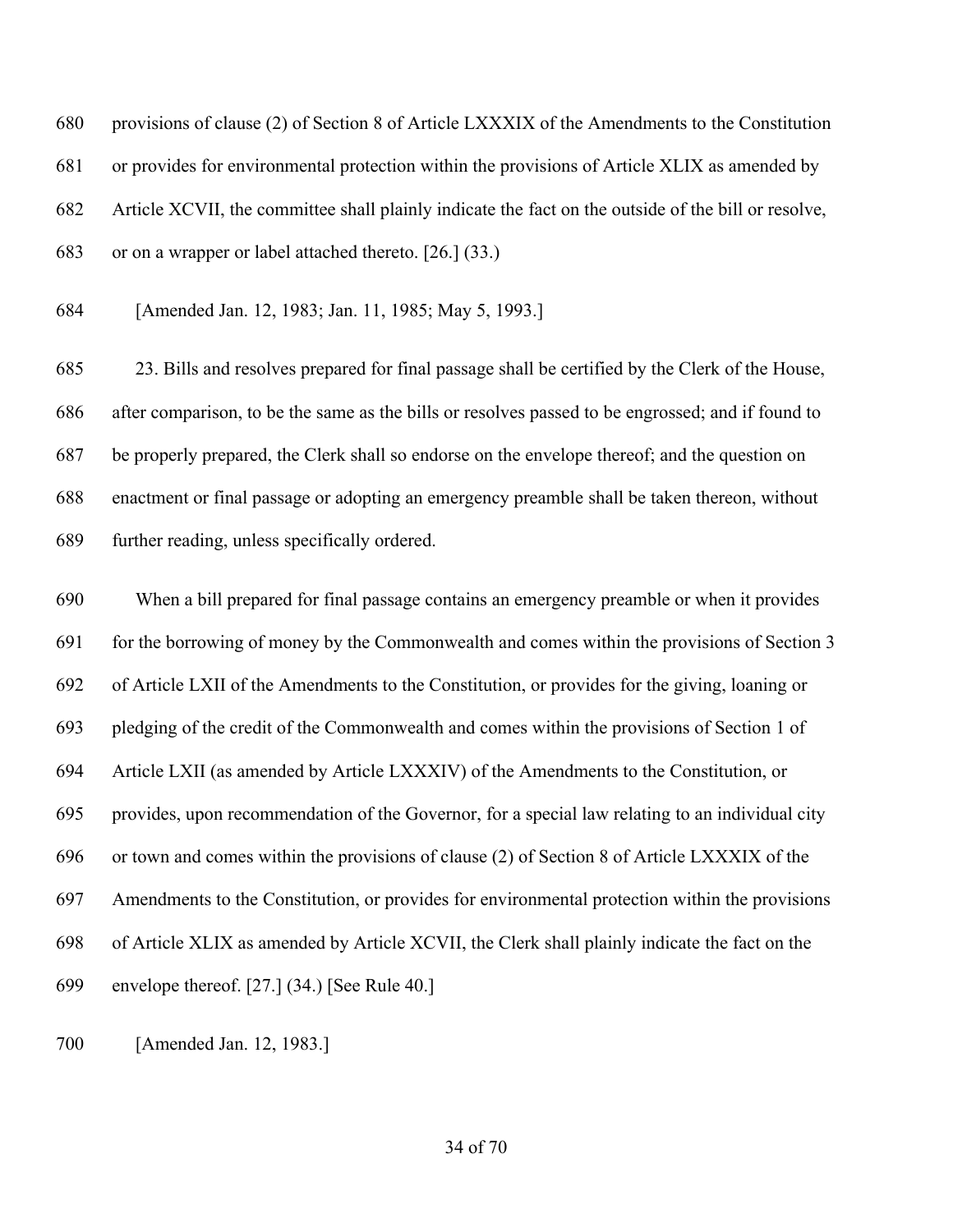23A. No member of the House, except the Speaker, Speaker pro tempore, Majority Leader, Assistant Majority Leader, Second Assistant Majority Leader, Minority Leader, Assistant Minority Leader, Second Assistant Minority Leader, Third Assistant Minority Leader, Vice- Chairperson of the Committee on Ways and Means, Assistant Vice-Chairperson of the Committee on Ways and Means and committee chairmen with respect to committee business, shall receive privileges or compensation for postage which is greater than seventy-five percent of the amount allowed as standard practice during the 186th biennial session of the General Court, as determined by the House Business Manager.

709 [Adopted Jan. 11, 1985; Amended Jan. 24, 2001; Jan. 26, 2005; Jan. 20, 2011.]

710 24. (1) Petitions, recommendations and reports of state officials, departments, commissions including legislative commissions, and boards, special reports including legislation initiated by the Committee on Ethics Pursuant to Rule 16, legislation initiated by the committee on Bonding, Capital Expenditures and State Assets pursuant to Rule 17G and reports of special committees and commissions including legislative commissions, shall be filed with the Clerk in a format to be determined by said Clerk, who shall, unless they are subject to other provisions of these rules or the rules of the two branches, refer them, with the approval of the Speaker, to the appropriate committees, subject to such change of reference as the House may make. The reading of all such documents may be dispensed with, but they shall be entered in the Journal of the same or the next legislative day after such reference except as provided in joint rule thirteen.

720 (2) All orders, including motions or orders proposed for joint adoption, resolutions and other papers intended for presentation, except those hereinbefore mentioned, shall be filed with the Clerk in a format to be determined by said Clerk, who shall, prior to the procedure required by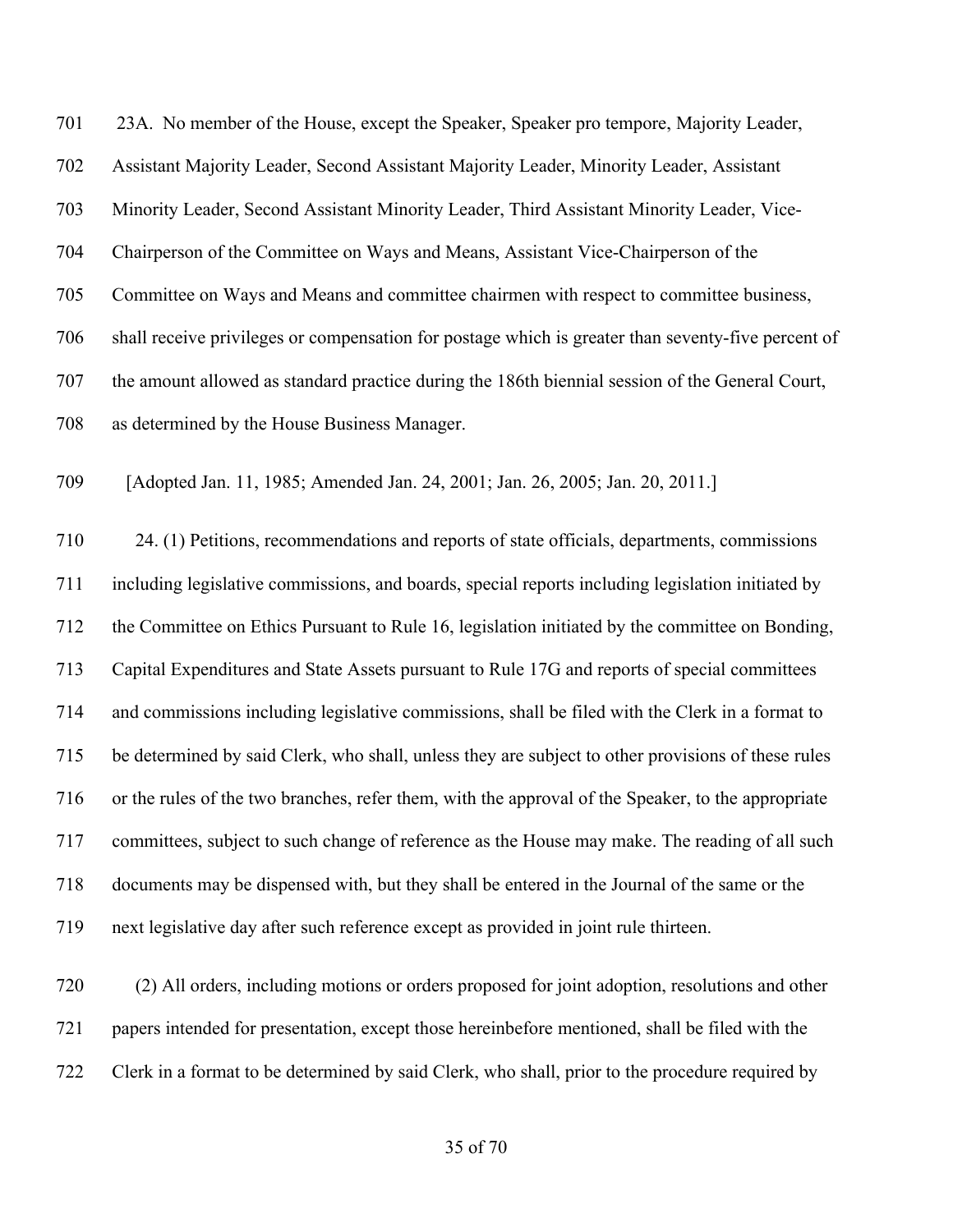other provisions of these rules or of the rules of the two branches, refer them to the committee on Rules.

725 (3) Petitions and other papers so filed which are subject to the provisions of Joint Rule 7A, 7B, or9 , shall be referred by the Clerk to the committee on Rules. Petitions and other papers so filed, which are subject to the provisions of the second paragraph of Joint Rule 12, shall, prior to the procedure required by said rule, be referred by the Clerk to the committee on Rules. The reading of all such papers may be dispensed with, but they shall be entered in the Journal of the same or the next legislative day after such reference.

731 (4) Matters which have been placed on file during the preceding year may be taken from the files by the Clerk upon request of any member or member-elect; and matters so taken from the files shall be referred or otherwise disposed of as provided above.

734 (5) Recommendations and special reports of state officials, departments, commissions and boards, reports of special committees and commissions, bills and resolves accompanying petitions, recommendations and reports, and resolutions shall be made available under the direction of the Clerk, who may cause to be made available, with the approval of the Speaker, any other documents filed as herein provided.

739 (6) All such legislation and reports filed with the Clerk shall be submitted in a format prescribed by said Clerk. Said documents shall contain the name or names of the primary sponsors and a list of the names of all petitioners praying for the legislation. Additional names may be added to the list of the petitioners; provided, however, that, such additional names shall be submitted in a format to be determined by the Clerk.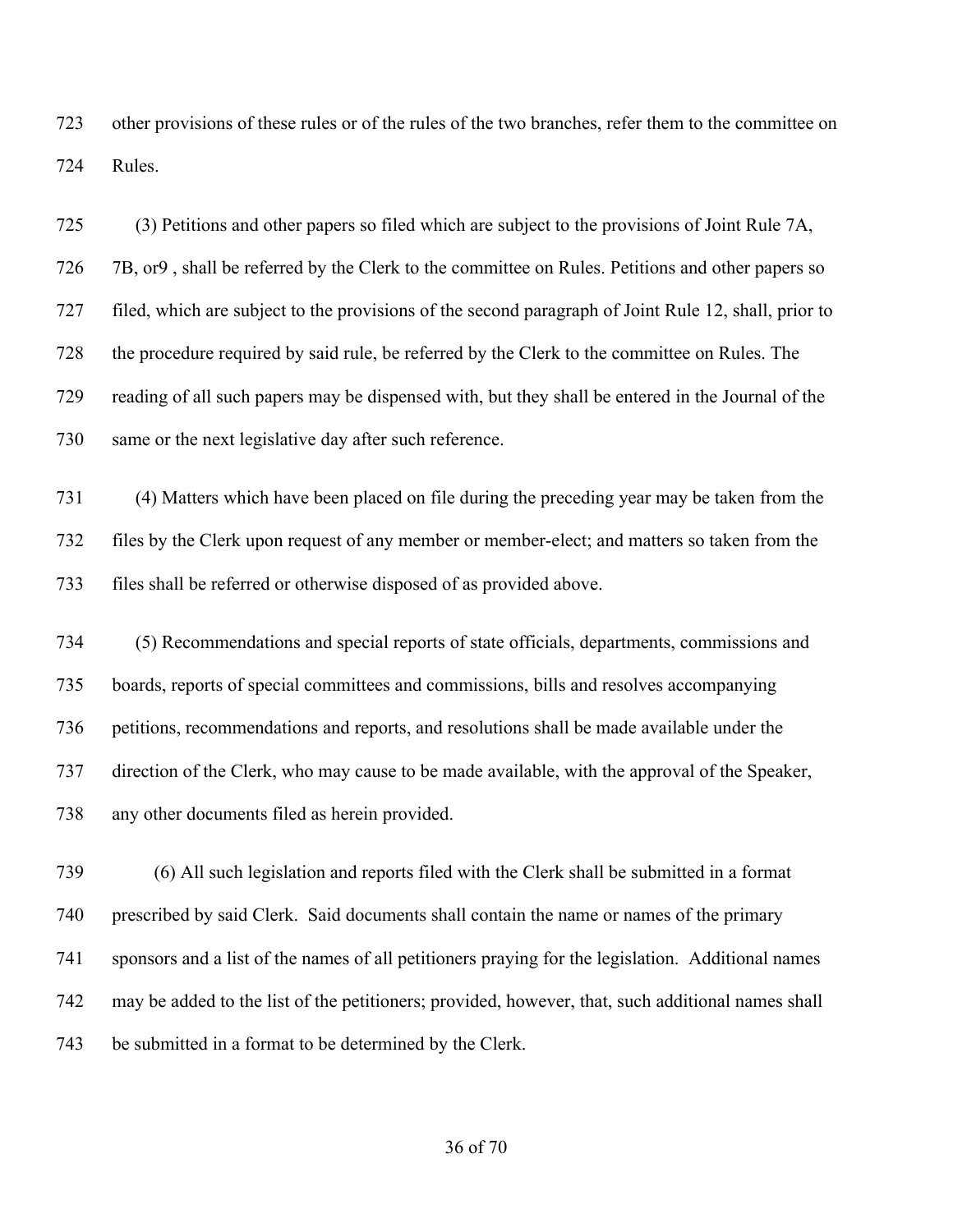(7) Any petition so submitted that is a refile of a measure submitted in a previous session shall include, in the appropriate space provided, the session year for which the measure was filed and the House or Senate bill number or docket number assigned to such measure in such previous session.

748 (8) Debate upon the suspension of this rule shall be limited to 10 minutes, 3 minutes for each member, and the Speaker shall recognize the member presenting the order, resolution or petition first; provided, however, that suspension of this rule shall require unanimous consent of the members present. Any order, except such order that would amend the Rules of the House, resolution or petition referred to the committee on Rules after the question of suspension of this rule has been negatived, or any order, resolution or petition filed after the beginning of the session and referred to the committee on Rules, shall not be discharged from said committee except by unanimous consent of the House. Motions to discharge the committee on Rules shall be subject to the provisions of paragraph 2 of Rule 28. [28.] (20.) [See Rules 36 and 85.]

757 [Amended April 27, 1981; Jan. 9, 1989; Jan. 9, 1991; Jan. 26, 2005.]

758 25. Every petition for legislation shall be accompanied by a bill or resolve embodying the legislation prayed for. [29.] [See Joint Rule 12.]

760 26. When the object of an application can be secured without a special act under existing laws, or, without detriment to the public interests, by a general law, the committee to which the matter is referred shall report such general law or ought not to pass, as the case may be. The committee may report a special law on matters referred to it upon (1) a petition filed or approved by the voters of a city or town, or the mayor and city council, or other legislative body, of a city, or the town meeting of a town, with respect to a law relating to that city or town; (2) a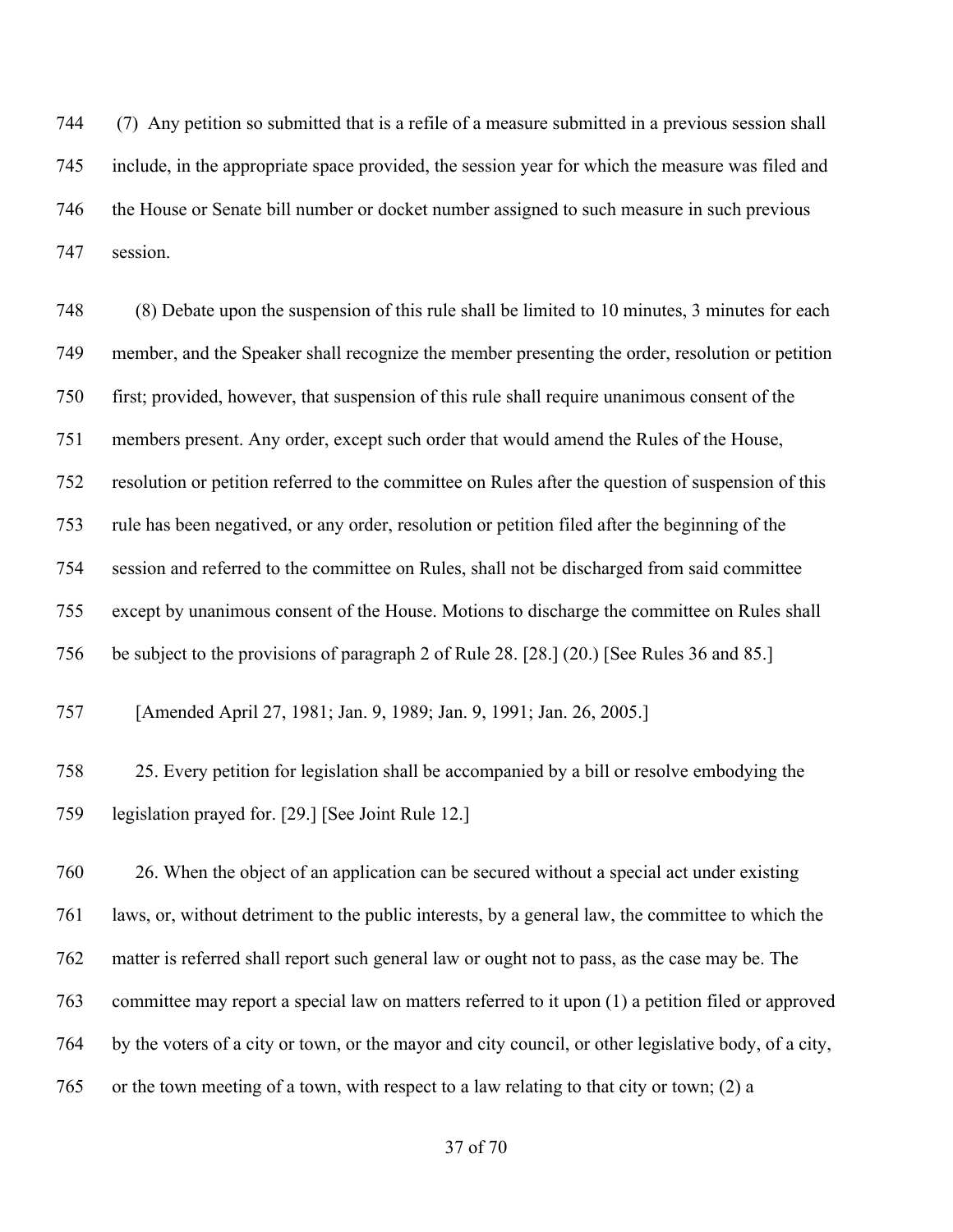| 766 | recommendation by the Governor; or (3) matters relating to erecting and constituting            |
|-----|-------------------------------------------------------------------------------------------------|
| 767 | metropolitan or regional entities, embracing any two or more cities and towns, or established   |
| 768 | with other than existing city or town boundaries, for any general or special public purpose or  |
| 769 | purposes. [30.] (16.) [See Joint Rule 7.]                                                       |
| 770 | 27. With the exception of matters referred to the committee on Rules under the provisions of    |
| 771 | paragraph (3) of rule24, committees shall report on all matters referred to them. The committee |
| 772 | on Ways and Means shall report the General Appropriation Bill not later than the second         |
| 773 | Wednesday of May; and provided further that said committee shall make available to the          |
| 774 | members all data compiled for justification of budgetary recommendations in all appropriation   |
| 775 | bills. [33.]                                                                                    |

776 [Amended April 18, 1979; Jan. 14, 1997.]

 27A. [Omitted Jan. 23, 2007.] 28. (1) Motions directing the committee on Ways and Means to report certain matters to the House, or motions discharging said committees from further consideration of certain matters, shall not be considered until the expiration of seven calendar days and shall require a majority vote of the members present and voting for adoption. Committees so directed to report shall file a report with the Clerk within 4 legislative days. The committee on Ways and Means may not be directed to report or be discharged from further consideration of any appropriation or capital outlay measure.

784 (2) The committee on Rules, except as provided in Rule 24, and the committee on Bills in the Third Reading shall not be discharged from consideration of any measure or be directed to report on any measure within 10 calendar days of its reference without the unanimous consent of the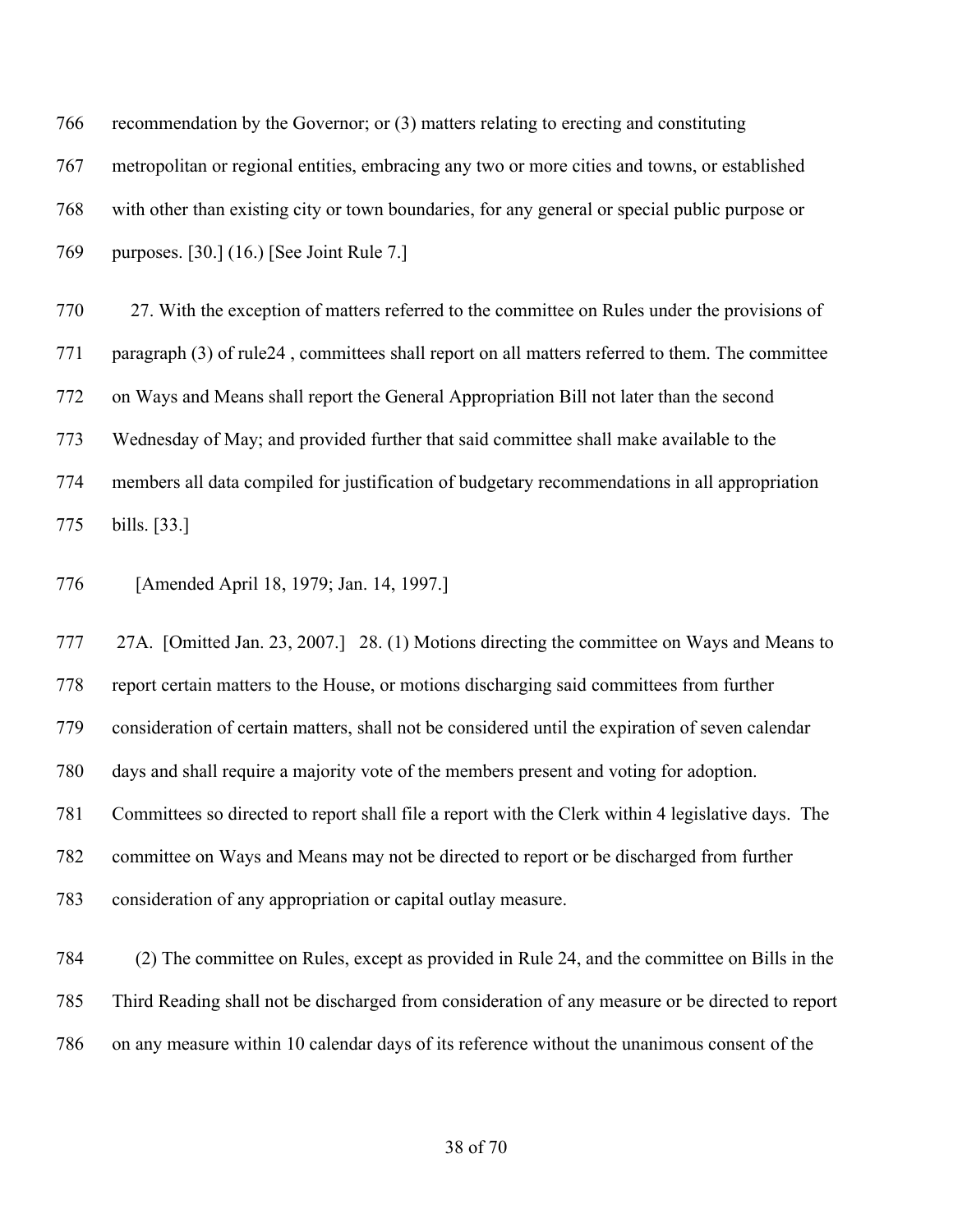House, or after such 10 day period except by a vote of a majority of the members present and voting thereon.

789 (3) Matters discharged under the provisions of this rule shall be placed in the Orders of the Day for the next sitting. Petitions discharged under the provisions of this rule shall be considered as favorably reported and the bill, resolve, resolution or order accompanying such petitions shall be placed in the Orders of the Day for the next sitting.

793 (4) During the last week of the session the provisions of paragraphs (1) and (3) of this rule shall be inoperative.

795 (5) A second motion to discharge a matter from a committee or a second motion to direct a committee to report a matter shall not be entertained until the first such motion has been disposed of.

798 (6) As an alternative procedure to that provided under the provisions of this rule, the members of the House may, by filing a petition signed by a majority of the members elected to the House, discharge the House committee on Ways and Means, the House committee on Bills in the Third Reading, and the House committee on Rules from further consideration of a legislative matter. Seven days following the filing of the petition with the House Clerk, the committee shall be discharged from further consideration of the legislative matter specified in the petition and the House Clerk shall place the matter in the Orders of the Day for the next calendar day that the House is meeting.

806 (7) For the purpose of this rule, matters not appearing on the Calendar which are not before any committee shall be deemed to be before the Rules committee. Notwithstanding the previous sentence, a bill which has been engrossed by the House and Senate, shall be placed before the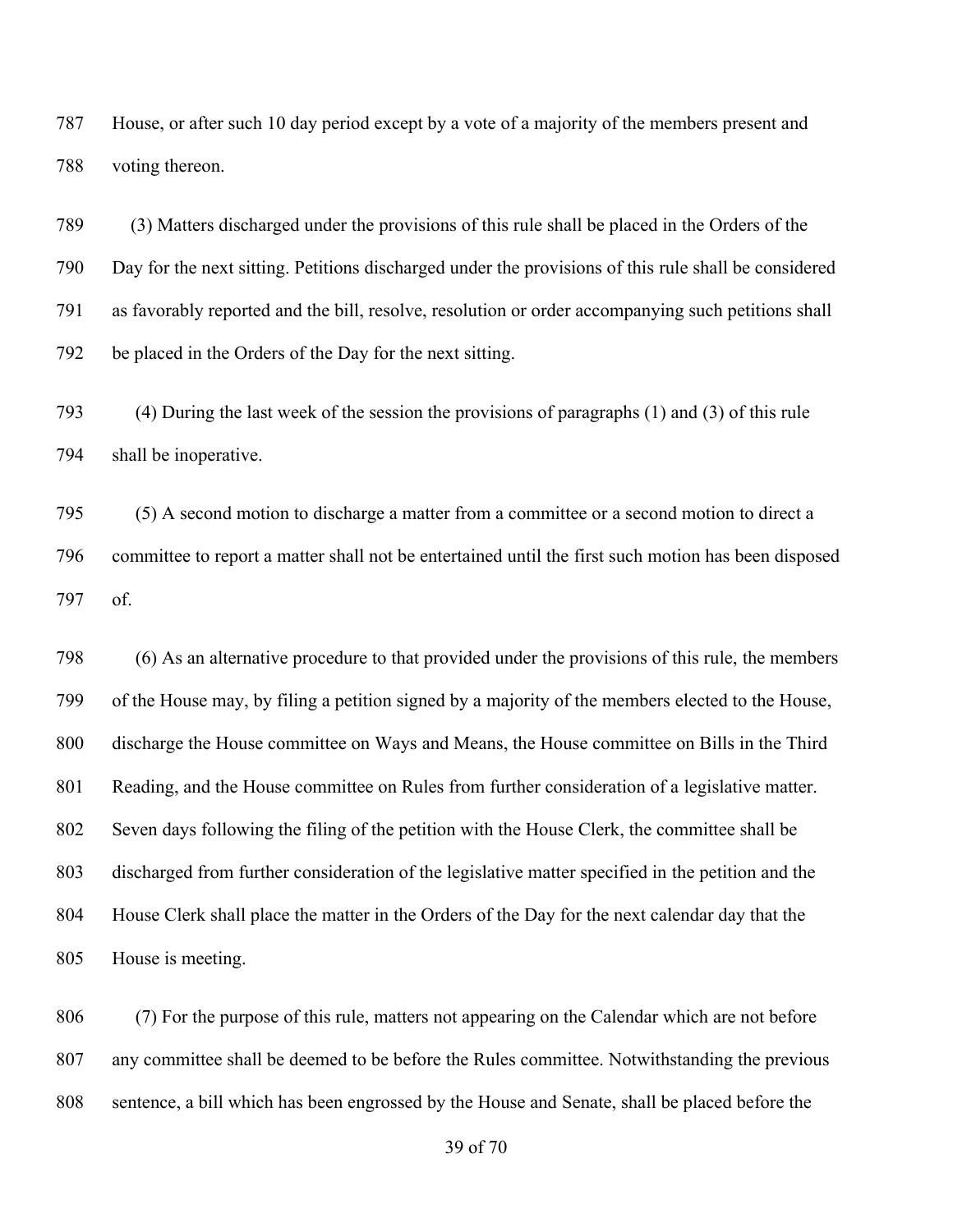| 809 | House for enactment. Any member may request to the House that a matter, engrossed in the         |
|-----|--------------------------------------------------------------------------------------------------|
| 810 | House and Senate, returned for final passage by the engrossing division and reviewed and         |
| 811 | released by the Committee on Bills in Third Reading be placed before the House for enactment.    |
| 812 | The Speaker shall, in response to such a request of a member, put the matter before the House at |
| 813 | the conclusion of the matter then pending.                                                       |
| 814 | (8) This rule shall not be suspended unless by unanimous consent of the members present.         |
| 815 | (27C, 32A.)                                                                                      |
| 816 | [Amended Jan. 12, 1981; April 27, 1981; Jan. 12, 1983; Nov. 17, 1983; Jan. 11, 1985; Jan. 9,     |
| 817 | 1989; Jan. 9, 1991; Jan. 24, 2001; Jan. 9, 2003; Jan. 26, 2005, Jan. 23, 2007.]                  |
| 818 | 28A. The committee on Bills in the Third Reading shall report on a legislative matter not later  |
| 819 | than 45 days following the day the matter was referred to it. The Clerk shall indicate on the    |
| 820 | Calendar entry of every matter before the Committee on Bills in the Third Reading the date that  |
| 821 | said matter was referred to said committee.                                                      |
| 822 | [Adopted Jan. 11, 1985; Amended Jan. 9, 2003.]                                                   |
| 823 | REGULAR COURSE OF PROCEEDINGS                                                                    |
| 824 | Petitions.                                                                                       |
| 825 | 29. The member presenting a petition shall endorse his/her name thereon; and the reading         |
| 826 | thereof shall be dispensed with, unless specially ordered. [37.] (18.)                           |
| 827 | [Amended Jan. 11, 1985.]                                                                         |
| 828 | Motions Contemplating Legislation, etc.                                                          |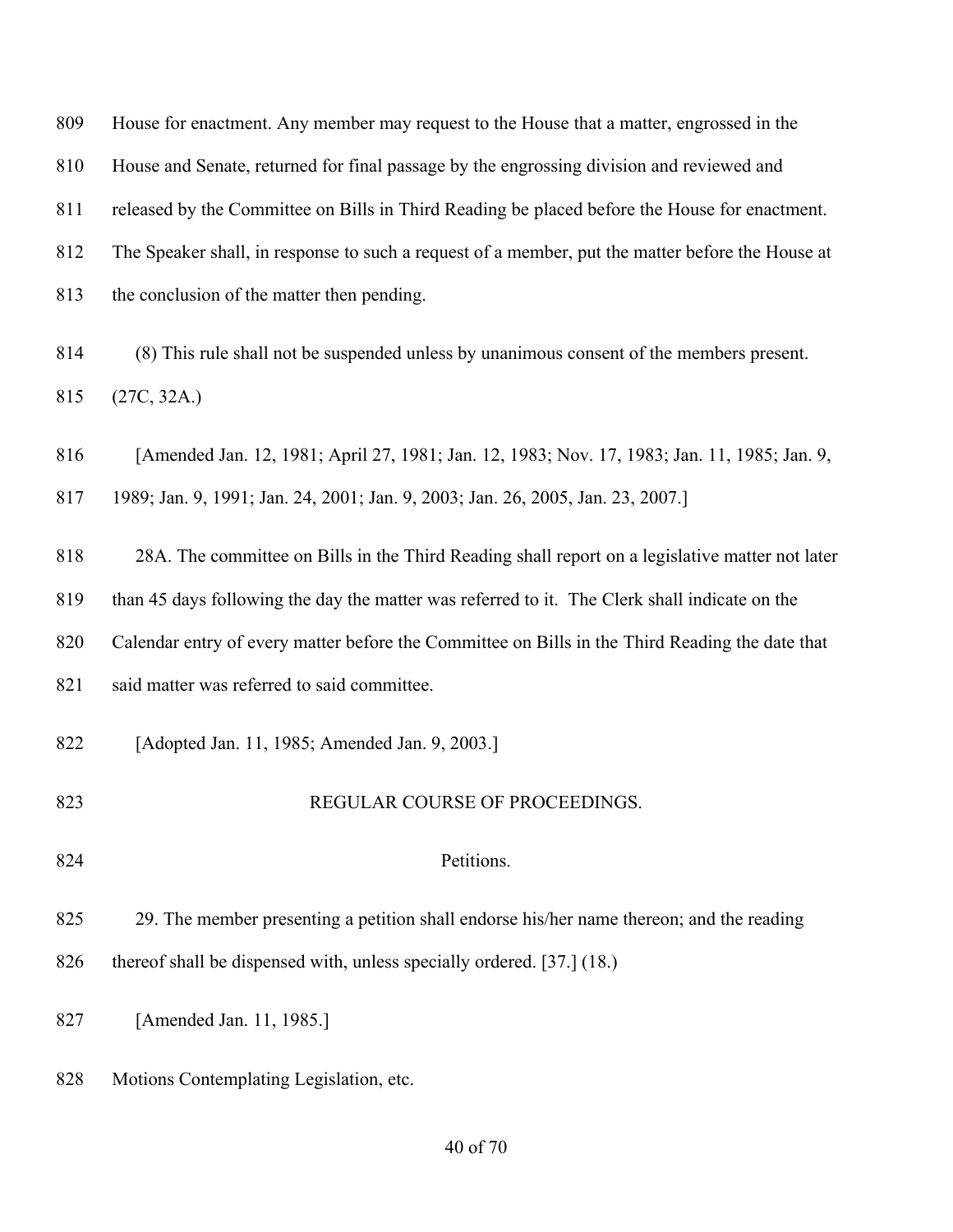829 30. All motions contemplating legislation shall be founded upon petition, except as follows:

| 830 | The committee on Ways and Means may originate and report appropriation bills as provided                  |
|-----|-----------------------------------------------------------------------------------------------------------|
| 831 | in rule twenty. Messages from the Governor shall, unless otherwise ordered, be referred to the            |
| 832 | appropriate committee, which may report by bill or otherwise thereon. A similar disposition               |
| 833 | shall, unless otherwise ordered, be made of reports by state officers and committees authorized to        |
| 834 | report to the Legislature, and similar action may be had thereon.                                         |
| 835 | Messages from the Governor returning appropriation bills, or parts of appropriation bills, with           |
| 836 | objections or reductions of sections or items thereof, shall be reconsidered subsequent to a report       |
| 837 | of the committee on Ways and Means. [40.] (19.)                                                           |
| 838 | [Amended Jan. 24, 2001.]                                                                                  |
| 839 | Bills and Resolves.                                                                                       |
| 840 | 31. Bills shall be drafted in a format approved by the Counsel to the House and submitted in a            |
| 841 | format to be determined by the Clerk. Bills amending existing laws shall not provide for striking         |
| 842 | words from, or inserting words in, such laws, unless such course is best calculated to show               |
| 843 | clearly the subject and nature of the amendment. No repealed law, and no part of any repealed             |
| 844 | law, shall be re-enacted by merely reference. [42.] (17.)                                                 |
| 845 | [Amended Jan. 9, 2003; Jan. 26, 2005.]                                                                    |
| 846 | 32. If a committee to which a bill is referred reports that the same ought not to pass, the               |
| 847 | question shall be "Shall this bill be rejected?". If the question on rejection is negatived, the bill, if |
| 848 | it has been read but once, shall go to a second reading without question; otherwise it shall be           |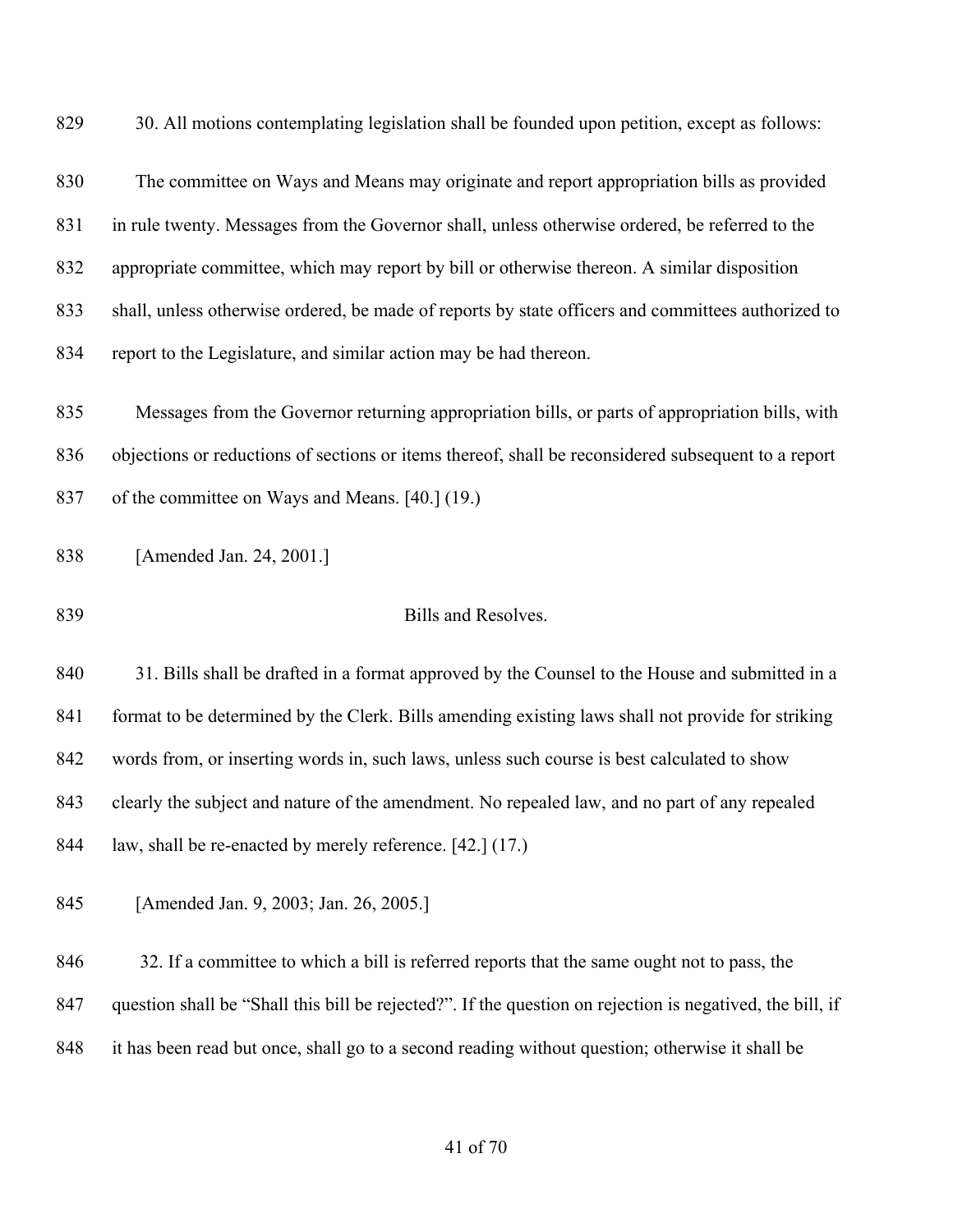| 849 | placed in the Orders of the Day for the next day, pending the question on ordering to a third       |
|-----|-----------------------------------------------------------------------------------------------------|
| 850 | reading, or to engrossment, as the case may be. [43.] (30.)                                         |
| 851 | 32A. [Omitted Jan. 26, 2005.]                                                                       |
| 852 | 33. Bills involving an expenditure of public money or grant of public property, or otherwise        |
| 853 | affecting the state finances, unless the subject matter has been acted upon by the joint committee  |
| 854 | on Ways and Means, shall, after their first reading, be referred to the committee on Ways and       |
| 855 | Means, for report on their relation to the finances of the Commonwealth.                            |
| 856 | New provisions shall not be added to such bills by the committee on Ways and Means, unless          |
| 857 | directly connected with the financial features thereof.                                             |
| 858 | Orders reported in the House or received from the Senate involving the expenditure of public        |
| 859 | money for special committees, shall, before the question is taken on the adoption thereof, be       |
| 860 | referred to the committee on Ways and Means, whose duty it shall be to report on their relation     |
| 861 | to the finances of the Commonwealth.                                                                |
| 862 | Every such bill involving a capital expenditure for new projects, or an appropriation for           |
| 863 | repairs, or any legislation, the cost of which, in the opinion of the committee, exceeds the sum of |
| 864 | one hundred thousand dollars when reported into the House by the committee on Ways and              |
| 865 | Means, shall be accompanied by a fiscal note indicating the amount of public money which will       |
| 866 | be required to be expended to carry out the provisions of the proposed legislation, together with   |
| 867 | an estimate of the cost of operation and maintenance for the first year if a new project is         |
| 868 | involved. [44.] (27.)                                                                               |

869 [Amended April 18, 1979; Jan. 12, 1981; Jul. 17, 2003; Jan. 26, 2005.]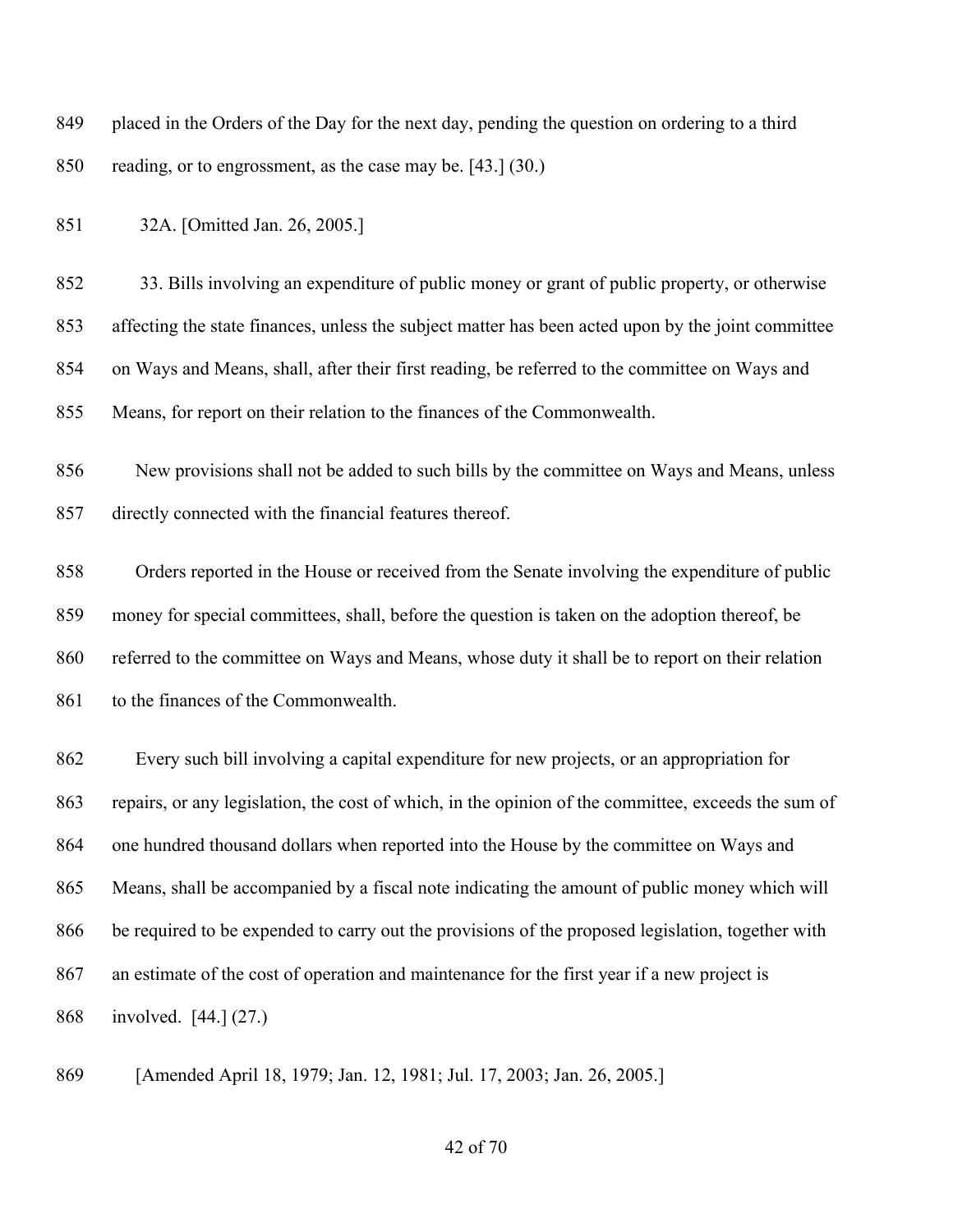| 870 | 33A. Copies of all bills shall be available, in a format to be determined by the Speaker in          |
|-----|------------------------------------------------------------------------------------------------------|
| 871 | consultation with the Clerk, to all members of the House and the public at least 24 hours in         |
| 872 | advance of consideration by the House.                                                               |
| 873 | All amendments offered by members to any legislative matter in the House shall be submitted          |
| 874 | in a format to be determined by the Speaker in consultation with the Clerk; and shall be             |
| 875 | considered chronologically as submitted to the Clerk, except for an amendment in the second          |
| 876 | degree; provided that all of said amendments shall be drafted in proper form acceptable to the       |
| 877 | clerk; and provided further that there shall be available to the members a duplicate copy of each    |
| 878 | amendment. (33A.)                                                                                    |
| 879 | [Adopted Nov. 17, 1983; Amended Nov. 28, 1984; Jan. 12, 1987; Jan. 9, 1991; Jan. 17,                 |
| 880 | 19951; Jan. 9, 2003; Jan. 26, 2005, Jan. 23, 2007.]                                                  |
| 881 | 33B. [Omitted Jan. 26, 2005.]                                                                        |
| 882 | 33C. [Omitted Jan. 26, 2005.]                                                                        |
| 883 | 33D. [Omitted Jan. 26, 2005.]                                                                        |
| 884 | 33E. No consolidated amendment offered by the committee on Ways and Means shall be                   |
| 885 | considered by the House until the expiration of at least 30 minutes after the consolidated           |
| 886 | amendment shall have been first filed with the Clerk and made available to the members. This         |
| 887 | rule shall not be suspended unless by unanimous consent of the members present.                      |
| 888 | [Added Feb. 4, 2010.]                                                                                |
| 889 | 34. Bills from the Senate, after their first reading, shall be referred to a committee of the House. |
| 890 | [45.] (26.)                                                                                          |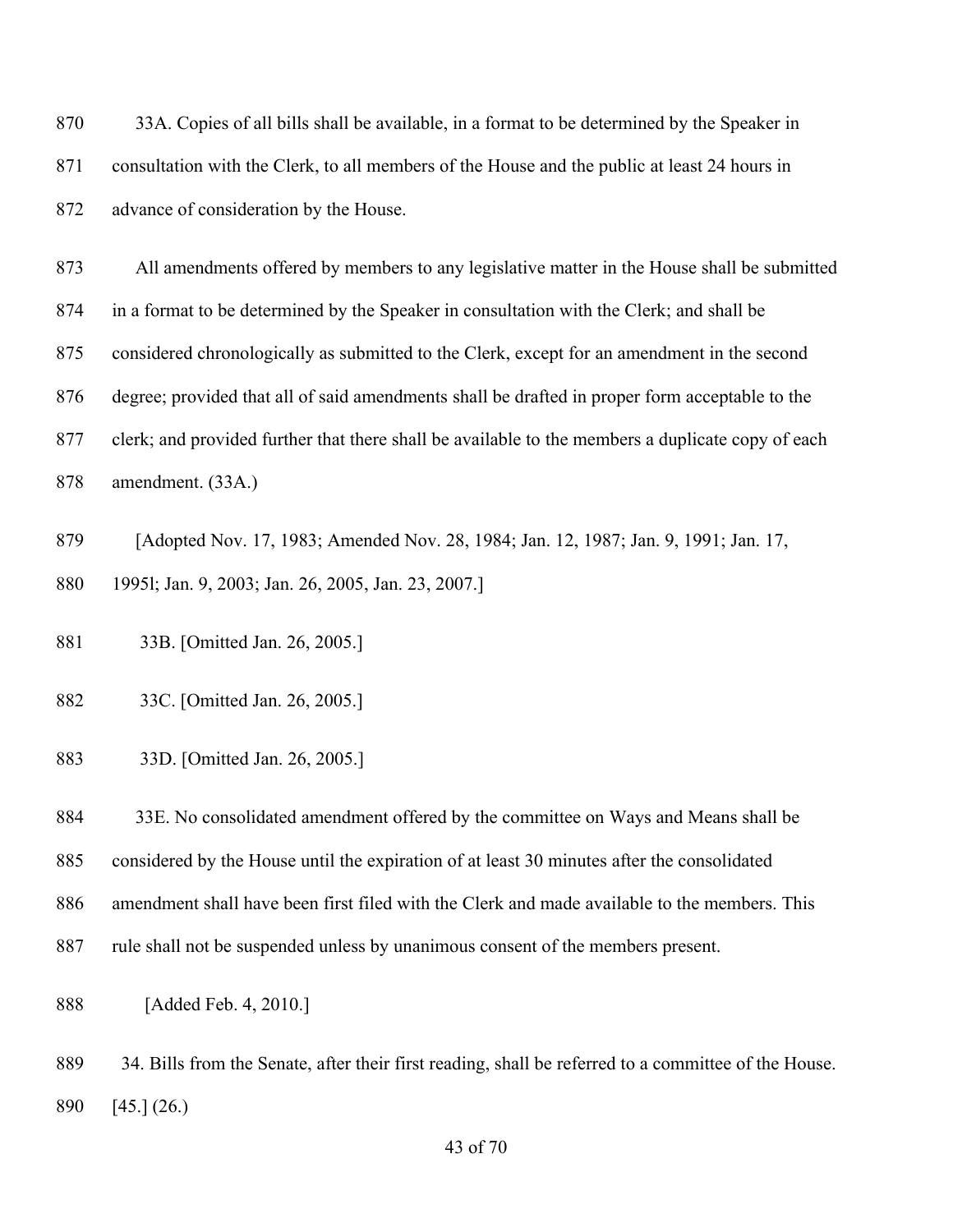892 35. Amendments proposed by the Senate, and sent back to the House for concurrence, shall 893 be referred to the committee on Bills in Third Reading, provided that the journal shall reflect the 894 referral. [46.] (36.)

895 [Amended April 18, 1979; Jan. 12, 1981; Jan. 26, 2005, Jan. 23, 2007; Jan. 23, 2013.]

896 36. No bill shall be proposed or introduced unless received from the Senate, reported by a 897 committee, or moved as an amendment to the report of a committee. [47.] (36.)

898 37. Bills, resolves and other papers that have been, or, under the rules or usage of the House,

899 are to be made available in a format to be determined by the Speaker in consultation with the

900 Clerk, shall be read by their titles only, unless the full reading is requested by vote of a majority

- 901 of those members present and voting.
- 902 [Amended Jan. 9, 2003, Amended, Jan. 23, 2007.] [48.] (29.)

903 38. When a bill, resolve, order, petition or memorial has been finally rejected or disposed of by the House, no measure substantially the same shall be introduced by any committee or member during the same session. This rule shall not be suspended unless by unanimous consent of the members present. [49.] (54.)

- 907 39. No bill shall be passed to be engrossed without having been read on three separate 908 legislative days. [51.] (28.)
- 909 [Amended Jan. 11, 1985.]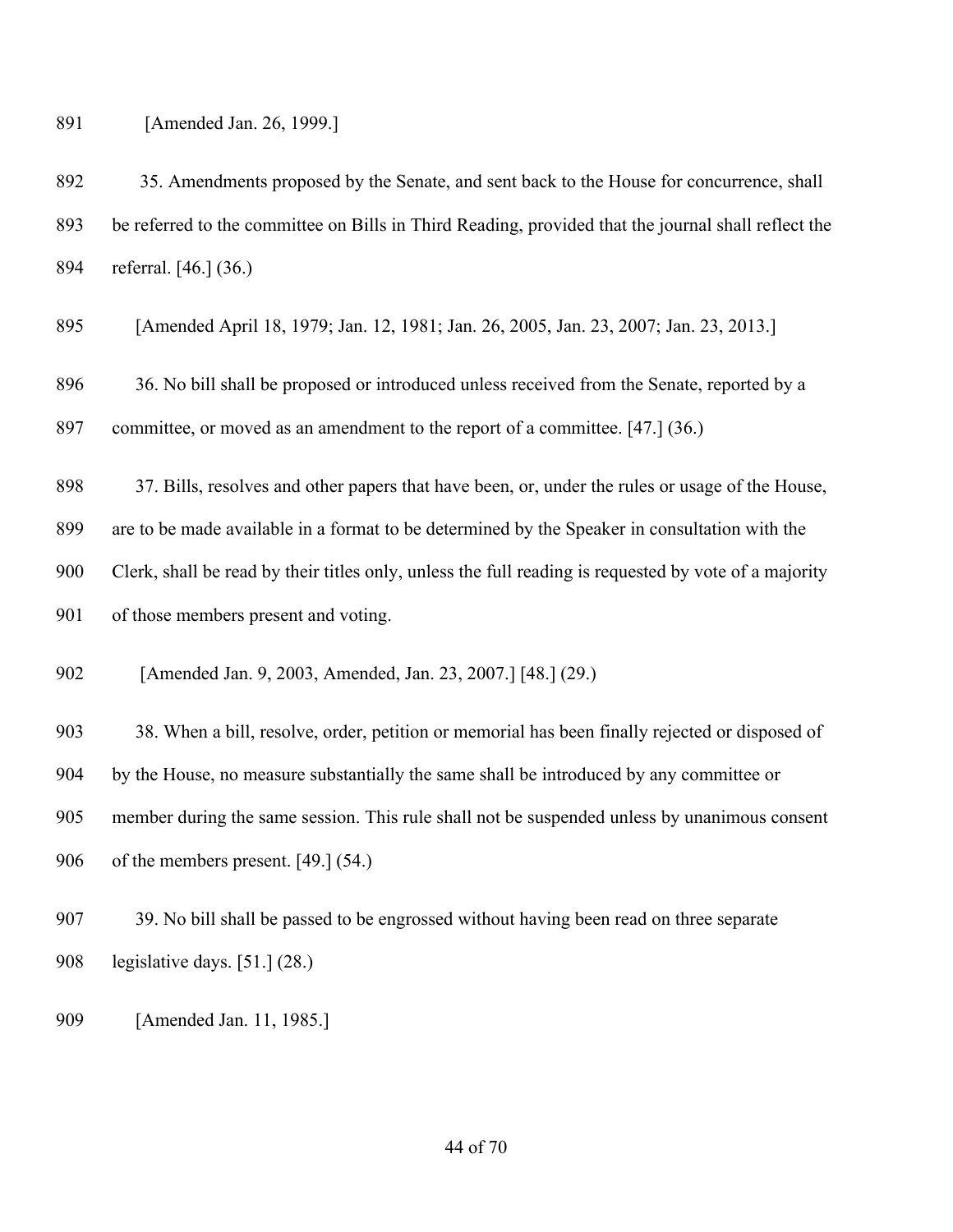910 40. No engrossed bill shall be amended, except by striking out the enacting clause. A motion to strike out the enacting clause of a bill shall be received when the bill is before the House for enactment. If the bill contains an emergency preamble, a motion to suspend this rule may be received before the adoption of the emergency preamble and, if suspended, the amendment may contain a new emergency preamble. This rule shall not apply to a bill or resolve returned by the Governor with a recommendation of amendment in accordance with the provisions of Article LVI of the Amendments to the Constitution; nor shall it apply to amendments of engrossed bills proposed by the Senate and sent to the House for concurrence, which amendments shall be subject to the provisions of Rule35 , provided, however, that an affirmative vote on a motion to suspend this rule shall be required in order to offer an amendment to such an engrossed bill when the question before the House is on adoption of an emergency preamble, re-enactment or enactment, as the case may be. [53.] (49.)

922 [Amended, Jan. 23, 2007; Jan. 20, 2011; Jan. 23, 2013.]

923 41. Bills received from the Senate and bills reported favorably by committees, when not referred to another standing committee of the House, shall, prior to being placed in the Orders of the Day, be referred to the committee on Steering, Policy and Scheduling. Resolutions received from and adopted by the Senate, or reported in the House by committees, shall, if proposed for joint adoption, be referred to said committee on Steering, Policy and Scheduling. [56.] (26.)

928 [Amended Jan. 14, 1997; Jan. 26, 1999.]

929 42. Reports of committees, not by bill or resolve, including orders if proposed for joint adoption, after they are received from the Senate, or made in the House, as the case may be, shall, unless subject to the provisions of any other House or joint rules, be referred to the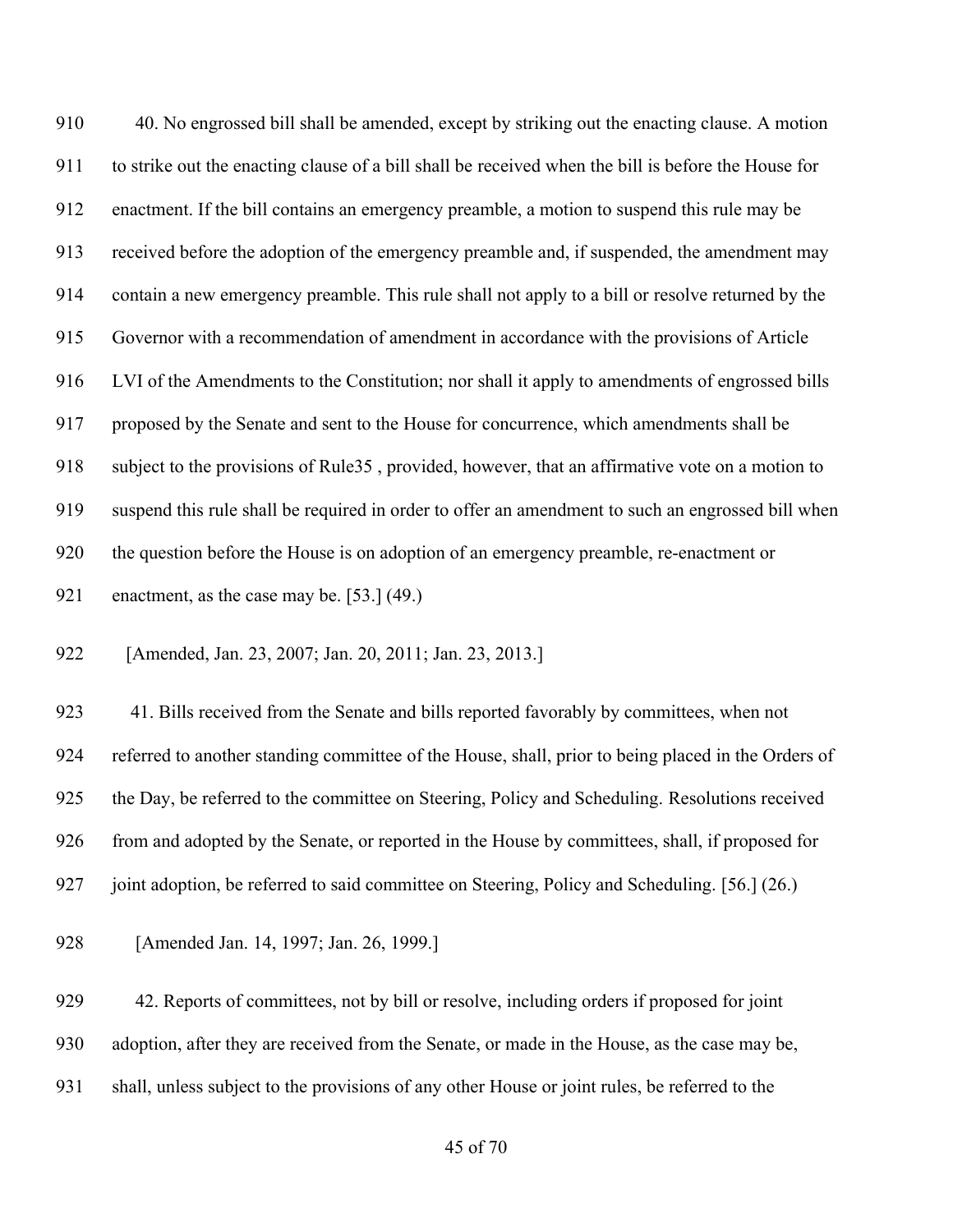committee on Steering, Policy and Scheduling; provided that the report of a committee asking to be discharged from further consideration of a subject, and recommending that it be referred or recommitted to another committee, or a report of a committee recommending that a matter be placed on file, shall be immediately considered. Reports of committees on proposals for amendments to the Constitution shall be dealt with in accordance with the provisions of Joint Rule23 . [57.] (36.)

938 [Amended Jan. 14, 1997.]

939 42A. The Clerk shall, prior to 3 o'clock P.M., on the day preceding a session, make available by electronic communication or other means, a list of all reports of the committee on Steering, Policy and Scheduling, asking to be discharged from further consideration of subjects, and recommending that the subjects be referred to other committees.

943 [Adopted Jan. 26, 2005.]

944 43. Bills ordered to a third reading shall be placed in the Orders of the Day for the next day for such reading. [58.] (32.)

Special Rules Affecting the Course of Proceedings.

947 44. The Speaker may designate when an informal session of the House shall be held provided said Speaker gives notice of such informal session at a prior session of the House. The Speaker may, in cases of emergency, cancel a session or declare any session of the House to be an informal session. At an informal session the House shall only consider reports of committees, papers from the Senate, bills for enactment or resolves for final passage, bills containing emergency preambles and the matters in the Orders of the Day. Motions to reconsider moved at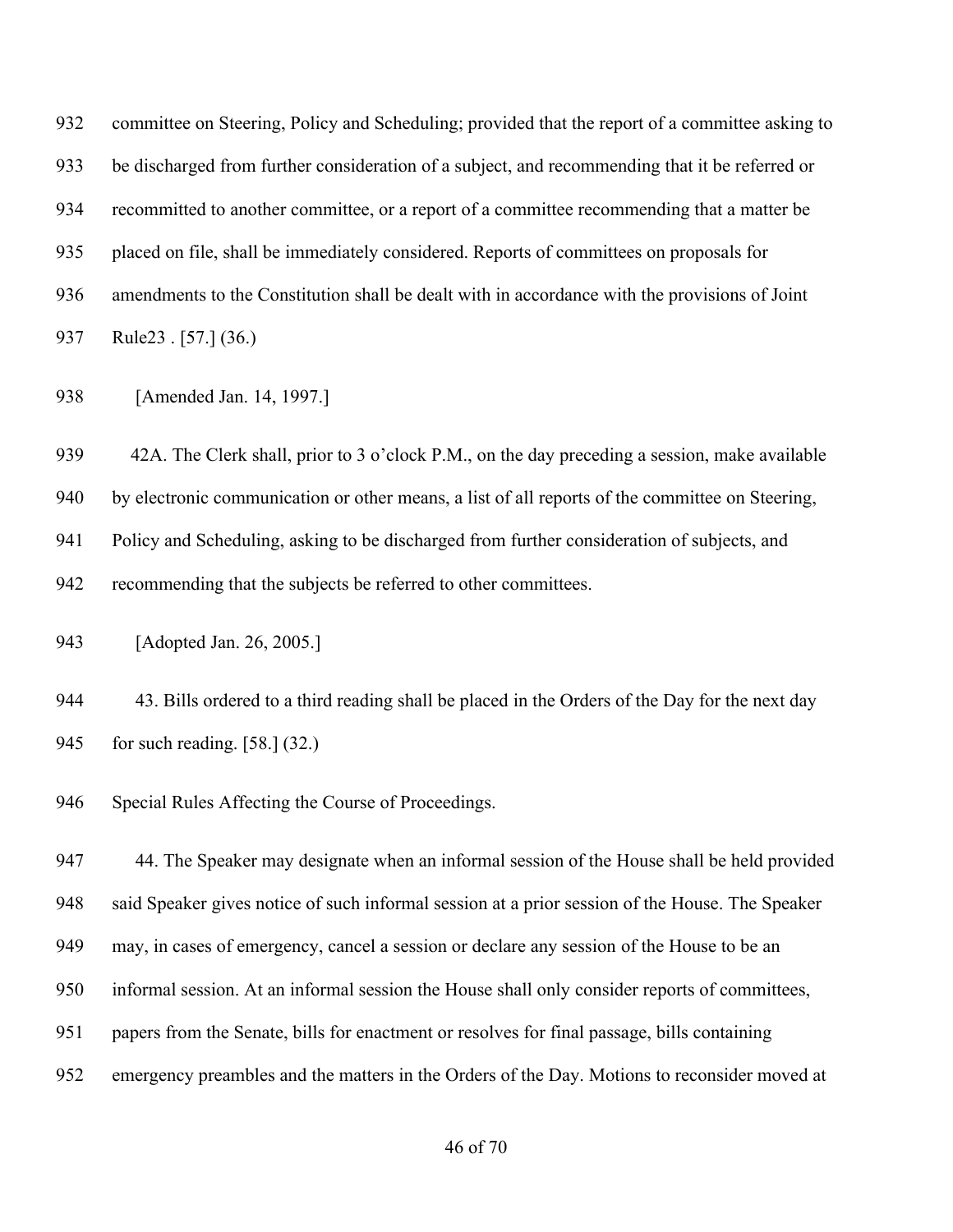| 953 | such informal session shall be placed in the Orders of the Day for the succeeding day, and no    |
|-----|--------------------------------------------------------------------------------------------------|
| 954 | new business shall be entertained, except by unanimous consent.                                  |
| 955 | Formal debate, or the taking of the sense of the House by yeas and nays shall not be             |
| 956 | conducted during such informal session.                                                          |
| 957 | Upon the receipt of a petition signed by at least a majority of the members elected to the       |
| 958 | House, so requesting, the Speaker shall, when the House is meeting in informal session under the |
| 959 | provisions of Joint Rule 12A, designate a formal session, to be held within seven days of said   |
| 960 | receipt, for the purpose of considering the question of passage of a bill, notwithstanding the   |
| 961 | objections of the Governor, returned pursuant to Article 2, Section 1, Clause 1, Part 2 of the   |
| 962 | Massachusetts Constitution. This rule shall not be suspended unless by unanimous consent of the  |
| 963 | members present. [59.] (5A.)                                                                     |
| 964 | [Amended Jan. 11, 1985; Jan. 12, 1987; Jan. 17, 1995; Jan. 14, 1997; Jan. 24, 2001; Jan. 9,      |
| 965 | 2003.]                                                                                           |
|     |                                                                                                  |

966 45. After entering upon the consideration of the Orders of the Day, the House shall proceed with them in regular course as follows: Matters not giving rise to a motion or debate shall first be disposed of in the order in which they stand in the Calendar; after which the matters that were passed over shall be considered in like order and disposed. The provisions of this paragraph shall not be suspended unless by unanimous consent of the members present.

971 Notwithstanding the provisions of this rule, during consideration of the Orders of the Day, the committee on Ways and Means and the committee on Bills in the Third Reading may present matters for consideration of the House after approval of two-thirds of the members present and voting, without debate. [59.] (37.) [See Rule 47.]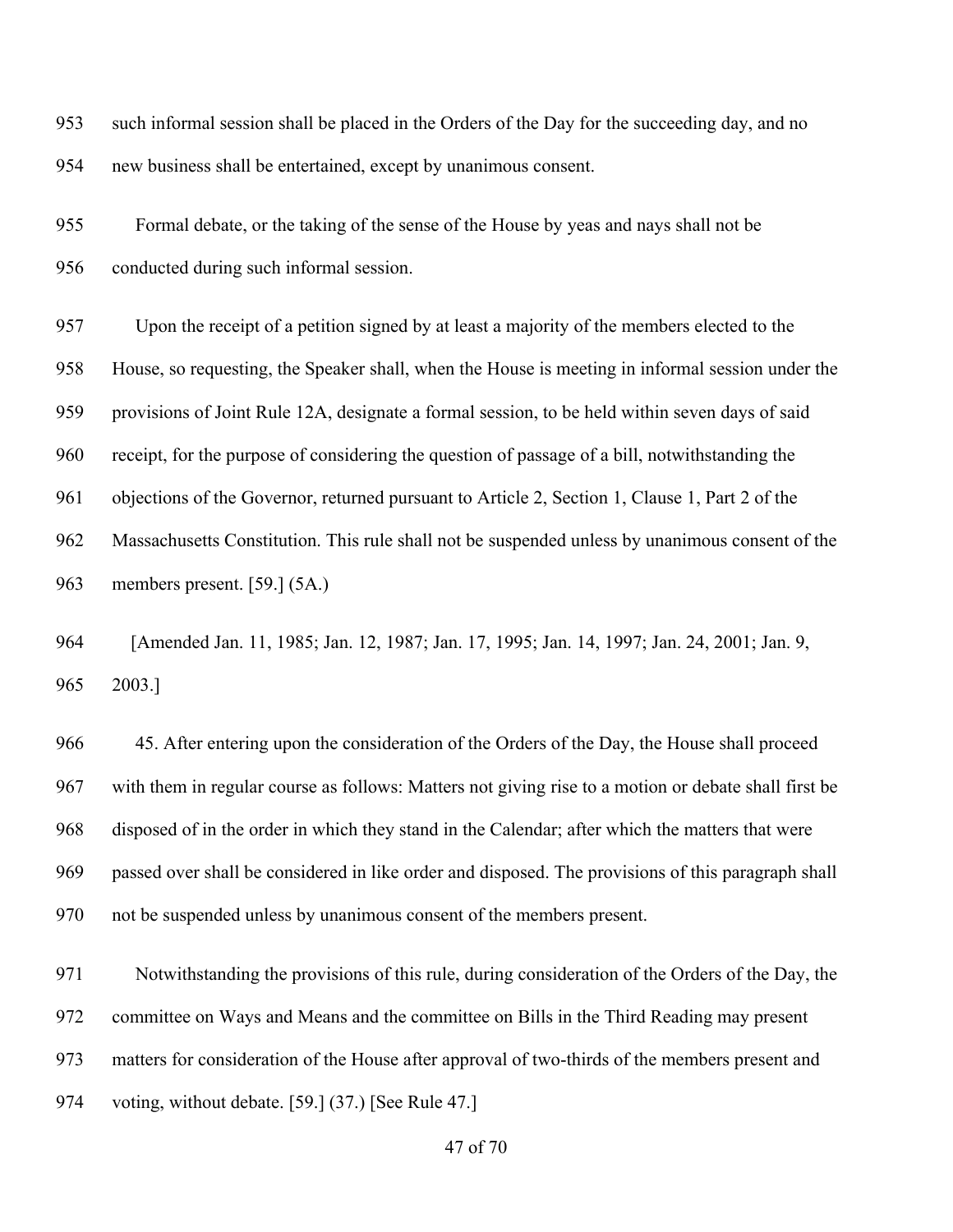975 [Amended Jan. 12, 1981; Jan. 12, 1983.]

976 46. When the House does not finish the consideration of the Orders of the Day, those which had not been acted upon shall be the Orders of the Day for the next and each succeeding day until disposed of, and shall be entered in the Calendar, without change in their order, to precede matters added under Rule seven A; provided, however, that all other matters shall be listed in numerical order by Calendar item.

981 The unfinished business in which the House was engaged at the time of adjournment shall have the preference in the Orders of the Day for the next day. [60.] (35.)

983 [Amended Jan. 12, 1987; Jan. 26, 1999.]

984 47. No matter which has been duly placed in the Orders of the Day shall be discharged 985 therefrom, or considered out of the regular course. [61.] (38.) [See Rule 45.]

## Voting.

987 48. Members desiring to be excused from voting shall make application to that effect before the division of the House or the taking of the yeas and nays is begun. Such application may be accompanied by a brief statement of reasons by the member. A member absent from the House for a formal session period of a day or longer shall notify the Clerk in writing of the intended absence. A member absent during a formal session for an extended period or for the remainder of the session shall notify the Clerk in person. The Clerk shall provide a written notice to any such absent member.

 The Clerk shall disable the voting station of any such member notifying the Clerk of an absence pursuant to this Rule. The Clerk shall also disable the voting station of any member failing to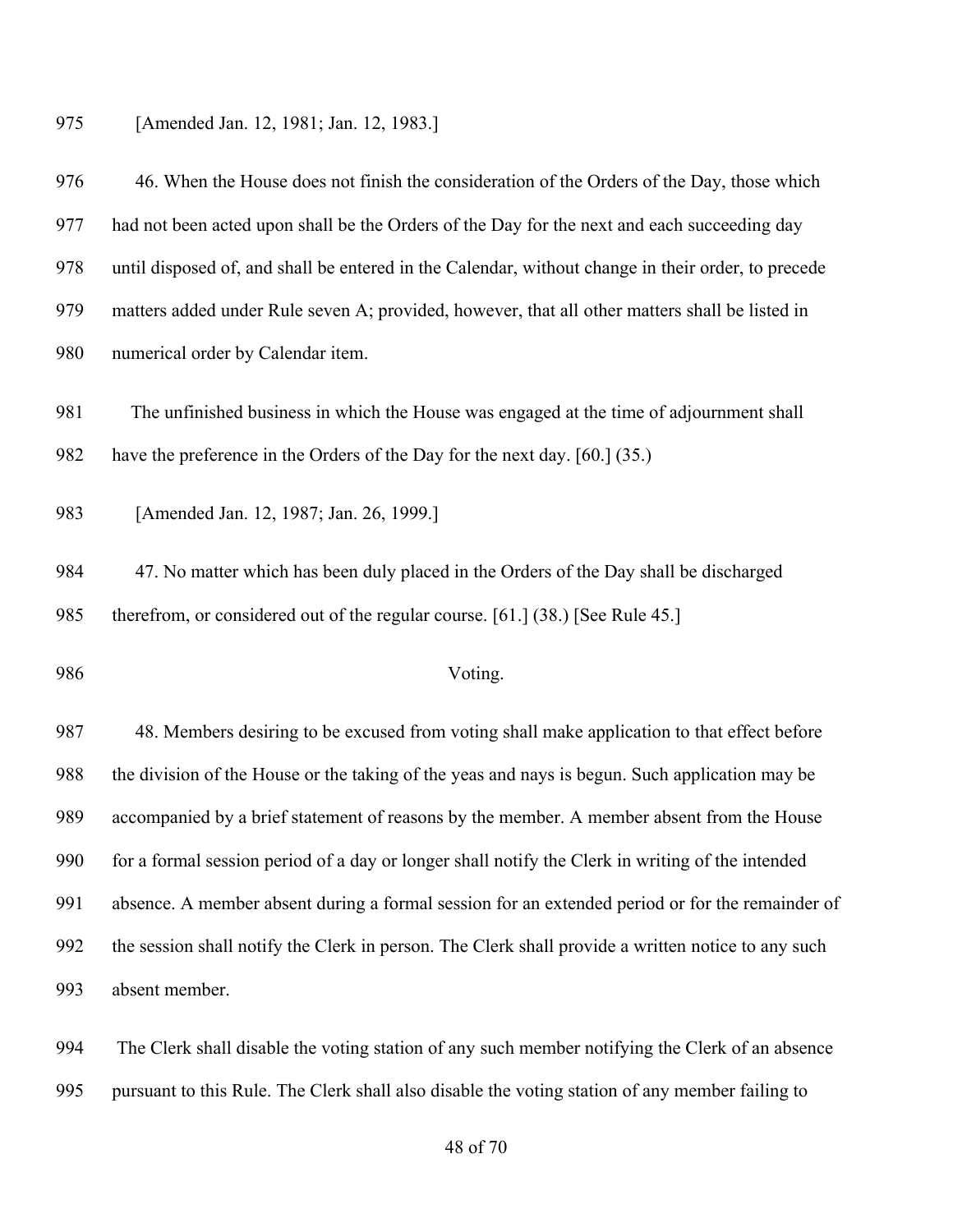answer the first non-quorum roll call of a legislative sitting; provided, however, that the Clerk shall reactivate the voting station upon receiving notification of the member's return to the House Chamber. ([64.] (57.)

999 49. If the presence of a quorum is doubted, a count of the House shall be made. When a yea and nay vote is taken, the members, with the exception of the Speaker, shall vote only from their seats. A member who has been appointed by the Speaker to perform the duties of the Chair, or a person who has been elected Speaker pro tempore, may designate some member or a court officer to cast a vote for him/her on any vote taken on the electronic voting system while such member is presiding. Said designated member performing the duties of the Chair, or Speaker pro tempore, may, if the Speaker is in the State House, cast a vote for the Speaker. The Speaker shall state the pending question before opening the system for voting.

1007 The Speaker may direct the Clerk to cast a vote for a member who is in the House Chamber, but who is unable to vote due to a malfunction of his/her voting station or inability to open his/her voting station.

1010 Except in the case of a vote to ascertain the presence of a quorum, if a member is prevented from voting personally using the electronic voting system because of physical disability, said member shall, if present in the State House, be excused from so voting and the Speaker shall assign a court officer to cast said member's vote so long as said physical disability continues; provided that the Speaker shall announce the action of the Chair to the membership prior to assigning a court officer to cast the member's vote and provided further that the Speaker shall announce the action to the membership the first time a vote is cast for that member on each 1017 successive day. [65.]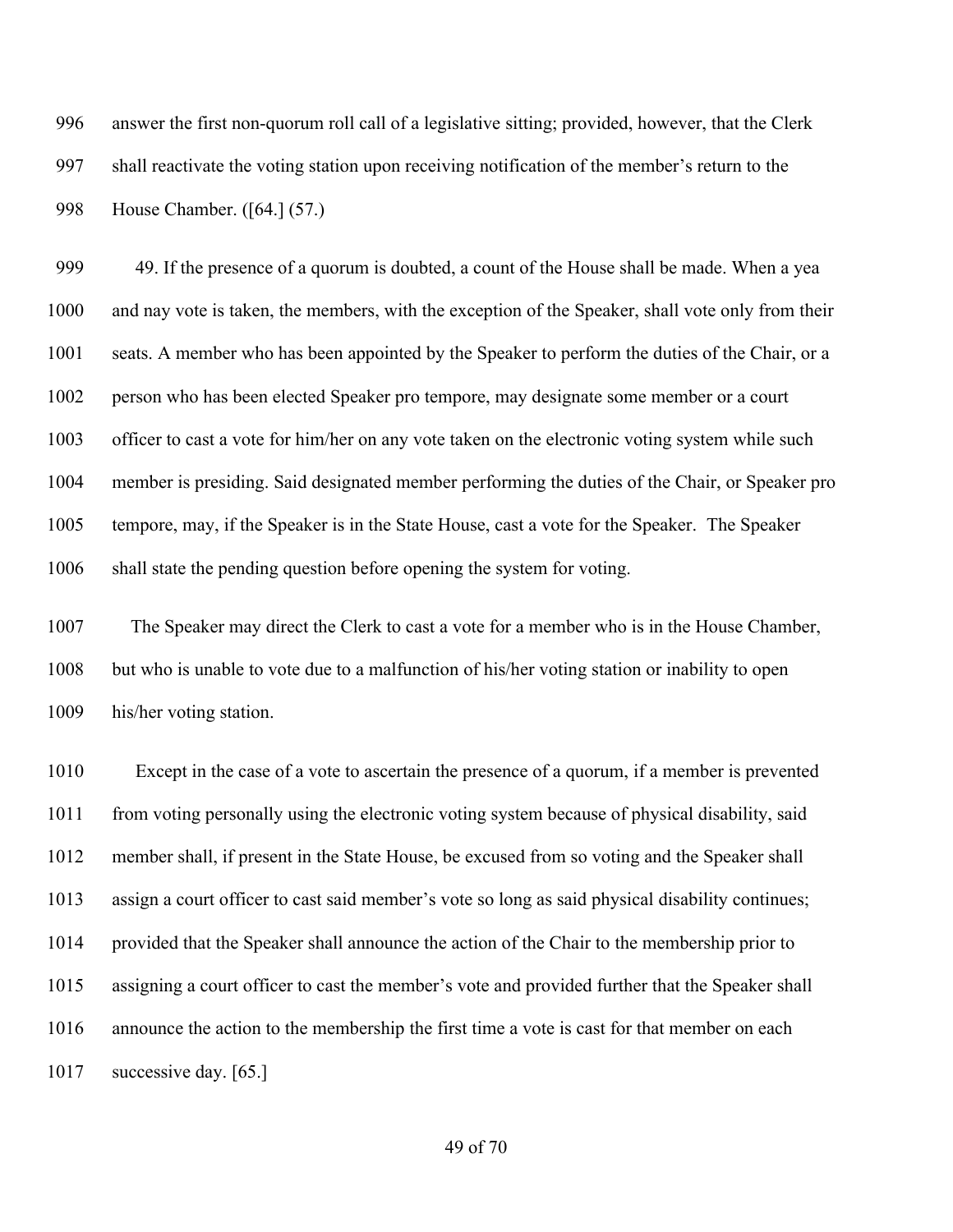1018 [Amended April 18, 1979; Jan. 12, 1987; Jan. 9, 1991; Jan. 9, 2003; Jan. 20, 2011.]

1019 50. When a question is put, the sense of the House shall be taken by the voices of the members, and the Speaker shall first announce the vote as it appears to the Speaker by the sound. If the Speaker is unable to decide by the sound of the voices, or if the announcement made thereupon is doubted by a member rising in his/her place for that purpose, the Speaker shall order a division of the number voting in the affirmative and in the negative, without further debate upon the question. [66.] (55.)

1025 [Amended Jan. 11, 1985.]

1026 51. When a return by division of the members voting in the affirmative and in the negative is ordered, the members for or against the question, when called on by the Speaker, shall rise in their places, and stand until they are counted. If, upon the taking of such a vote, the presence of a quorum is doubted, a count of the House shall be had, and if a quorum is present the vote shall stand. [67.]

1031 52. The sense of the House shall be taken by yeas and nays whenever required by ten percent of the members elected. The Speaker shall, after waiting up to an interval of twelve minutes, state the pending question and, after opening the electronic voting system, instruct the members to vote for not less than two minutes and no more than twenty-two minutes, the Speaker shall close said system and cause totals to be displayed and a record made of how each member present voted; provided, that if at any time during said voting period any standing, joint or conference committee is meeting in public or executive sessions, the Speaker shall leave the electronic voting machine open for not less than 5 minutes.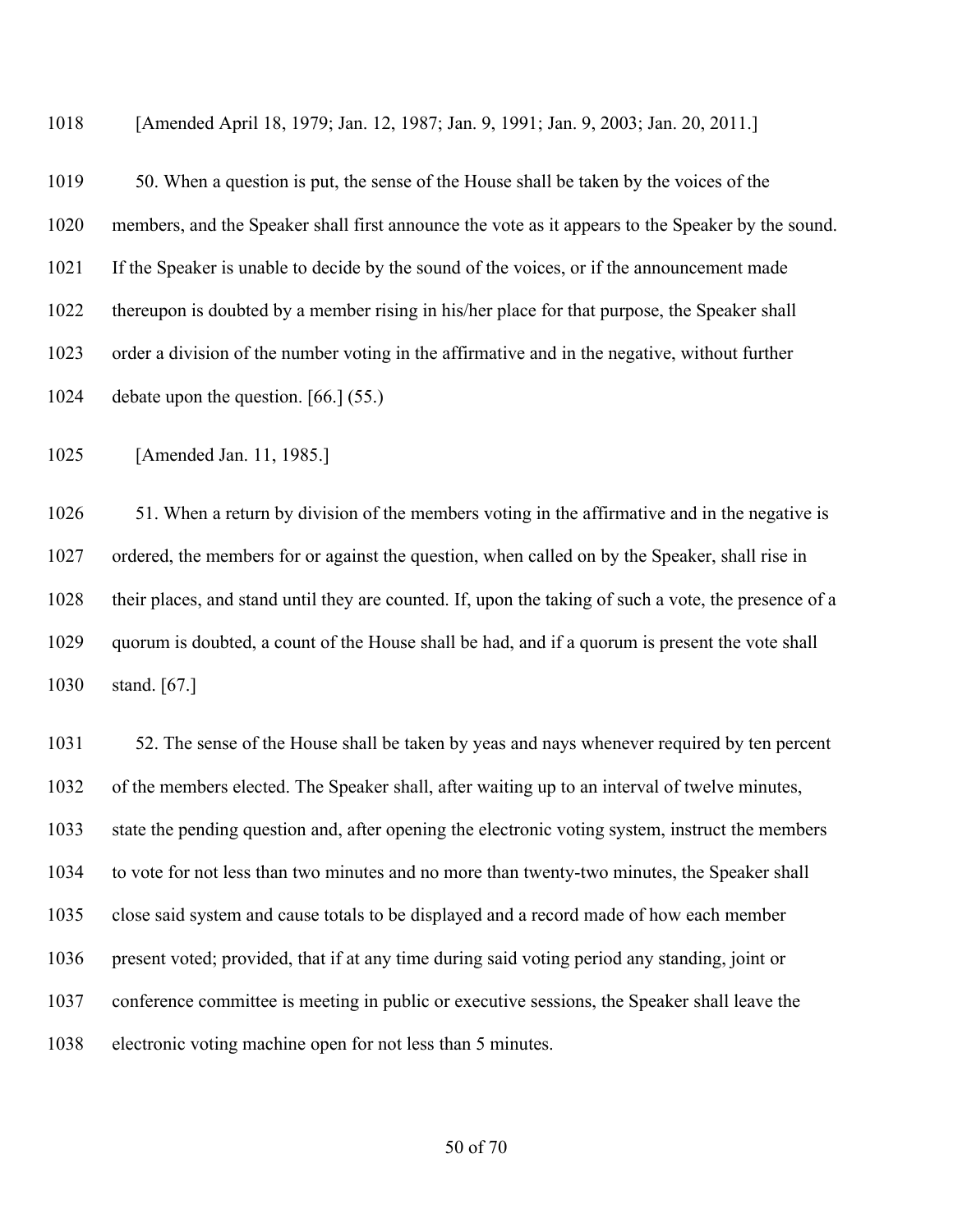1039 Any member desiring to be recorded as being "present" when a yea and nay vote is taken on the electronic roll call system shall so notify the Clerk in person after said vote is ordered and before the vote is announced.

1042 In the event the electronic voting system is not in operating order, the roll of the House shall be called in alphabetical order; provided, however, that no member shall be allowed to vote or to answer "present" who was not on the floor before the vote is declared; provided, however, that a member, who was in the State House on a previous roll call, may be recorded by reporting to the Clerk within five minutes after such vote is closed, unless objection is made thereto and it is seconded; and provided further that the presiding officer shall not, for said purpose, interrupt the member who is speaking on the floor; provided, however, that such request may be announced to the House subsequent to the five minutes. The Speaker shall not entertain any requests beyond said five minute period. Once the voting has begun it shall not be interrupted except for the purpose of questioning the validity of a member's vote before the result is announced. Except as heretofore provided, any member who shall vote or attempt to vote for another member or any person not a member who votes or attempts to vote for a member, or any member or other person who willfully tampers with or attempts to impair or destroy in any manner whatsoever the voting equipment used by the House, or change the records thereon shall be punished in such manner as the House determines; and provided further, that such a violation shall be reported to the Ethics Committee. [68.] (56, 57.)

1058 [Amended Jan. 12, 1983; Jan. 11, 1985; Jan. 12, 1987; Jan. 9, 1991; Jan. 24, 2001; Jan. 9, 2003; Jan. 26, 2005; Jan 20, 2011.]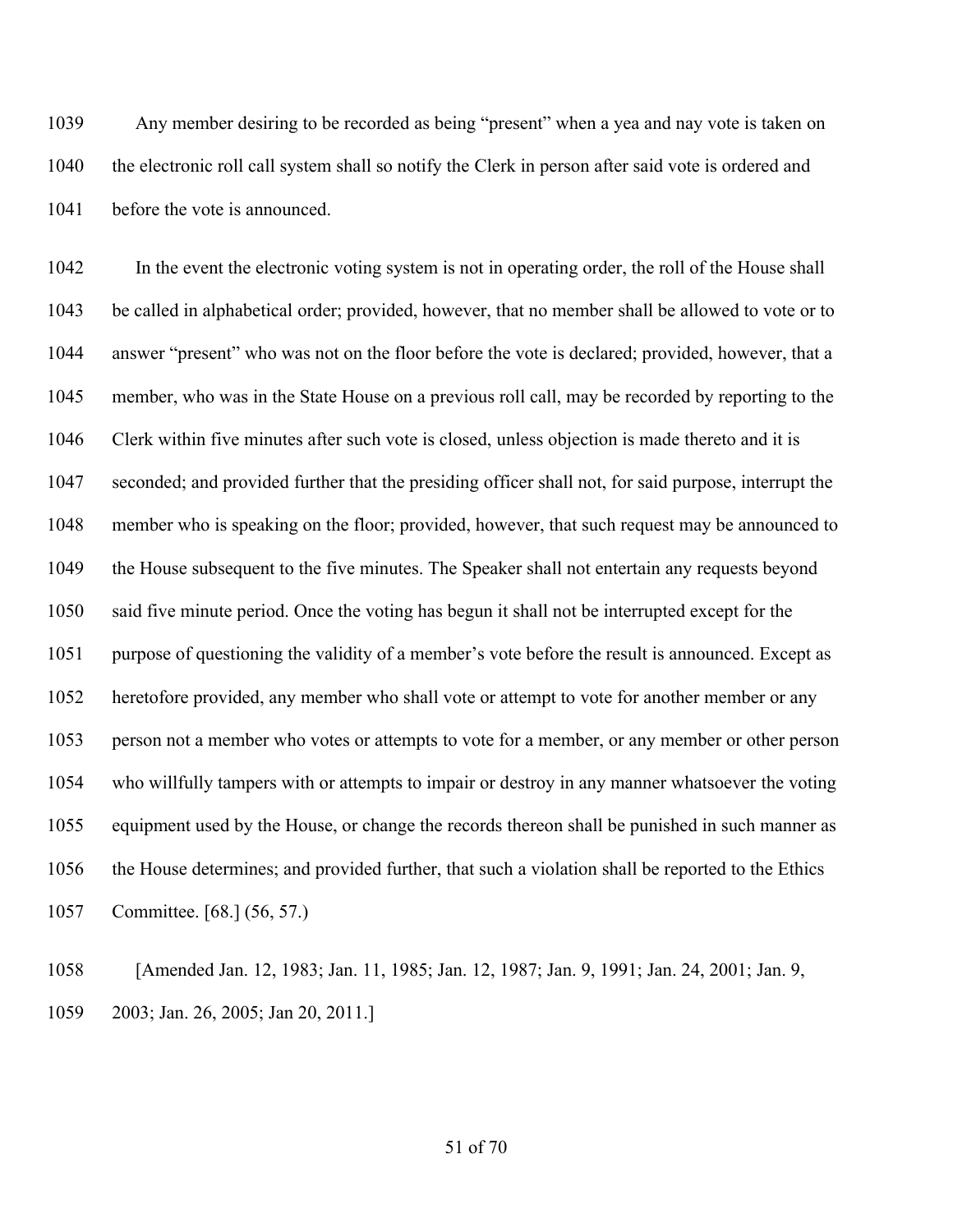1060 53. The call for yeas and nays shall be decided without debate. If the yeas and nays have been ordered before the question is put, the proceedings under rules fifty and fifty-one relative to verification of the vote by the voices of the members or by a return of divisions shall be omitted; if not, they may be called for in lieu of a return by divisions when the Speaker's announcement is doubted by a member rising in his/her place, and, if then ordered, the proceedings under rules 1065 fifty and fifty-one shall be omitted.  $[69.] (52.)$ 

- 1066 [Amended Jan. 26, 1999.]
- 

## 1067 Reconsideration.

1068 54. No motion to reconsider a vote shall be entertained unless it is made on the same day on which the vote was taken, or before the Orders of the Day have been taken up on the next day thereafter on which a quorum is present. If reconsideration is moved on the same day, the motion shall be placed first in the Orders of the Day for the succeeding day; but, if it is moved on the succeeding day, the motion shall be considered forthwith except that if said motion is moved on a day on which an informal session has been designated, it shall be placed in the Orders of the Day for the succeeding day. If reconsideration is moved after July first of the second annual session and thereafter, on any main question, it shall be considered forthwith. This rule shall not 1076 prevent the reconsideration of a vote on a subsidiary, incidental or dependent question at any time when the main question to which it relates is under consideration; and provided, further, that a motion to reconsider a vote on any subsidiary, incidental or dependent question shall not remove the main subject under consideration from before the House, but shall be considered at the time when it is made. This rule shall not be suspended unless by unanimous consent of the members present. [70.] (53.)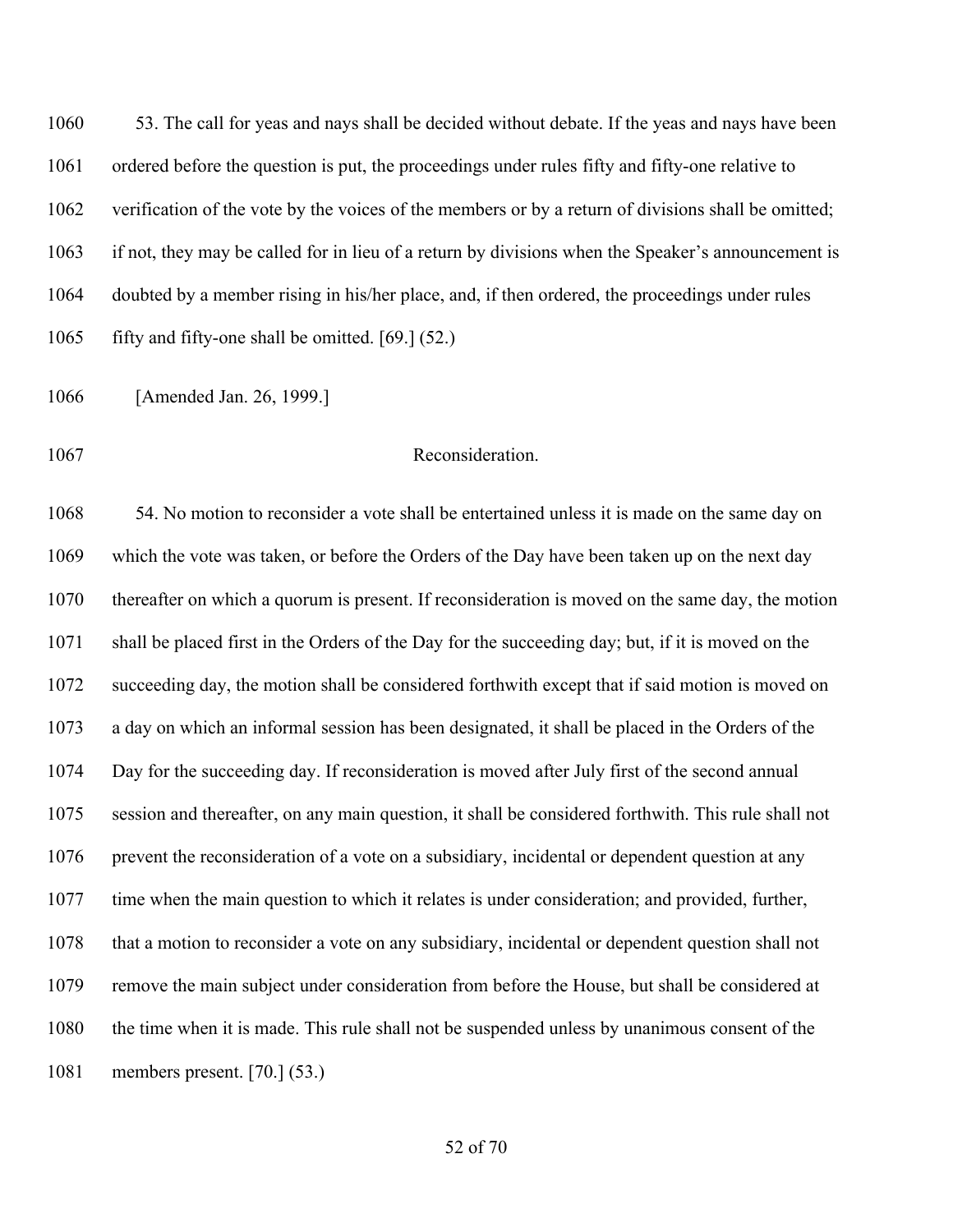- 1082 [Amended Jan. 12, 1981, Jan. 23, 2007.]
- 1083 55. When a motion for reconsideration is decided, that decision shall not be reconsidered, and
- 1084 no question shall be twice reconsidered; nor shall any vote be reconsidered upon any of the
- 1085 following motions:
- 1086 to recess,
- 1087 to adjourn,
- 1088 on sustaining a ruling of the Chair,
- 1089 to close debate at a specified time,
- 1090 to postpone if voted in the negative,
- 1091 to discharge or direct a committee to report,
- 1092 to commit or recommit,
- 1093 for second or subsequent legislative days,
- 1094 for the previous question, or
- 1095 for suspension of rules.
- 1096 This rule shall not be suspended unless by unanimous consent of the members present. [71.]
- 1097 (53.)
- 1098 [Amended Jan. 12, 1981; Jan. 12, 1983; Jan. 9, 1991.]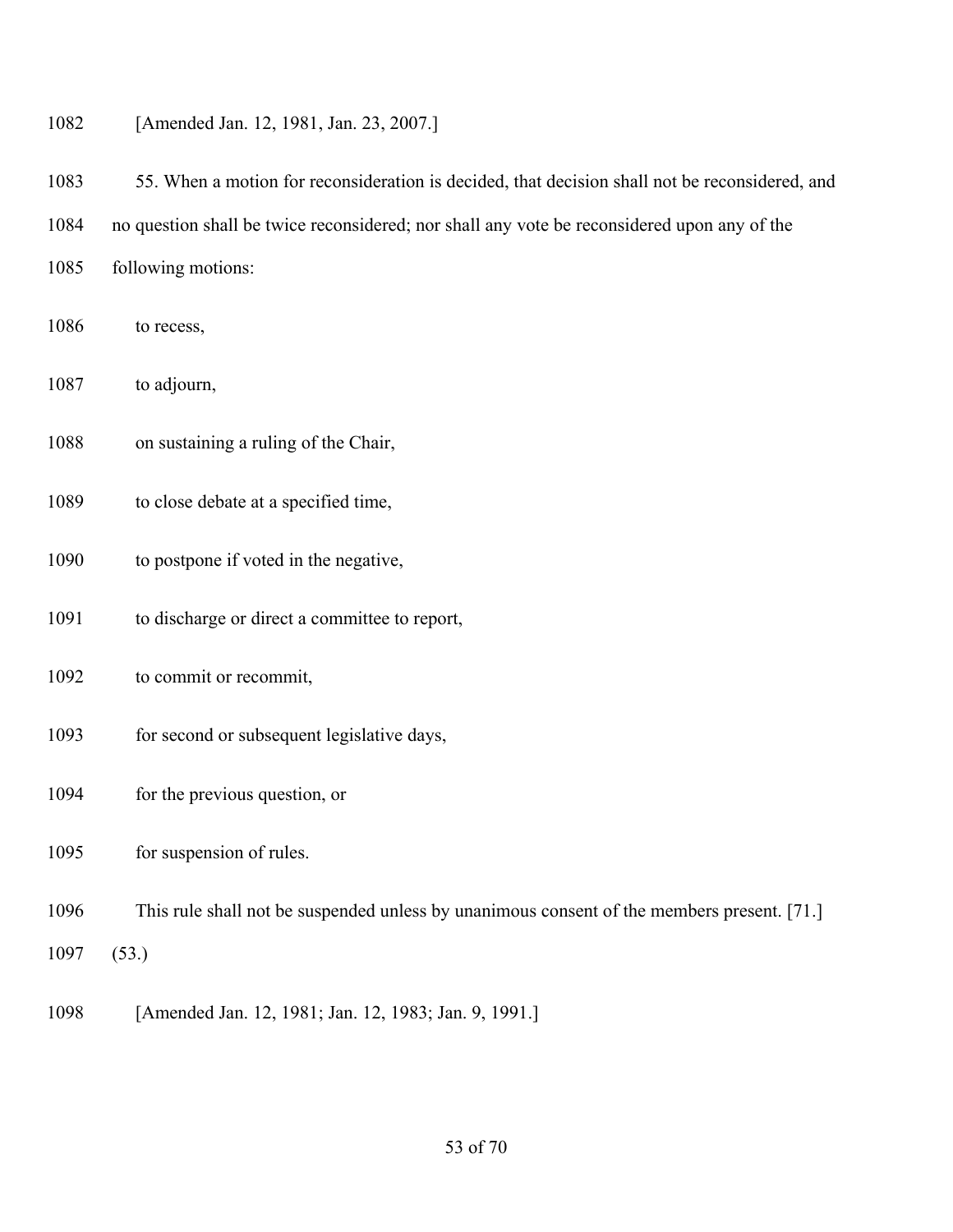| 1099 | 56. Debate on motions to reconsider shall be limited to fifteen minutes, and no member shall      |
|------|---------------------------------------------------------------------------------------------------|
| 1100 | occupy more than three minutes, but on a motion to reconsider a vote upon any subsidiary or       |
| 1101 | incidental question, debate shall be limited to ten minutes, and no member shall occupy more      |
| 1102 | than three minutes.                                                                               |
| 1103 | If the House has voted to close debate on any question, a motion to reconsider said question      |
| 1104 | shall be decided without debate. [72.] (52.)                                                      |
| 1105 | [Amended Jan. 12, 1981; Jan. 12, 1987.]                                                           |
| 1106 | <b>RULES OF DEBATE.</b>                                                                           |
| 1107 | 57. Every member, when about to speak, shall rise and respectfully address the Speaker and        |
| 1108 | shall confine himself/herself to the question under debate. [73.] (39.)                           |
| 1109 | [Amended Jan. 11, 1985.]                                                                          |
| 1110 | 58. Every member while speaking shall avoid personalities; and shall sit down when finished.      |
| 1111 | No member shall speak out of his/her place without leave of the Speaker. [73.] (39.)              |
| 1112 | When two or more members rise at the same time, the Speaker shall name the member                 |
| 1113 | entitled to the floor, preferring one who rises in his/her place to one who does not. [74.] (40.) |
| 1114 | [Amended Jan. 11, 1985.]                                                                          |
| 1115 | 59. If a member repeatedly violates any of the rules of the House, or disrupts the orderly        |
| 1116 | procedure of the House, the Speaker, after warning the member of such violations, shall call the  |
| 1117 | member to order, and order that member to take his/her seat. A member so called to order shall    |
| 1118 | lose the right to speak on the pending subject-matter but shall not be debarred from voting. A    |
|      |                                                                                                   |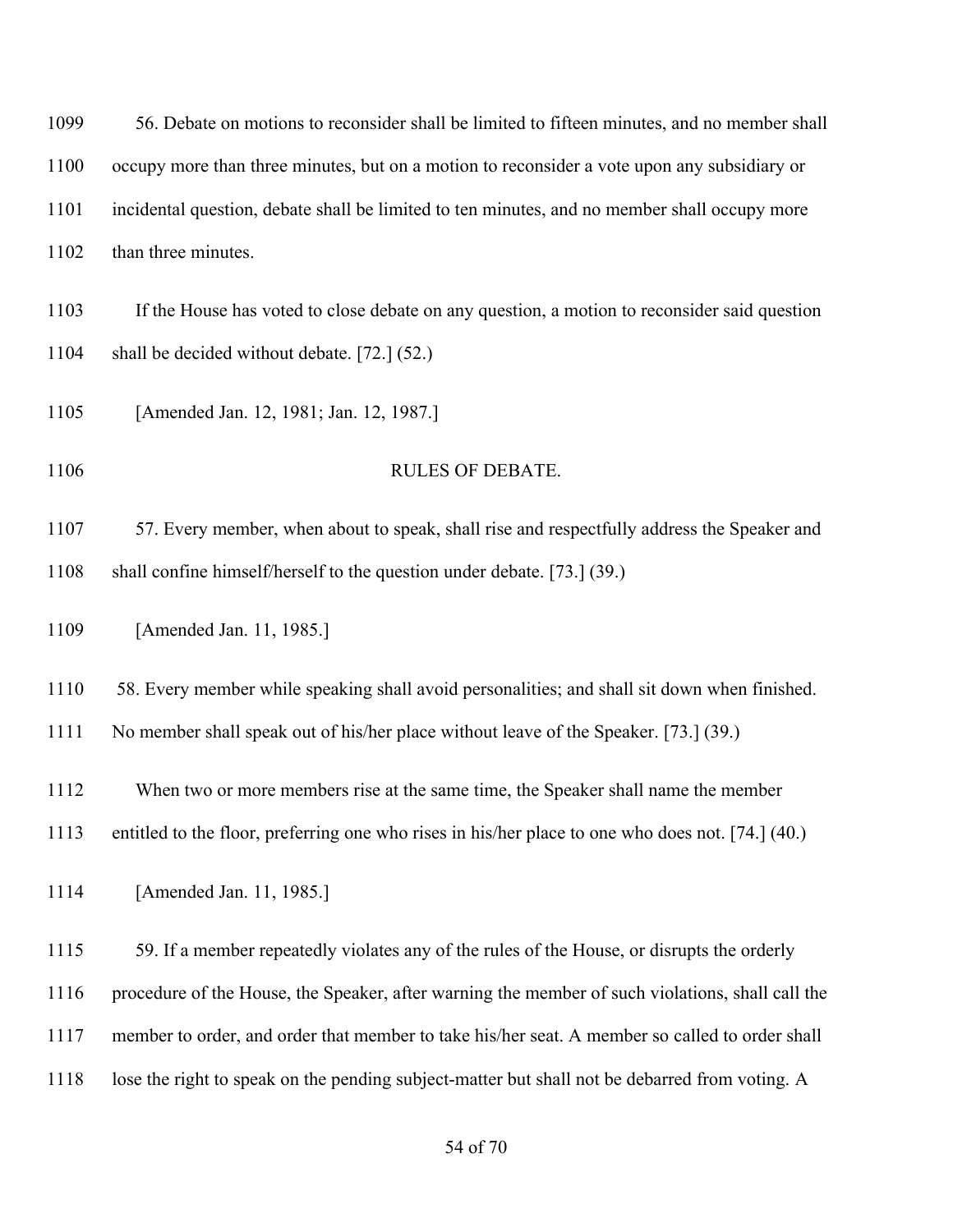member so called to order shall remain seated until the House begins consideration of another subject-matter or unless the Speaker earlier returns to the member his/her rights to the floor.

1121 If a member so called to order refuses to immediately take his/her seat, the Speaker shall immediately name that member, who shall be escorted from the Chamber under escort of the Sergeant-at-Arms. The matter shall thereupon, on motion, be referred to a special committee of three to be appointed by the Speaker. Said special committee shall make a report to the House of its recommendations, which report shall be read and accepted.

1126 Having been named, a member shall not be allowed to resume his/her seat until said member

has complied with the recommendations of the committee as accepted by the House.

1128 If, after a member is seated or named, the action of the Speaker is appealed, the House shall

decide the case by a majority vote of the members present and voting, but if there is no

immediate appeal, the decision of the Speaker shall be conclusive.

1131 [Amended Jan. 12, 1981; Jan. 11, 1985.]

1132 60. No member shall interrupt another while speaking except by rising to a point of order, to a question of personal privilege, to doubt the presence of a quorum, or to ask the person speaking to yield.

1135 Members may rise to explain matters personal to them by leave of the presiding officer, but shall not discuss pending questions in such explanations.

 Questions of personal privilege shall be limited to questions affecting the rights, reputation, and conduct of the member in his/her representative capacities.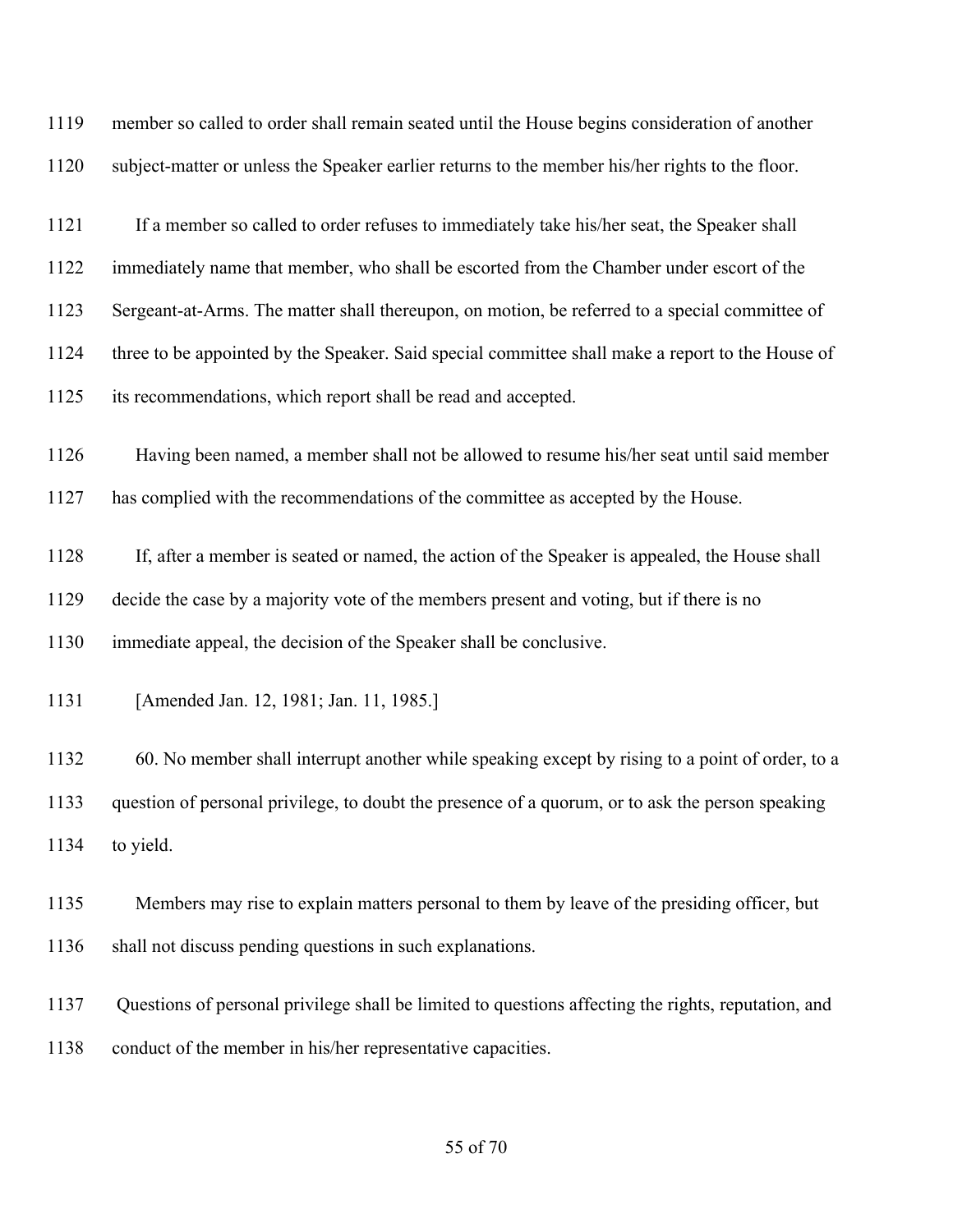| 1139 | Members may rise to ask questions of parliamentary inquiry concerning the pending matter by    |
|------|------------------------------------------------------------------------------------------------|
| 1140 | leave of the presiding officer, but shall not debate the pending questions. [75.] (42.)        |
| 1141 | [Amended Jan. 12, 1981.]                                                                       |
| 1142 | 61. No member shall speak more than once to the prevention of those who have not spoken        |
| 1143 | and desire to speak on the same question.                                                      |
| 1144 | This prohibition shall not apply to those members designated by the committee or committees    |
| 1145 | reporting the bill.                                                                            |
| 1146 | No member shall occupy more than thirty minutes at a time while speaking on any question       |
| 1147 | where debate is unlimited.                                                                     |
| 1148 | Unless the operation of another rule provides to the contrary (such as previous question,      |
| 1149 | limitation of debate, etc.), no member shall be prohibited from speaking more than once on any |
| 1150 | question when no other member who has not spoken is seeking recognition by the Chair. [76.]    |
| 1151 | (41.)                                                                                          |
| 1152 | Motions.                                                                                       |
| 1153 | 62. Every motion shall be reduced to writing, if the Speaker so directs. [77.] (44.)           |
| 1154 | 63. A motion need not be seconded, except an appeal from the decision of the Chair, and may    |
| 1155 | be withdrawn by the mover if no objection is made. [78.] (44.)                                 |
| 1156 | [Amended Jan. 12, 1981.]                                                                       |
| 1157 | Limit of Debate.                                                                               |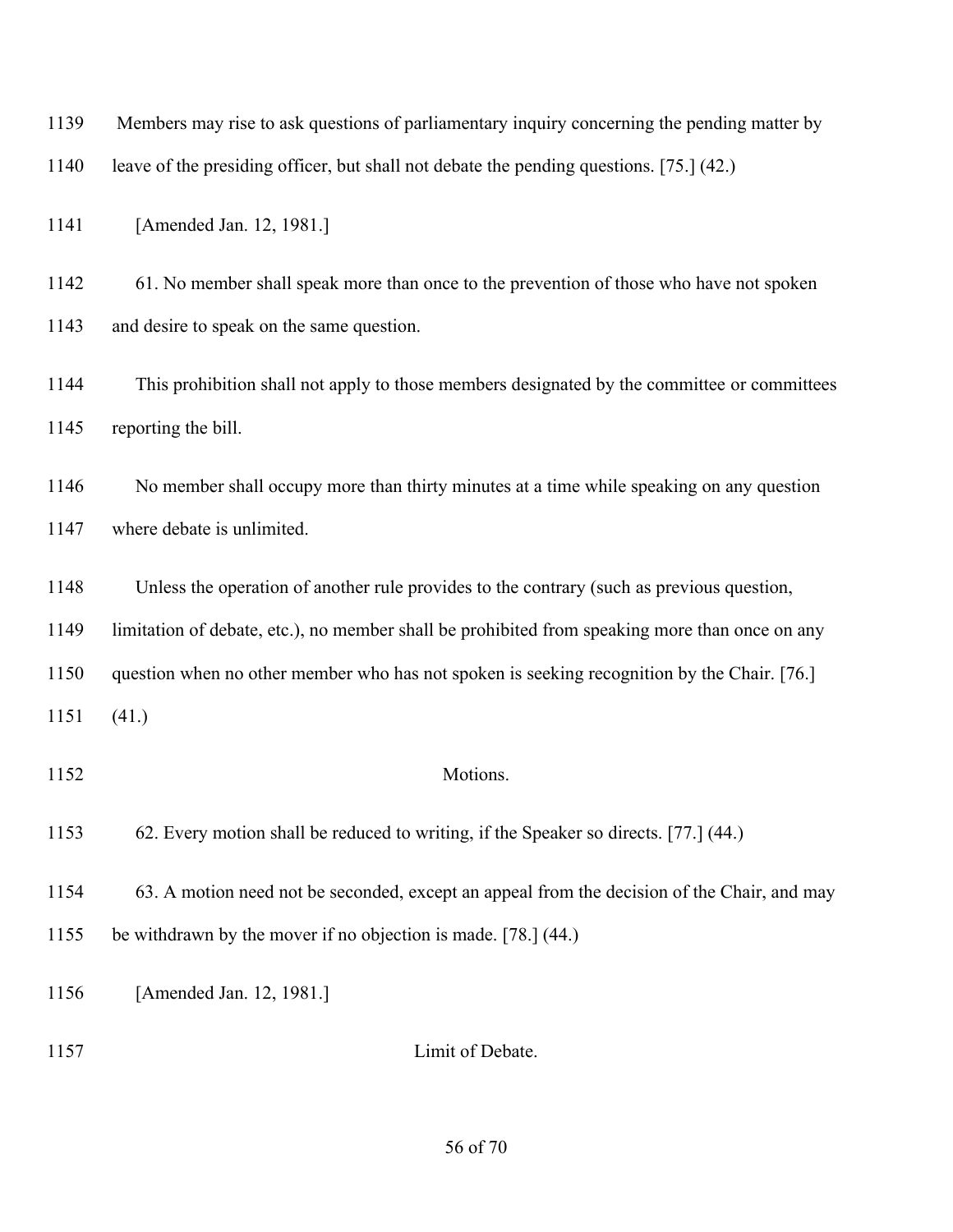1158 64. A motion to recess or adjourn shall always be first in order, and shall be decided without debate; and on the motions to close debate at a specified time, to postpone to a time certain, to commit or recommit, not exceeding ten minutes shall be allowed for debate, and no member shall speak more than three minutes. On the motion to discharge any committee, or on a motion directing any committee to report matters before it, not exceeding fifteen minutes shall be allowed for debate, and no member shall speak more than three minutes. 1164 If the main motion is undebatable, any subsidiary or incidental motion made relating to it shall also be decided without debate. [79.] (52.) [See Rules 56 and 83.] 1166 [Amended Jan. 12, 1981.] 1167 64A. Debate on the question on adoption of orders for second and subsequent legislative days shall be limited to ten minutes, and no member shall speak more than three minutes. After entering into a second or subsequent legislative day, the House shall immediately proceed to consideration of engrossed bills, reports of committees, papers from the Senate or the Orders of the Day. This rule shall not be suspended unless by unanimous consent of the members present. 1172 [Adopted Jan. 12, 1983.] 1173 65. When a question is before the House, until it is disposed of, the Speaker shall receive no motion that does not relate to the same, except the motion to recess or adjourn or some other motion that has precedence either by express rule of the House, or because it is privileged in its nature; and the Speaker shall receive no motion relating to the same, except,— for the previous question, ....

to close debate at a specified time, .....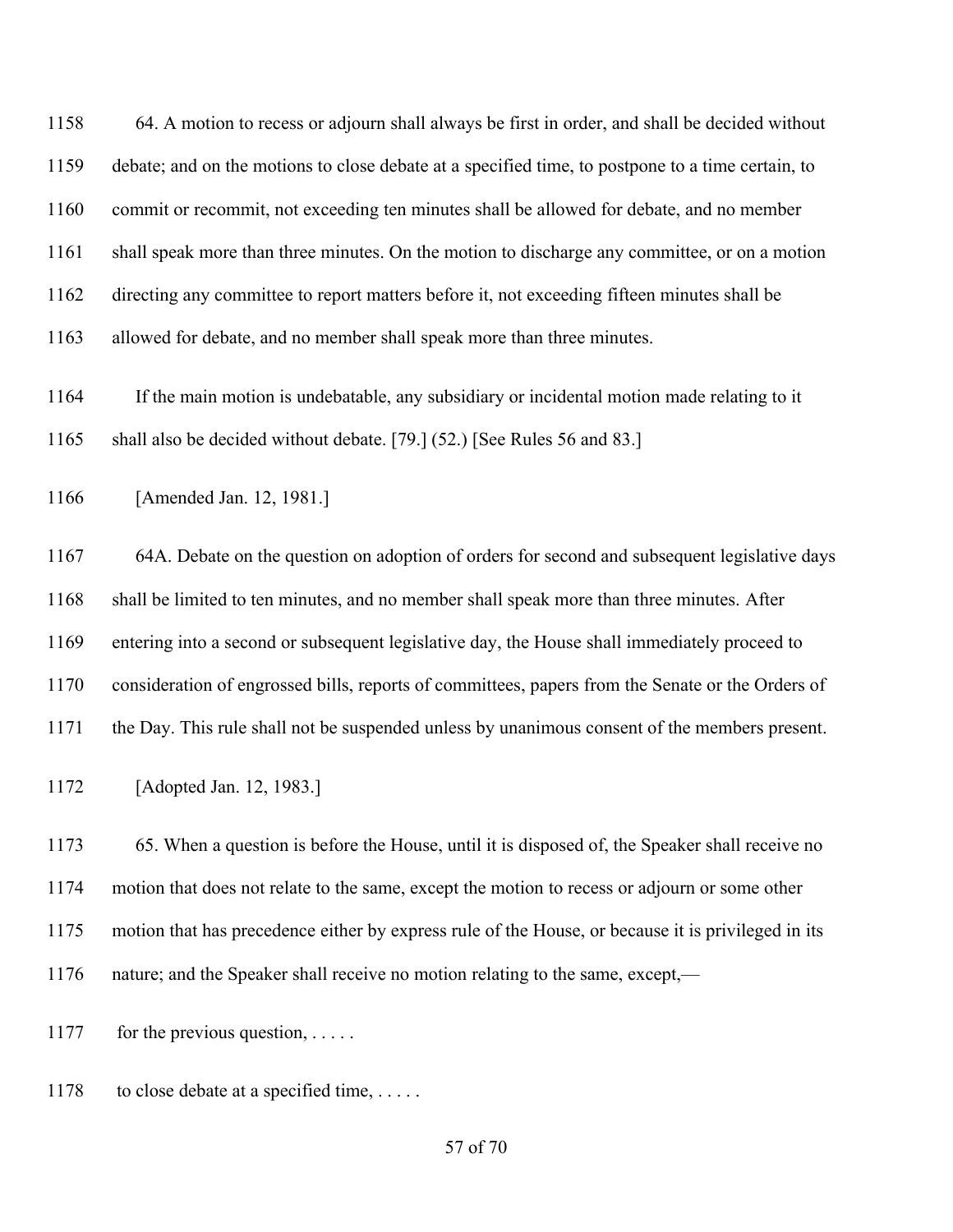- to postpone to a time certain, ....
- to commit (or recommit), ....
- to amend, . . . . . . . See Rules 66, 67 and 68
- See Rules 64, 69 and 70
- See Rules 64 and 70
- See Rules 64 and 71
- See Rules 72, 73, 74 and 75

1186 — which several motions shall have precedence in the order in which they are arranged in this rule. [80.] (46.)

- 1188 [Amended Jan. 11, 1985.]
- 

## 1189 Previous Question.

1190 66. Any member may call for the previous question on the main question.

1191 The previous question shall be put in the following form: "Shall the main question be now

put?" and all debate on the main question shall be suspended until the previous question is

- decided.
- 1194 The adoption of the previous question shall require the affirmative vote of two-thirds of the
- members present and voting and shall put an end to all debate, and bring the House to direct vote
- upon pending amendments, if any, in their regular order, and then upon the main question.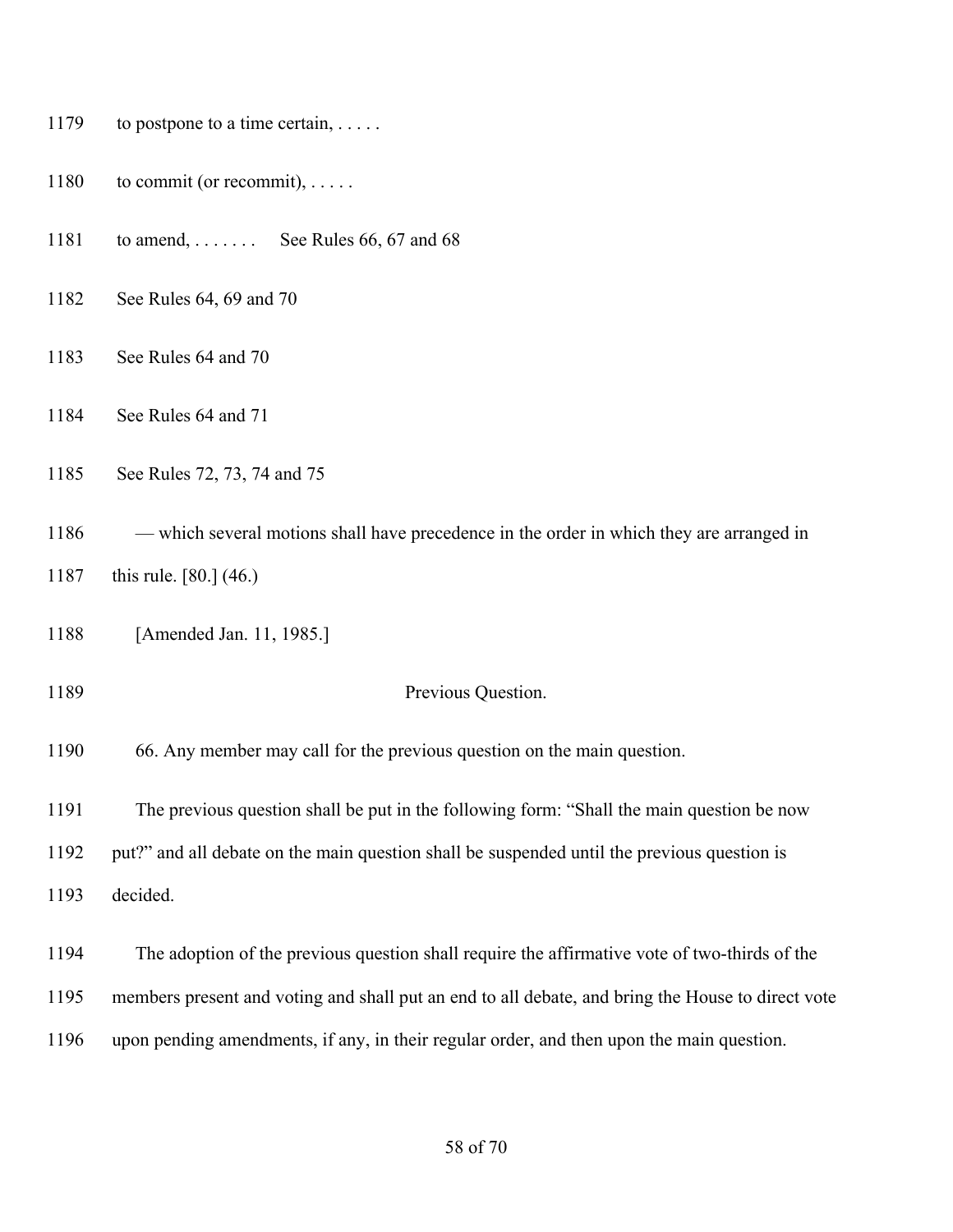1197 A motion to reconsider the vote on any of the pending amendments shall be decided without 1198 debate. [81.]

1199 [Amended Jan. 12, 1981.]

1200 67. Any member may call for the previous question on any pending amendment.

1201 The previous question shall be put in the following form: "Shall the question on adoption of 1202 the amendment be now put?" and all debate shall be suspended until the previous question is 1203 decided.

1204 The adoption of the previous question on a pending amendment shall require the affirmative 1205 vote of two-thirds of the members present and voting and shall put an end to all debate and bring 1206 the House to a direct vote upon the pending amendment.

1207 A motion to reconsider the vote on the pending amendment shall be decided without debate.

1208 [Amended Jan. 12, 1981.]

1209 68. The previous question shall be decided without debate.

1210 Motion to Close Debate at a Specified Time.

1211 69. Debate may be closed at any time not less than thirty minutes from the adoption of a

1212 motion to that effect. This rule shall not be suspended unless by unanimous consent of the

1213 members present. [85.] (47.)

1214 Motion to Postpone to a Time Certain.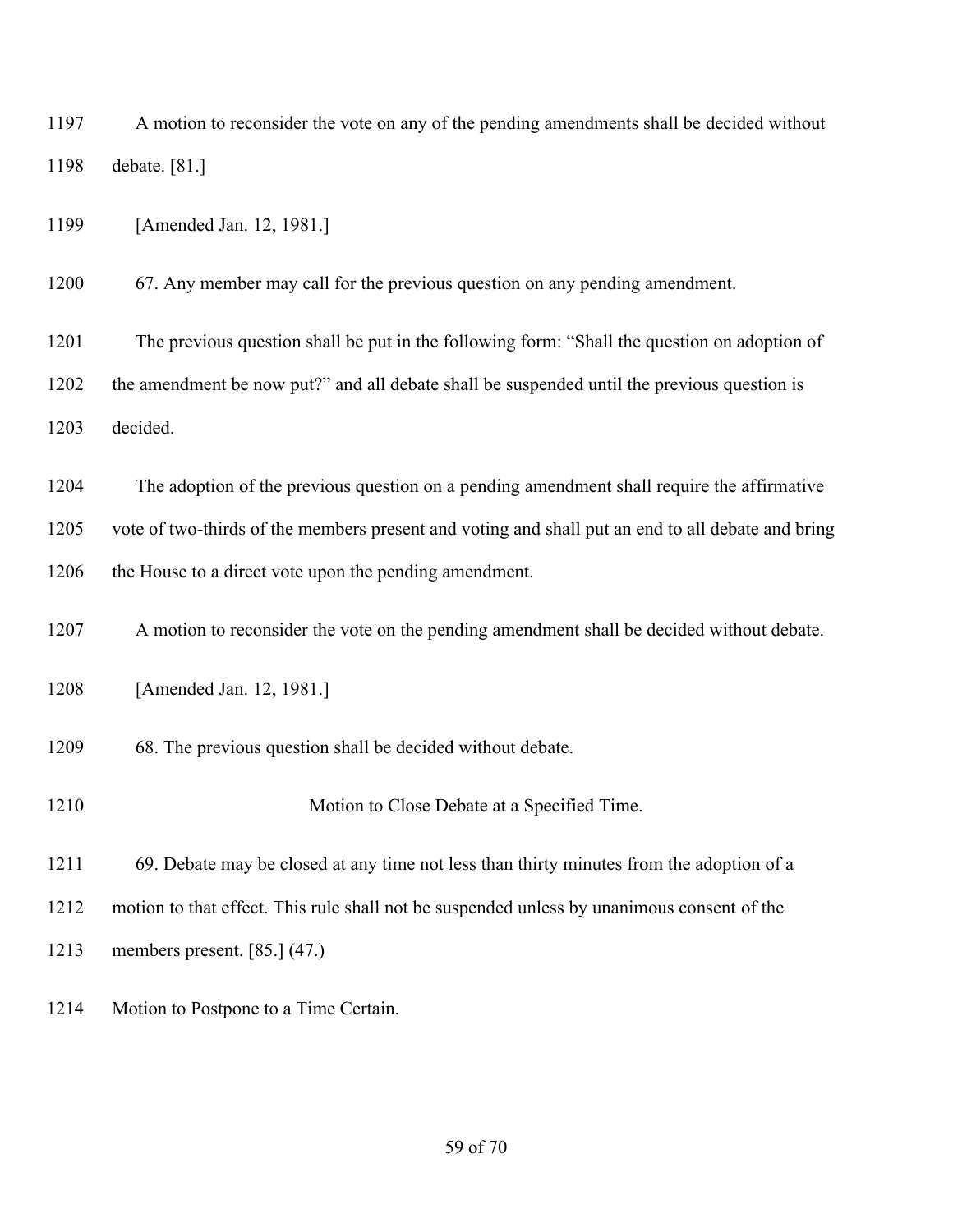| 1215 | 70. When a motion is made to postpone to a time certain, and different times are proposed,         |
|------|----------------------------------------------------------------------------------------------------|
| 1216 | the question shall first be taken on the most remote time; and the time shall be determined before |
| 1217 | the question is put on postponement, which may then be rejected if the House sees fit. [87.] (51.) |
| 1218 | Motion to Commit.                                                                                  |
| 1219 | 71. When a motion is made to commit, and different committees are proposed, the question           |
| 1220 | shall be taken in the following order:                                                             |
| 1221 | a standing committee of the House,                                                                 |
| 1222 | a select committee of the House,                                                                   |
| 1223 | a joint standing committee,                                                                        |
| 1224 | a joint selected committee;                                                                        |
| 1225 | and a subject may be recommitted to the same committee or to another committee at the              |
| 1226 | pleasure of the House. [88.] (48.)                                                                 |
| 1227 | Motion to Amend.                                                                                   |
| 1228 | 72. A motion to amend an amendment may be received; but no amendment in the third degree           |
| 1229 | shall be allowed. This rule shall not be suspended unless by unanimous consent of the members      |
| 1230 | present. $[89.]$                                                                                   |
| 1231 | [Amended Jan. 12, 1983.]                                                                           |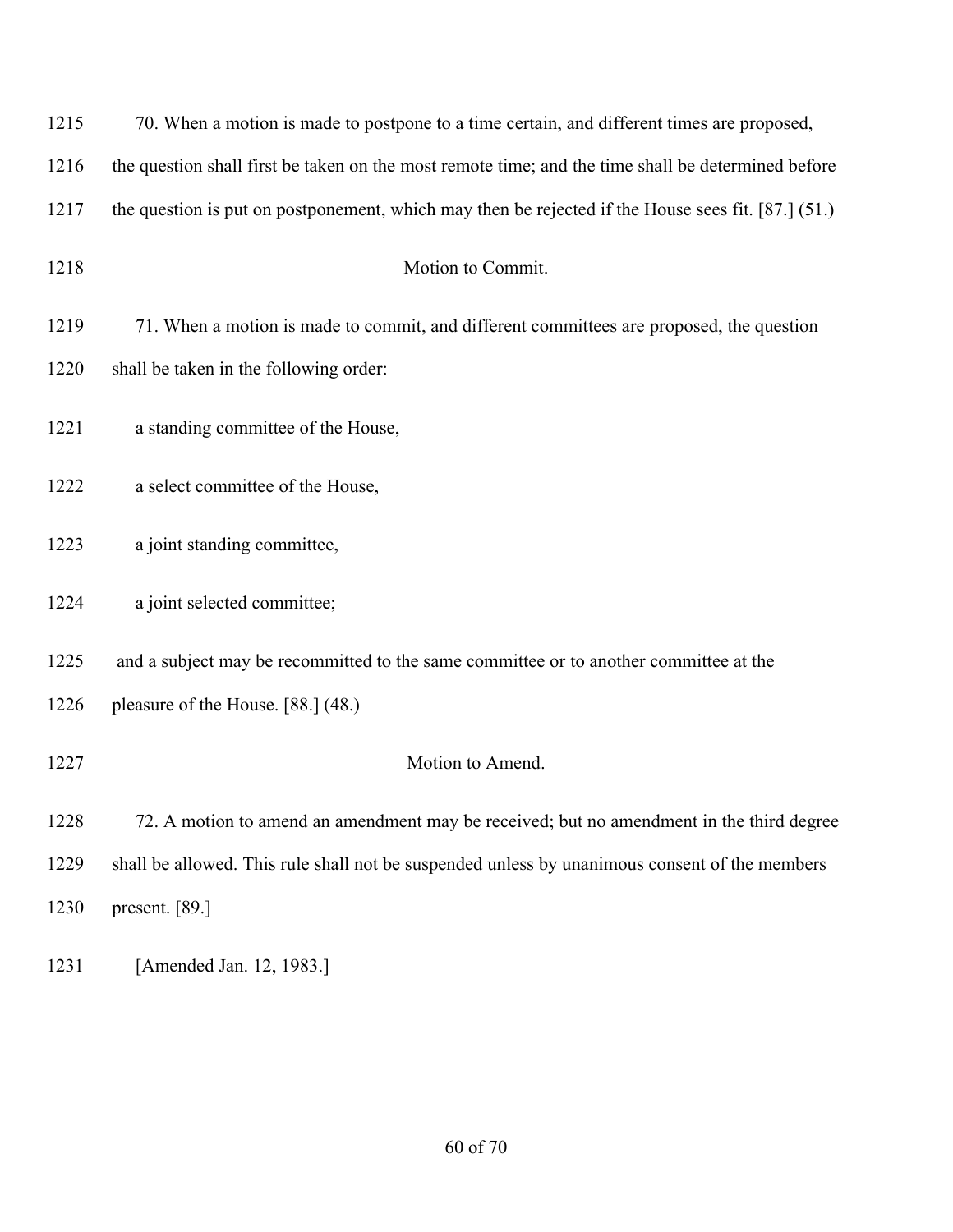1232 73. No motion or proposition on a subject different from that under consideration shall be 1233 admitted under color of amendment. This rule shall not be suspended unless by unanimous 1234 consent of the members present. [90.] (50.)

1235 [Amended Jan. 12, 1987.]

1236 73A. No motion to amend a report from the committee on Ways and Means or a report from 1237 the committee on Bills in the Third Reading, when such an amendment contains an expenditure 1238 of public money or an increase or decrease in taxes, shall be considered unless a brief

1239 explanation of the amendment is stated.

1240 [Adopted Jan. 17, 1995; Amended Jan. 26, 1999.]

1241 74. A question containing two or more propositions capable of division shall be divided whenever desired by any member, if the question includes points so distinct and separate that, one of them being taken away, the other will stand as a complete proposition. The motion to strike out and insert shall be considered as one proposition and therefore indivisible. The question on ordering a bill or resolve to a third reading, or to be engrossed, or to be enacted, or similar main motions shall be considered as indivisible under this rule. This rule shall not be suspended unless by unanimous consent of the members present. [91.] (45.)

1248 [Amended Jan. 12, 1983.]

1249 75. In filling blanks, the largest sum and longest time shall be put first. [92.] (51.) [See Rule 1250 70.]

```
1251 Declaration of Recess.
```
1252 76. The Speaker may declare a recess of 15 minutes duration, or less.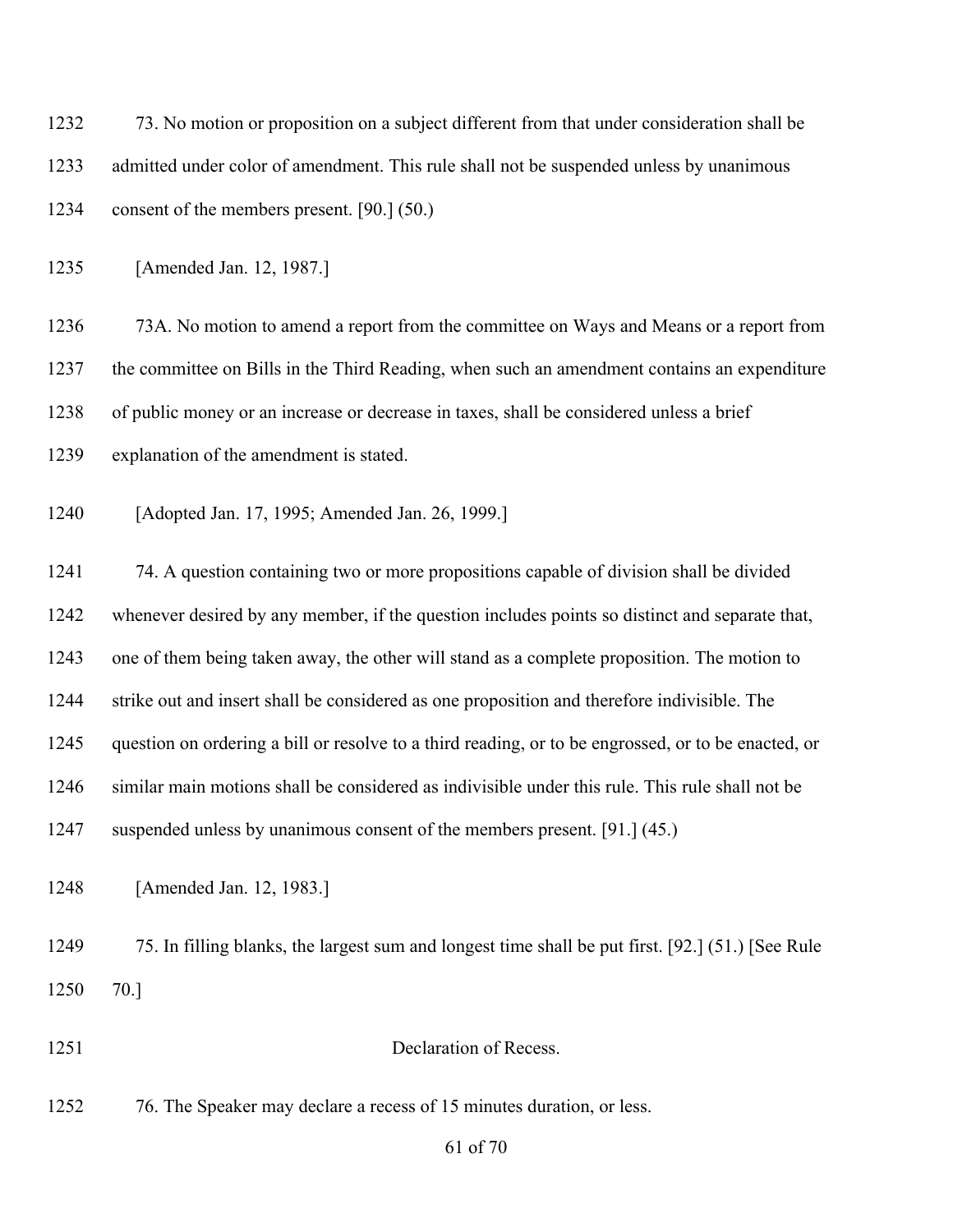| 1253 | [Amended Jan. 9, 1991.] |  |  |  |
|------|-------------------------|--|--|--|
|------|-------------------------|--|--|--|

1254 Appeal.

| 1255 | 77. No appeal from the decision of the Speaker shall be entertained unless it is seconded; and        |
|------|-------------------------------------------------------------------------------------------------------|
| 1256 | no other business shall be in order until the question on the appeal has been disposed of. Debate     |
| 1257 | shall be limited to 15 minutes on the question of sustaining a ruling by the Chair, and no member     |
| 1258 | shall occupy more than three minutes. [94.] (43A.) [See Rule 2.]                                      |
| 1259 | [Amended Jan. 9, 1989.]                                                                               |
| 1260 | Resolves.                                                                                             |
| 1261 | 78. Such of these rules as are applicable to bills, whether of the House or of the Senate, shall      |
| 1262 | apply likewise to such resolves as require the concurrence of the Senate and approval by the          |
| 1263 | Governor in order to become law and have force as such. [95.]                                         |
| 1264 | Seats.                                                                                                |
| 1265 | 79. (1) The desk on the right of the Speaker shall be assigned to the use of the Clerk and such       |
| 1266 | persons as he/she may employ to assist said Clerk, and that on the left to the use of the chairman    |
| 1267 | and vice-chairman of the committee on Bills in the Third Reading.                                     |
| 1268 | (2) The Speaker shall assign members to vacant seats. The seat assigned to any member, other          |
| 1269 | than seats assigned under paragraph (1) of this rule, shall be his/her seat for the year and for such |
| 1270 | additional years as said member may elect so long as service in the House remains continuous.         |
| 1271 | An exchange of seats may be made with the approval of the Speaker. [98.]                              |
| 1272 | [Amended Jan. 11, 1985; May 5, 1993.]                                                                 |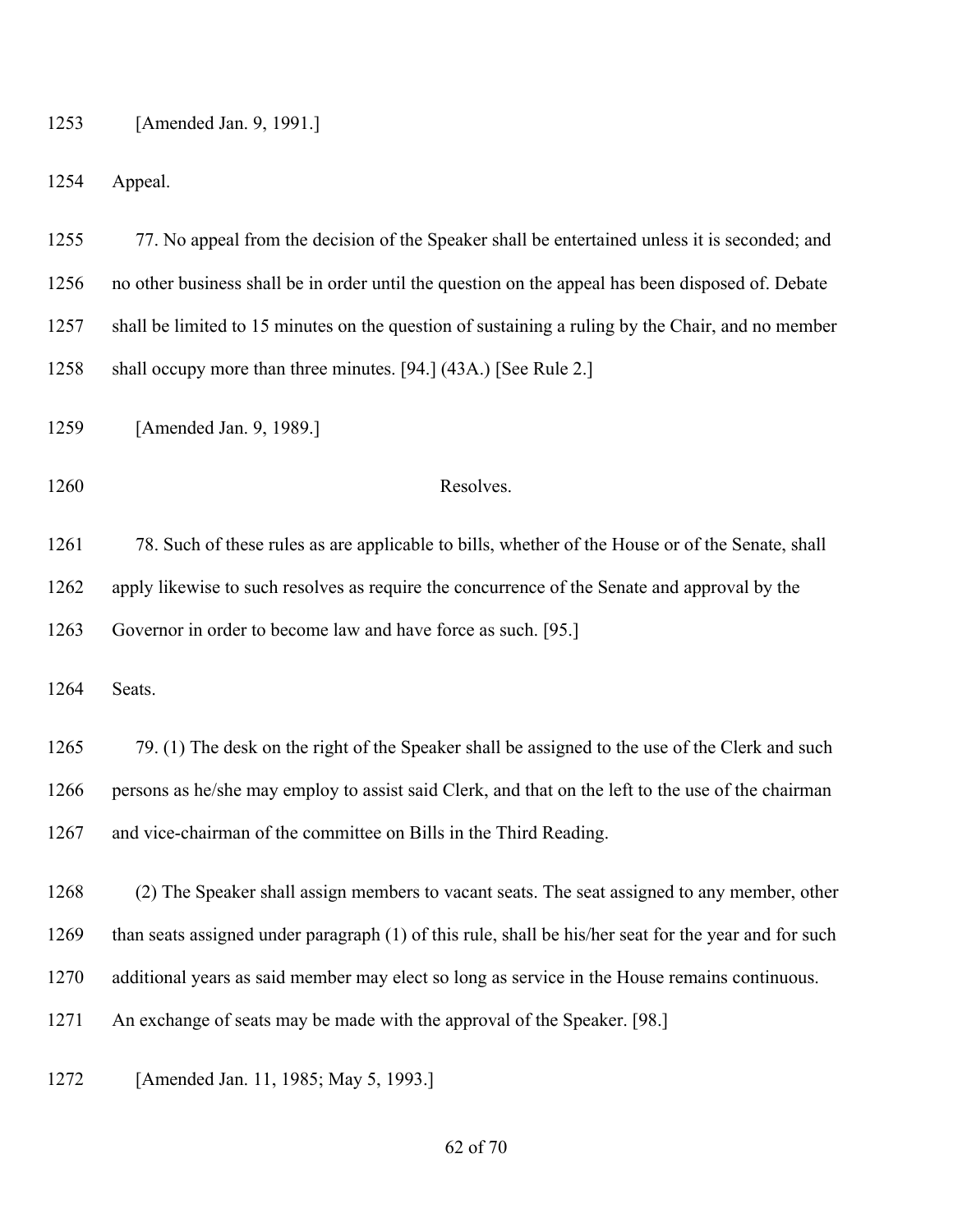| 1274 | 80. The following persons shall be entitled to admission to the House of Representatives,     |
|------|-----------------------------------------------------------------------------------------------|
| 1275 | during the session thereof, to stand in an area designated by the Speaker in the rear of the  |
| 1276 | Chamber, unless otherwise invited by said Speaker to occupy seats not numbered:               |
| 1277 | (1) The Governor and the Lieutenant-Governor, members of the Executive Council, Secretary     |
| 1278 | of the Commonwealth, Treasurer and Receiver-General, Auditor of the Commonwealth,             |
| 1279 | Attorney-General, Librarian and Assistant Librarian.                                          |
| 1280 | (2) The members of the Senate.                                                                |
| 1281 | (3) Persons in the exercise of an official duty directly connected with the business of the   |
| 1282 | House.                                                                                        |
| 1283 | (4) Contestants for seats in the House, whose papers are in the hands of a special committee  |
| 1284 | of the House, may be admitted, while their cases are pending, to seats to be assigned by the  |
| 1285 | Speaker.                                                                                      |
| 1286 | No other person shall be admitted to the floor during the session, except upon the permission |
| 1287 | of the Speaker.                                                                               |
| 1288 | No legislative agent or counsel may be admitted to the floor of the House Chamber during a    |
| 1289 | session unless that part of the session is ceremonial in nature in which no other legislative |
| 1290 | business is conducted.                                                                        |
| 1291 | The legislative reporters shall be entitled to the privileges of the reporters' galleries.    |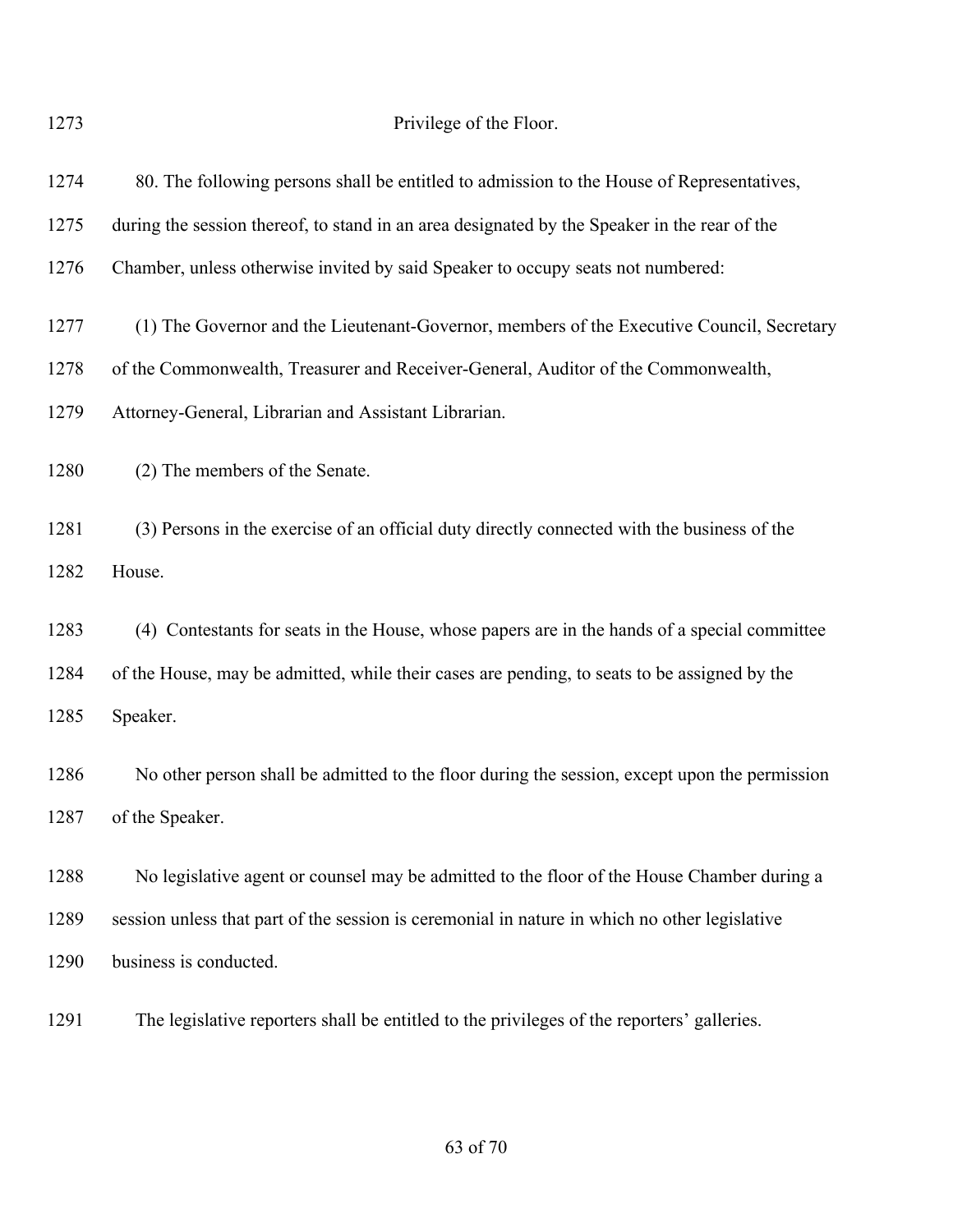This rule shall not be suspended unless by unanimous consent of the members present. [99.] (60, 61.)

1294 [Amended Jan. 9, 1991, Jan. 23, 2007.]

Representatives' Chamber and Adjoining Rooms.

1296 81. Use of the Representatives' Chamber shall be subject to the approval of the Speaker or the committee on Rules.

1298 No legislative agent or counsel shall be admitted to the members' corridor or adjoining rooms. No other person shall be admitted to the members' corridor or adjoining rooms, except persons entitled to the privileges of the floor of the House unless upon written invitation of a member bearing the name of the member and the person the member invites. Upon entering, the invitation shall be given to the court officer assigned to the area. The provisions of this paragraph shall not apply if the purpose of admittance is to attend a meeting in an adjoining room to which members of the general public are allowed to attend.

1305 No person shall be admitted to the north gallery of the House except upon a card of the Speaker.

1307 Subject to the approval and direction of the committee on Rules during the session and of the Speaker after prorogation, the use of the reporters' galleries of the House Chamber shall be under the control of the organization of legislative reporters known as the Massachusetts State House Press Association and the State House Broadcasters Association.

1311 Every legislative reporter desiring admission to the reporters' galleries shall state in writing that he/she is not the agent or representative of any person or corporation interested in legislation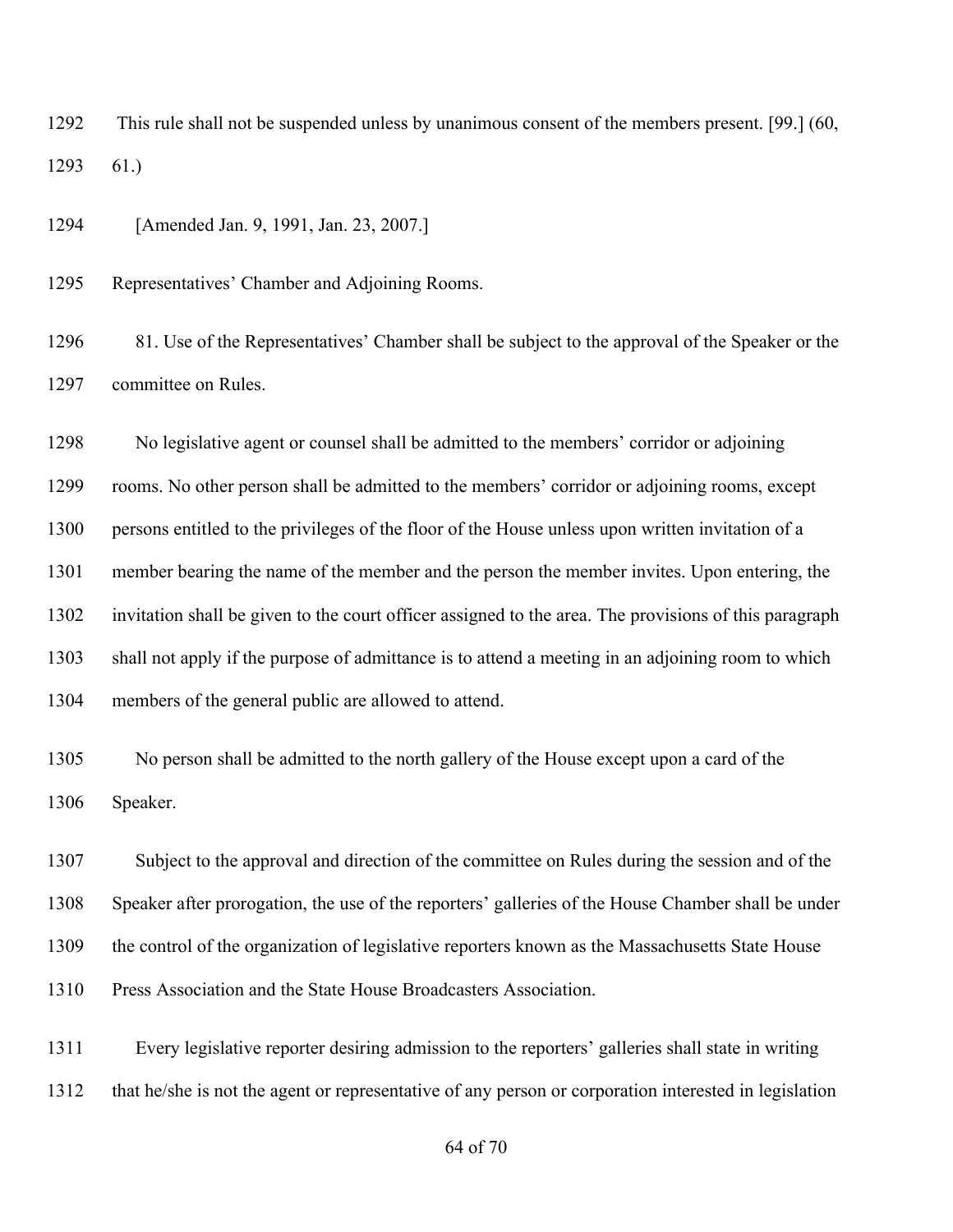before the General Court, and will not act as representative of any such person or corporation while retaining a place in the galleries; but nothing herein contained shall prevent such legislative reporter from engaging in other employment, provided such other employment is specifically approved by the committee on Rules and reported to the House. 1317 All formal sessions of the House of Representatives shall be open to both commercial and public radio and television, except designated times during such sessions, as determined by the House, reserved for the consideration of non-controversial business which does not give rise to debate. The manner and conditions of such broadcasts shall be established by the Speaker. Television, radio or web-broadcasts may be prohibited on any given day by the Speaker with the approval of the House. 1323 This rule shall not be suspended unless by unanimous consent of the members present. [100.] (59.) 1325 [Amended April 18, 1979; Jan. 12, 1983; Jan. 12, 1987; Jan. 9, 1991; Jan. 26, 1999, Jan. 23, 2007.] Quorum. 1328 82. Eighty-one members shall constitute a quorum for the organization of the House and the transaction of business. [See amendments to the Constitution, Art. XXXIII.] 1330 In the event that a quorum is not present, the presiding officer shall compel the attendance of a quorum. During the absence of a quorum, no other business may be transacted or motions entertained except a declaration of adjournment or a recess by the Speaker. [105.] 1333 [Amended Jan. 12, 1981; Jan. 14, 1997.]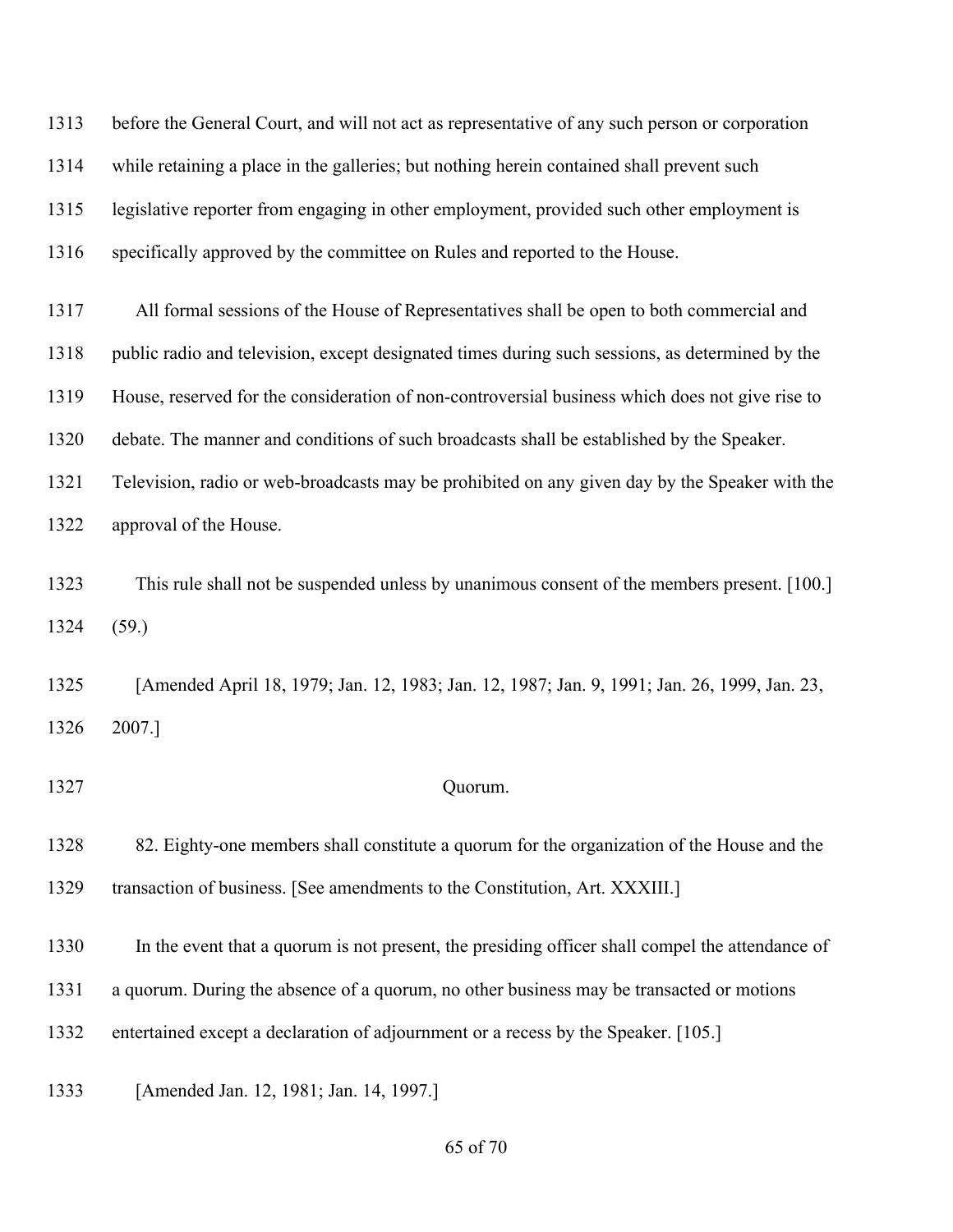| 1335 | 83. The question of suspension of House rules 45, 47, 56, 61, 64, 66, 67, 68, 69, 77 and 83       |
|------|---------------------------------------------------------------------------------------------------|
| 1336 | shall be decided without debate. Debate upon the motion for the suspension of any other House     |
| 1337 | rule, unless otherwise indicated, or any joint rule shall be limited to fifteen minutes and no    |
| 1338 | member shall occupy more than three minutes. This rule shall not be suspended unless by           |
| 1339 | unanimous consent of the members present. $[102.]$ (52.)                                          |
| 1340 | [Amended Jan. 12, 1981; Jan. 9, 1989.]                                                            |
| 1341 | 84. Unless otherwise indicated, nothing in the House rules or joint rules shall be suspended,     |
| 1342 | altered or repealed unless two-thirds of the members present and voting consent thereto. This     |
| 1343 | rule shall not be suspended unless by unanimous consent of the members present. [103.] (63.)      |
| 1344 | [Amended Jan. 12, 1981.]                                                                          |
| 1345 | 84A. The clerk may, due to technical limitations or upon exigent circumstances, elect to waive    |
| 1346 | any requirement relative to the electronic availability and posting on the internet of any bills, |
| 1347 | resolves, summaries or other documents contained herein; provided, however, that if the clerk so  |
| 1348 | waives any such requirement he shall make paper copies of the documents available to all          |
| 1349 | members and the public within the limitation established for the electronic availability and      |
| 1350 | posting on the internet of any bills, resolves, summaries or other documents contained herein.    |
| 1351 | Reference to Committee on Rules.                                                                  |
| 1352 | 85. All motions or orders authorizing committees of the House to travel or to employ              |
| 1353 | stenographers, all propositions involving special investigations by committees of the House, all  |
| 1354 | resolutions presented for adoption by the House only, and all motions and orders except those     |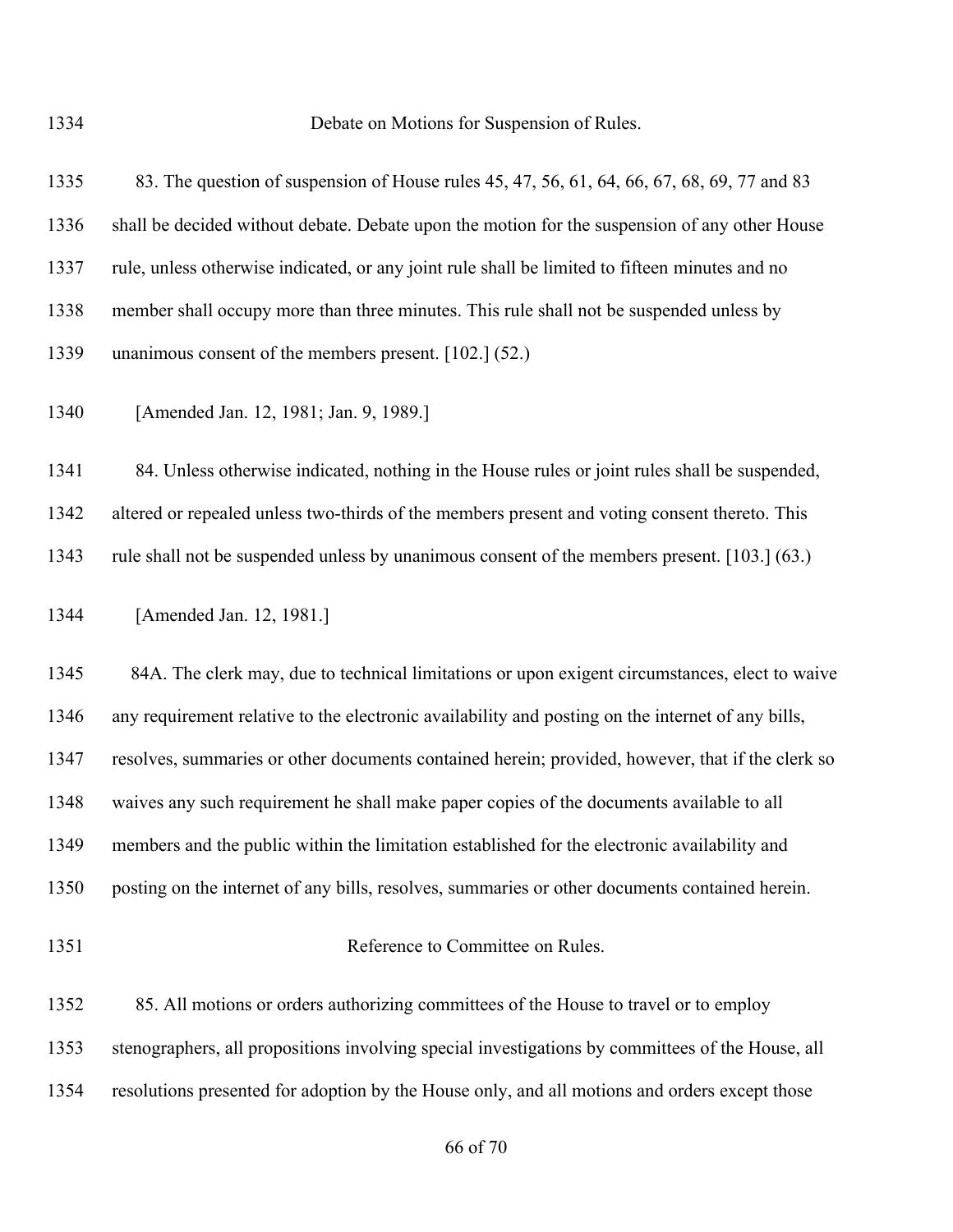which relate to the procedure of the House or are privileged in their nature or are authorized by rule65 , shall be referred without debate to the committee on Rules, which shall report thereon, recommending what action should be taken. The committee shall not recommend suspension of Joint Rule9, unless evidence satisfactory to the committee is produced that the petitioners have previously given notice, by public advertisement or otherwise, equivalent to that required by Chapter 3 of the General Laws. [104.] (13A.)

1361 85A. The House Business Manager, with the approval of House Counsel, shall provide that outside, independent audits of House financial accounts be conducted for each fiscal year upon receipt of the fiscal year end appropriation activity with balance report from the comptroller of the Commonwealth. The audit shall be conducted in accordance with auditing standards generally accepted in the United States of America and the standards applicable to financial audits contained in Government Auditing Standards, issued by the Comptroller General of the United States. The House Business Manager shall provide the independent auditor with requested documents for such audit. A copy of such audit shall be filed with the Clerk of the House and said copies shall be made available to the members and the general public upon request.

- 1372 [Adopted Jan. 11, 1985, Amended Jan. 20, 2011.]
- 

#### Parliamentary Practice.

 86. The rules of parliamentary practice shall govern the House in all cases to which they are applicable, and in which they are not inconsistent with these rules or the joint rules of the two branches. (62.)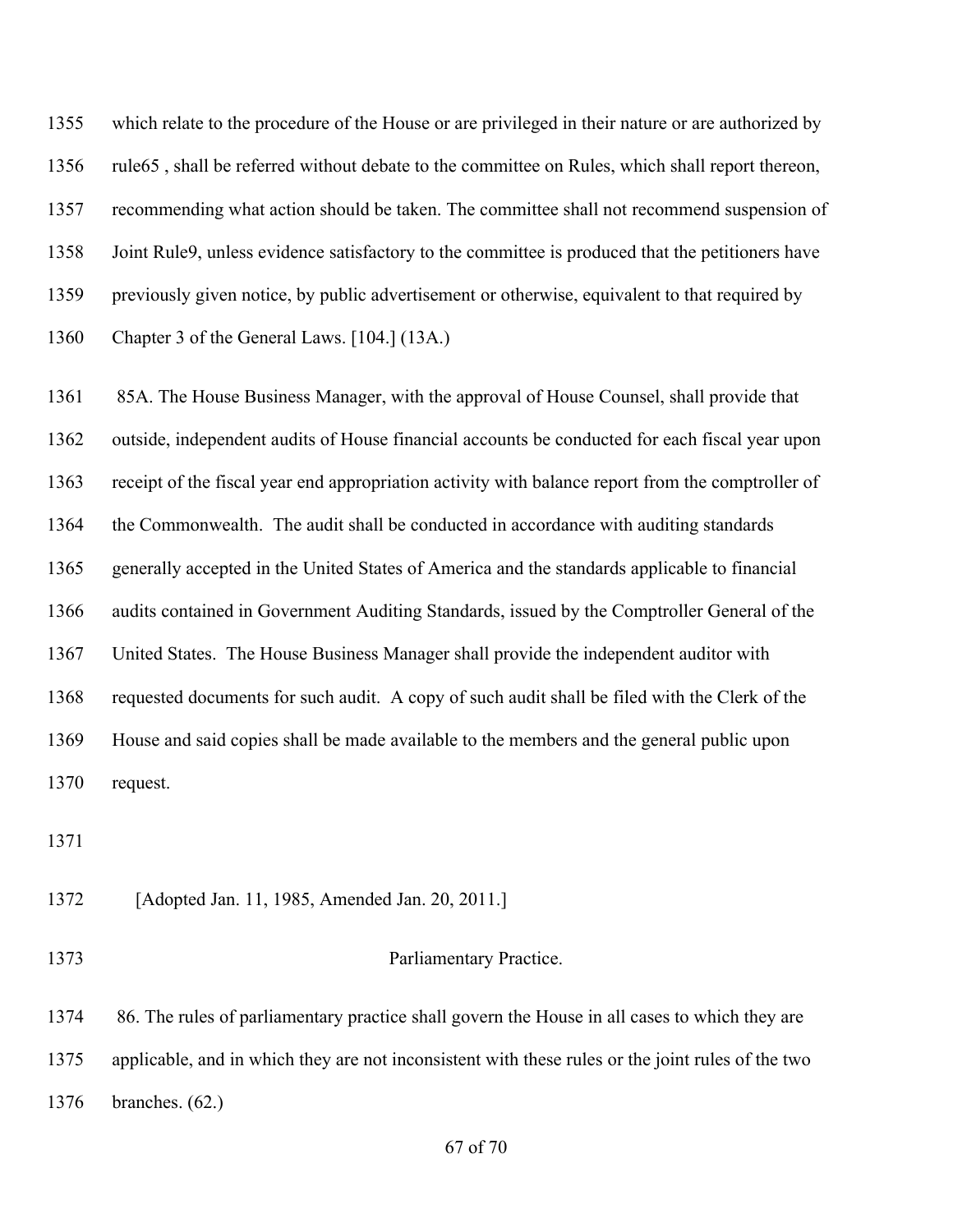Procurement.

 Manager. (b) All procurements for goods or services shall, to the extent practicable, be made from the statewide procurement list established by the operational services division. 1381 (c) Upon certification by the House Business Manager that a necessary procurement cannot be made using the statewide procurement list established by the operational services division, the House Business Manager may procure the required goods or services pursuant to the following: 1384 (i) for a procurement of a supply or service in an amount of less than \$ 10,000, the House Business Manager shall use sound business practices; 1386 (ii) for a procurement of a supply or service in an amount of \$10,000 , but less than \$100,000 50,000, the House Business Manager shall seek written or oral quotations from no fewer than 3 persons customarily providing such supply or service. The House Business Manager shall record the names and addresses of all persons from whom quotations were sought, the names of the persons submitting quotations and the date and amount of each quotation. The House Business Manager shall award the contract to the responsible person whose quotation offers the needed quality of supply or service and which represents the best value for the Commonwealth; 1393 (iii) for a procurement of a supply or service in an amount exceeding \$100,000 the House Business Manager shall seek proposals through a competitive bid process established by the Office of House Counsel; provided, however, that the Office of House Counsel shall file the

87. (a) All procurement for goods or services shall be completed by the House Business

session.

competitive bid process with the House Clerk no later than March 31 of the first year of the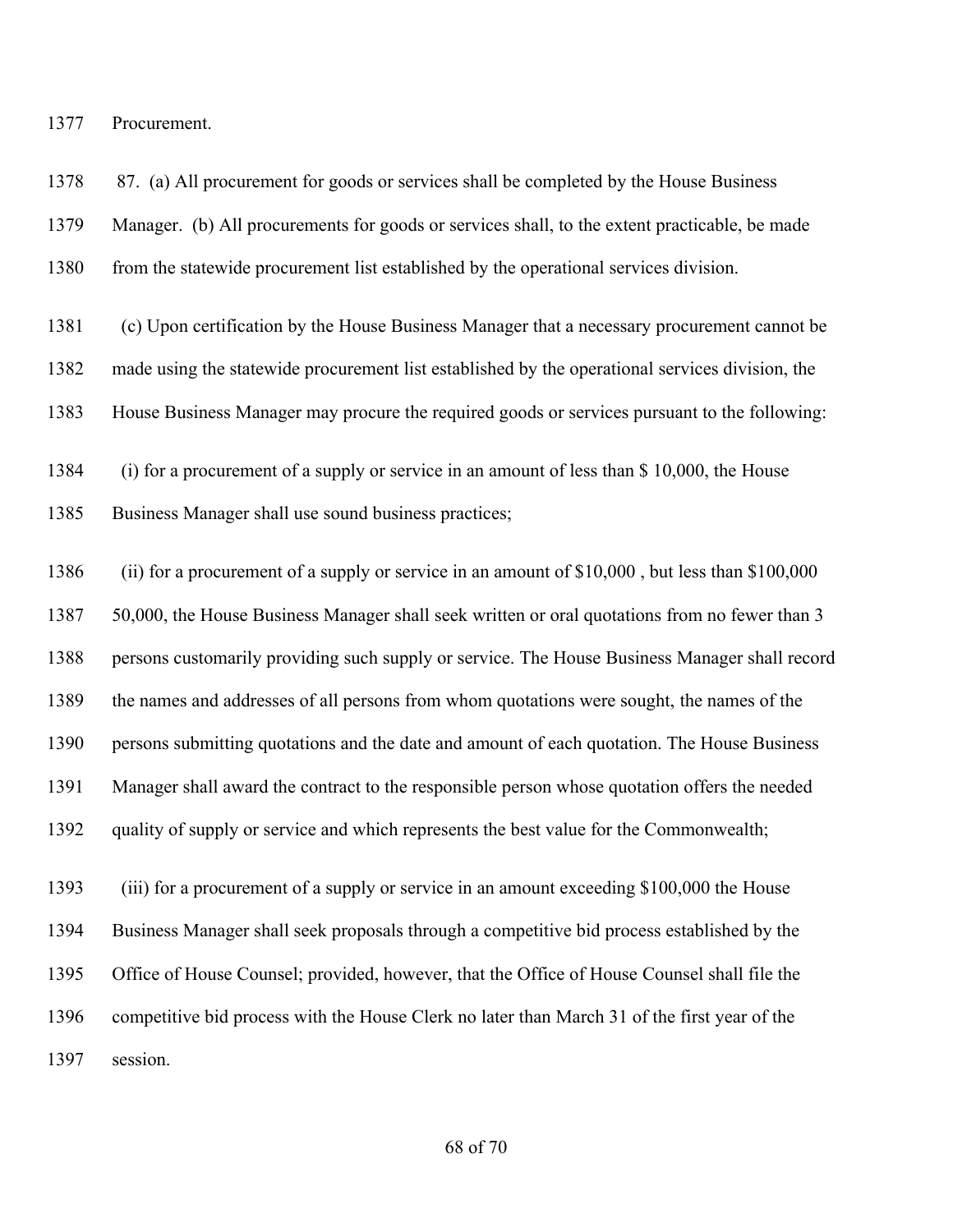1398 (d) All procurements for legal consulting services shall be handled exclusively by the Office of House Counsel in compliance with the provisions of this rule. Prior to executing a contract for legal consulting services, said office shall certify, in writing, to the Clerk of the House of Representatives that no employee of the House of Representatives possesses the required skills 1402 to complete the service which is the subject of the contract.

 (e) The House Business Manager shall maintain a file on each contract not executed using the statewide procurement list established by the operational services division and in excess of 1405 \$10,000 and shall include in such file a copy of all documents related to the contract. The House Business Manager shall make the file available for inspection within said office by members of the House for at least 3 years from the date of final payment under the contract; provided, however, that the Business Manager, in consultation with the Counsel to House of Representatives appointed pursuant to section 51 of chapter 3 of the General Laws, shall redact 1410 from said file any information which (i) is legally privileged; (ii) is proprietary; or (iii) is related to individual members or House personnel.

1412 (f) Whenever the time required to comply with a requirement of this rule would endanger the health, safety or convenience of the members, staff or visitors to the House of Representatives the House Business Manager may make an emergency procurement without satisfying the requirement of this rule; provided, however, that both the House Business Manager and the Counsel to the House of Representatives appointed pursuant to section 51 of chapter 3 of the General Laws certify in writing that: (i) an emergency exists and explain the nature thereof; (ii) 1418 said emergency procurement is limited to only supplies or services necessary to meet the emergency; (iii) conforms to the requirements of this rule to the extent practicable under the circumstances; (iv) each contractor's name; (v) includes the amount and the type of each